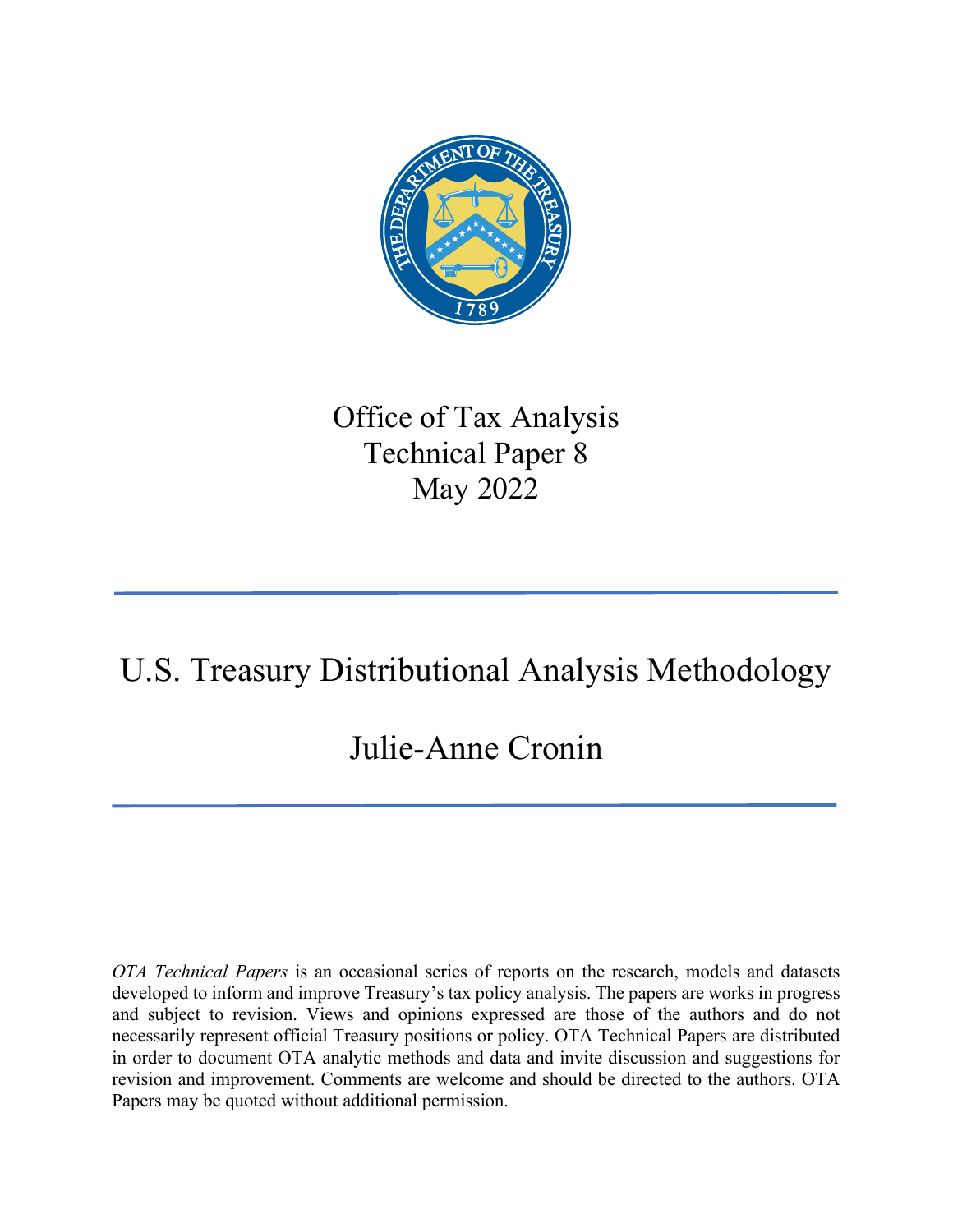#### **U.S. Treasury Distributional Analysis Methodology**

Julie-Anne Cronin\* U.S. Department of the Treasury

May 2022

This paper provides a detailed description of Treasury's distribution methodology. In some ways our methodology is unchanged from the 1999 version of this paper but there have been updates to our methodology to reflect more recent research and the greater availability of micro data. The Office of Tax Analysis has improved its modeling of health, retirement, and business decisions. Our income measure now includes the insurance value of both employer and government provided health insurance. Our ranking measure adjusts ability to pay according to family size. Our micro-simulation model is based on a sample of 338,000 individual income tax returns, more than double the size of our sample in 1999.

\* Julie-Anne.Cronin@treasury.gov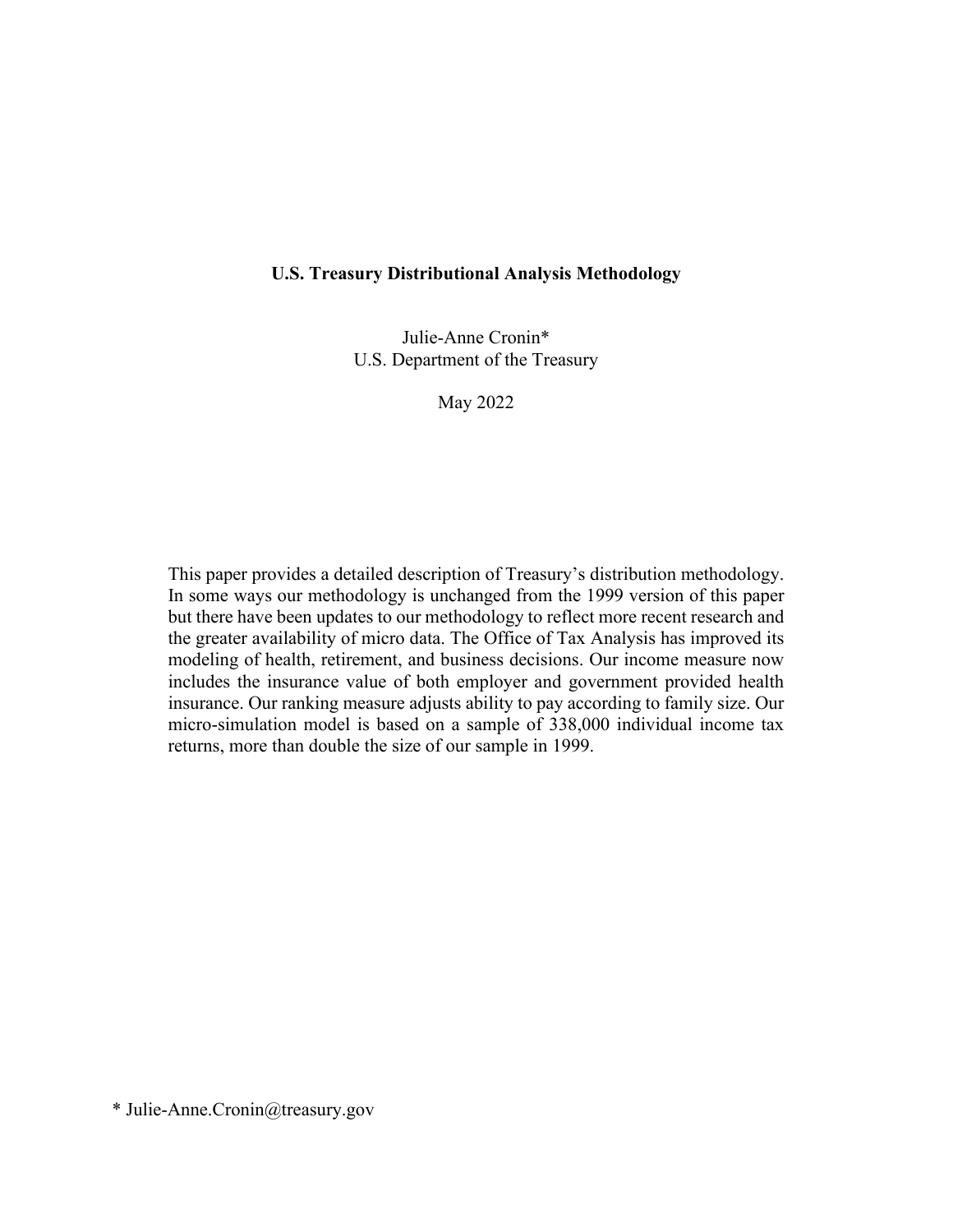#### **Introduction**

The Treasury Department's Office of Tax Analysis (OTA) prepares various analyses to inform the development of the Administration's tax policy and assess major Congressional tax proposals. In addition to analyzing the merits and deficiencies of current and proposed tax laws in terms of efficiency, simplicity and administrability, OTA is responsible for estimating Federal receipts, estimating revenue changes for actual and proposed tax legislation, and estimating the distribution of tax burdens for current law and for enacted and proposed legislation. OTA's distributional analyses show the current distribution of pre-tax and after-tax income across families and how proposed changes in tax law would affect the distribution of after-tax income. They provide policy makers with guidance on the fairness of proposed changes in tax law.

Distributional analysis must decide how to sort individuals into units that share resources, how to measure ability to pay, how to measure tax burden and on whom that tax burden falls. There is not universal agreement among economists on these theoretical issues involved in distributional analysis. Theoretical differences, combined with differences in practical implementation of theory, including data and measurement issues, may lead to somewhat different rankings of ability to pay and measures of fairness.

Because distributional analysis frequently plays a significant role in the deliberation over tax proposals, it is important that the methodology for producing them be well-developed and wellunderstood. This paper provides an updated description of Treasury's Distribution Model (DM) and offers some insight into why Treasury's distributional results sometimes differ from those of other government organizations, such as those produced by the Joint Committee on Taxation (JCT) and the Congressional Budget Office (CBO), and policy groups such as the Urban-Brookings Tax Policy Center (TPC).<sup>[1](#page-2-0)</sup> While the primary purpose of this paper is to inform the users of Treasury's distributional analyses, we also hope to further the discussion of distributional issues and elicit suggestions for further improvements to Treasury's methodology.

Distributional analysis has several components. The component choices affect the quantitative results of the analysis and, in some instances, the qualitative results as well. The major components of distributional analysis are the taxes included, the covered population, the unit of analysis, the time period of analysis the income measure, the equivalency measure, and the incidence assumptions. Section 1 provides an overview of Treasury's component choices. Detailed descriptions of the income measure, equivalency measure, and incidence assumptions are given in Sections 2, 3, and 4. Section 5 discusses the mechanics of creating Treasury's distribution model including the data, imputations and calculators used in our model. Section 6 presents and discusses a standard Treasury distribution table for an illustrative proposal.

<span id="page-2-0"></span><sup>1</sup> For JCT methodology see JCT (1993), Kleinbard (2008), and JCT (2013). For CBO methodology, see the Appendix of CBO (2016). For TPC methodology see TPC (2015).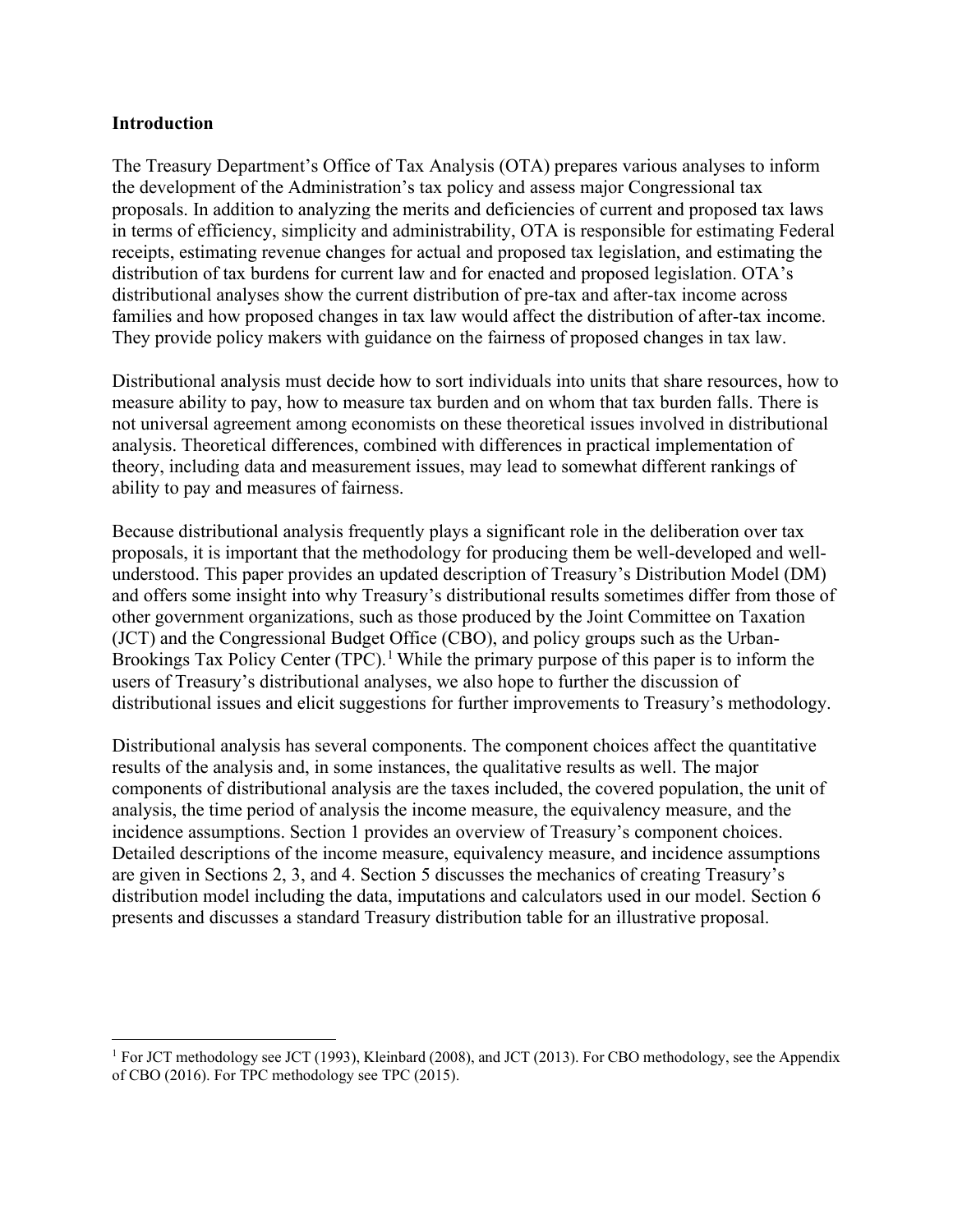## **1. Overview of Treasury's Distribution Methodology**

Taxes Included: All federal taxes are included in Treasury analyses: individual and corporate income taxes, payroll taxes (Social Security tax, Medicare tax, and unemployment tax), excises and customs duties, and estate and gift taxes. Treasury analyses do not include state or local taxes. At [2](#page-3-0)021 income levels and law,<sup>2</sup> the individual income tax represents the largest share of the total federal tax burden (49 percent), followed by payroll taxes (38 percent), the corporate income tax (9 percent), excises and customs duties (4 percent), and estate and gift taxes (1 percent).

All individual taxes, including refundable credits, are included as taxes in Treasury distribution tables. Refundable tax credits may reduce tax liabilities below zero. Treasury includes refundable tax credits as part of the tax system (as negative taxes) even to the extent that they are scored as outlays (exceed liabilities). The premium tax credit (PTC), both the advanced portion as well as the reconciliation portion are included in Treasury analyses.<sup>[3](#page-3-1)</sup>

Covered Population: The target population is those individuals who are part of a tax filing unit that would have an obligation to file a U.S. individual income tax return if the unit met the individual income tax filing thresholds. We estimate this population by including all residents of the United States and any non-residents who file U.S. individual income tax returns. Of note, under this definition, Treasury includes undocumented and institutionalized residents of the United States as part of the covered population as well as residents who are part of a tax filing unit that does not actually file an income tax return (non-filers).<sup>[4](#page-3-2)</sup>

Of the 183 million filing units represented in Treasury's 2021 Distribution Model (DM), 32 million (18 percent) do not file individual income tax returns. Many of these families pay payroll, excise and corporate income taxes.

Unit of Analysis: The tax family is the unit of analysis. Treasury's family includes the taxpayer, his or her spouse if filing a joint return, and dependents (if any).<sup>[5](#page-3-3)</sup> All families are included, whether or not any member of the family files an individual income tax return. Dependents are attached to their larger family unit. Single (non-dependent) individuals are considered oneperson families. The economic incomes of all members of a family are added together to compute the family's cash income. Treasury estimates that there are 183 million tax families in 2021.

<span id="page-3-0"></span><sup>&</sup>lt;sup>2</sup> Treasury produces baseline distribution tables as part of the forward-looking Budget exercise using Administration forecasts of economic and demographic variables. As a result, the 2021 numbers were forecast in 2020 and are,

<span id="page-3-1"></span><sup>&</sup>lt;sup>3</sup> In contrast, the TPC does not include the PTC as either a tax credit or a source of untaxed income in its standard analyses. TPC treats the PTC the same as Medicaid which is an outlay program which it also does not include in income. Treasury includes the insurance value of Medicaid in their income measure and the PTC as a tax credit.

<span id="page-3-2"></span><sup>4</sup> In general, a tax filing unit is not required to file a tax return if its income falls below a certain threshold (\$12,550 in 2021 for a single filer under age 65). Some low-income taxpayers may opt to file a return in order to claim certain refundable credits (credits that exceed tax liability) or receive a refund of withheld taxes. Elderly, low-income families and single individuals without children are more likely to be part of the nonfiling population.

<span id="page-3-3"></span><sup>5</sup> Dependent college students living away from home are treated as family members by Treasury.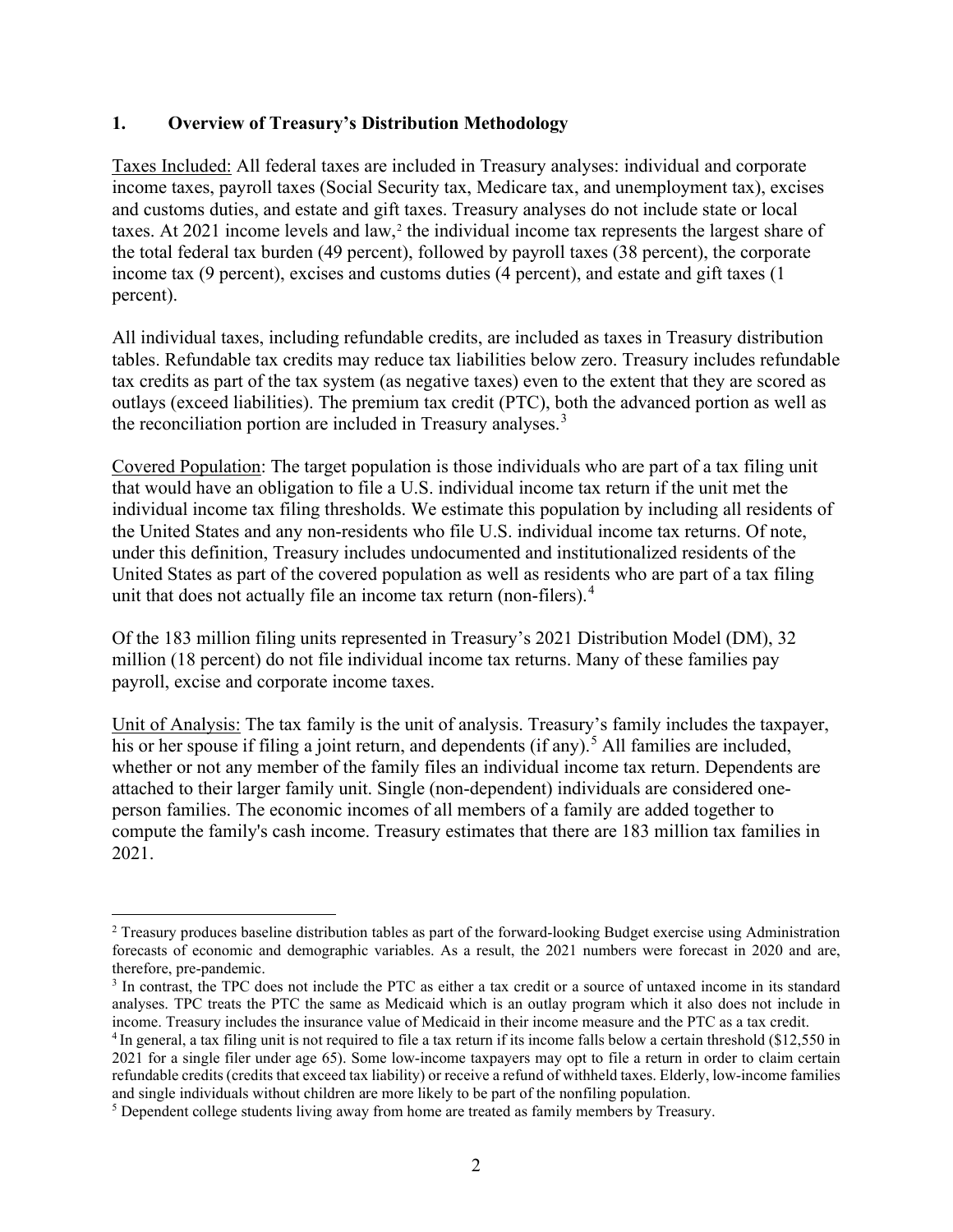In contrast, some analyses, such as those conducted by CBO, use households as the economic unit. Households usually consist of one family but may include multiple families. The incidence of multi-family households is more common for low-income households and rare for highincome households. As a result, all else equal, distributions based on households are more likely to show more equal distributions of income than distributions based on families.

Time Period of Analysis: Treasury creates tables showing the distribution of the tax burden in two time periods – the short run and the long run. Both are single year snapshots of tax burdens, as opposed to lifetime measures of tax burdens. They are based on annual measures of income levels and demographic characteristics present in the first year of the 10-year Budget period (also referred to as the "current" year), assuming the current tax law for that year. Short-run tables measure tax burdens in the first year of the Budget period. Long-run tables measure tax burdens under "fully phased-in law," which is generally the law as it will apply in real (inflation indexed) terms at the end of the Budget period. While many tax provisions are constant over time, current and proposed changes in tax law often include provisions whose effects vary over time: some are explicitly temporary, some are not indexed for inflation, and others are delayed or phased in. Using fully phased-in law provides a measure of tax burdens under the law as it will operate at the end of the Budget planning horizon, which should most fully reflect the long-run, permanent, distributional consequences of legislation.<sup>[6](#page-4-0)</sup>

Income Measure: Treasury uses an annual measure of pre-tax, post-transfer cash income. Cash Income consists of wages and salaries (excluding employee and employer contributions to employer-sponsored retirement accounts and individual retirement arrangements), net income from a business or farm, taxable and tax-exempt interest, dividends, rental income, realized capital gains (including nontaxable housing gains and unrealized capital gains at death), cash and near-cash transfers from the government, retirement benefits (when distributed), and employerprovided health insurance and other employer benefits. Employer contributions for payroll taxes and the federal corporate income tax are added to place cash income on a pre-tax basis. Because it is a relatively broad measure of income, Cash Income more effectively captures a family's relative economic well-being than a measure that, for example, excludes some components of income such as nontaxable transfer income or employer-sponsored health benefits.

A more detailed description of Treasury's Cash Income measure is provided in Section 2.

Equivalency Measure: For the purpose of ranking families by ability to pay, Treasury adjusts Cash Income for family size. Larger families are assumed to require more resources to achieve the same level of welfare as smaller families. Without an adjustment for size, large families and single-person families with the same level of Cash Income would be ranked the same and the lowest income deciles would be predominantly singles. Treasury only uses the equivalency measure for the purpose of ranking families, not for calculating tax burdens or summary statistics.

A more detailed description of Treasury's equivalency measure is provided in Section 3.

<span id="page-4-0"></span><sup>6</sup> Fully-phased in law as a concept is less meaningful if there is a general understanding that certain pieces of legislation are not expected to sunset (are expected to be extended).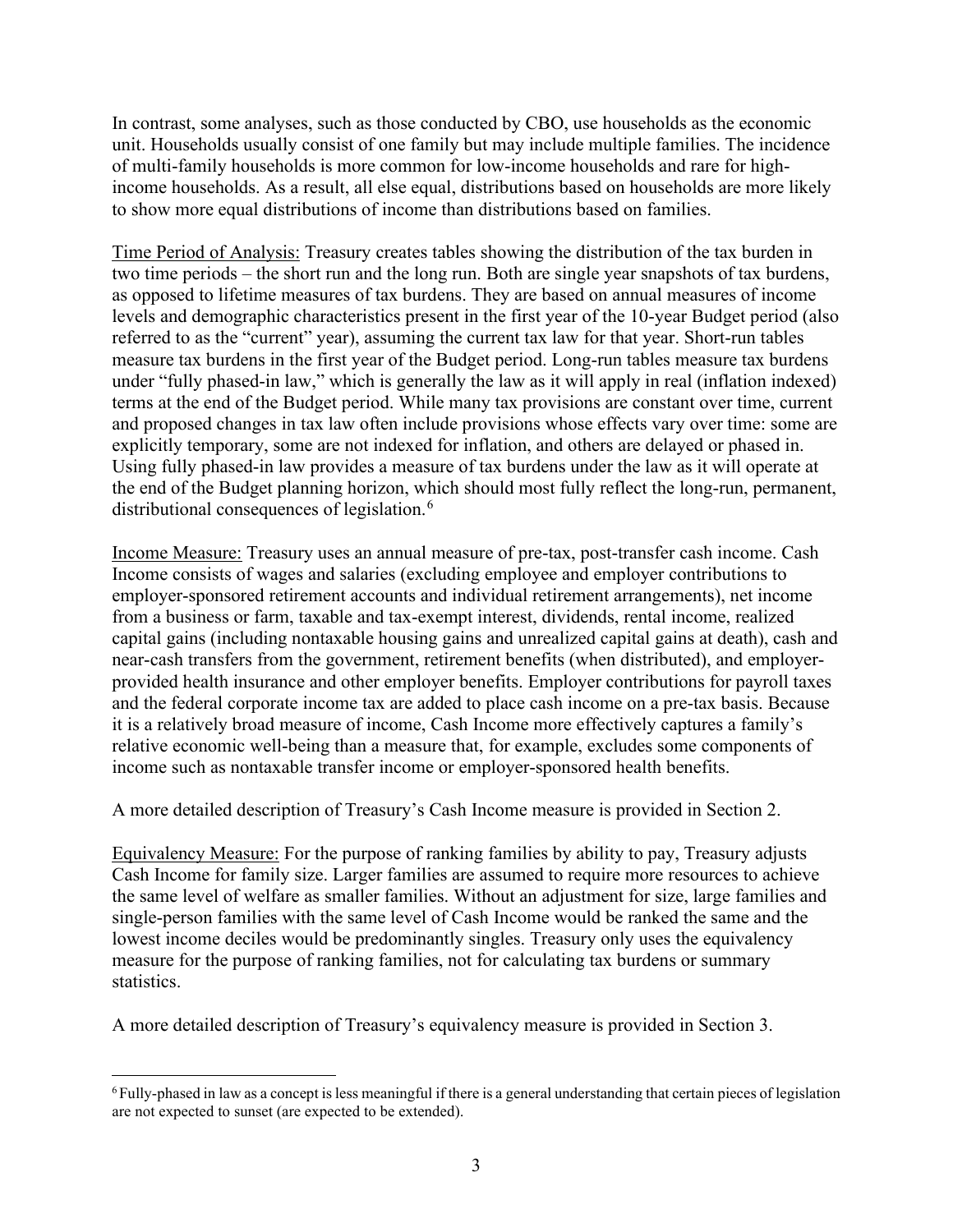Incidence Assumptions: The individual income tax is assumed to be borne by payers. Payroll taxes (employer and employee shares) are assumed to be borne by labor (wages and selfemployment income). The share of the corporate income tax that represents a tax on supernormal returns is assumed to be borne by shareholders. The share of the corporate income tax that represents collections from a cash flow tax is assumed to have no burden in the long run, and the remainder of the corporate income tax, the share imposed on the normal return to investing, is assumed to be borne equally by labor and positive normal capital income. Excise taxes are assumed to be borne by labor and capital income. In addition, excise taxes are assumed to raise the price of taxed goods relative to other goods, thereby increasing tax burdens for consumers of taxed goods and lowering tax burdens for consumers of untaxed goods. The estate and gift taxes are assumed to borne by decedents.

A more detailed description of the Treasury's incidence assumptions is provided in Section 4.

## **2. Cash Income**

Central to the measurement of the distribution of tax burdens is the measurement of a family's relative ability-to-pay. An income measure, along with a family equivalency measure discussed below, allows Treasury to rank families from the least well-off to the most well-off, and to use this ranking to group families into deciles of ability-to-pay. Treasury uses a cash income concept. JCT, CBO and TPC use similarly broad income concepts in their distribution tables.<sup>[7](#page-5-0)</sup>

Cash Income consists of wages and salaries (net of employer and employee contribution to retirement accounts), employer contributions for health insurance, life insurance, child care, and education expenses, other net income from a business or farm, taxable and tax-exempt interest, dividends, rental income, realized capital gains (including all realized housing gains and unrealized capital gains at death), cash transfers from the government (including food stamps and the insurance value of Medicare and Medicaid), and retirement distributions. Employer contributions for payroll taxes and the federal corporate income tax burden are added to place Cash Income on a pre-tax basis. Cash Income is shown on a family basis.

Cash Income can be described by comparison to adjusted gross income (AGI) reported on an income tax return, which is a narrower but well documented income concept used in the determination of taxable income. Cash Income's relationship to AGI gives us an understanding of what might be missing when we distribute tax burdens by a narrow, tax-dependent concept which is computationally less demanding but incomplete when determining a family's ability to pay.

Cash Income can also be described by income source: labor, capital, or transfer income (detail below). The sources of cash income gives us a better understanding of the types of income that accrue to families with differing abilities to pay. The income source is often a determining factor in the distribution of tax burden incidence as explained in Section 4 on tax incidence.

<span id="page-5-0"></span><sup>&</sup>lt;sup>7</sup> See Kleinbard (2008), CBO (2016) and TPC (2015).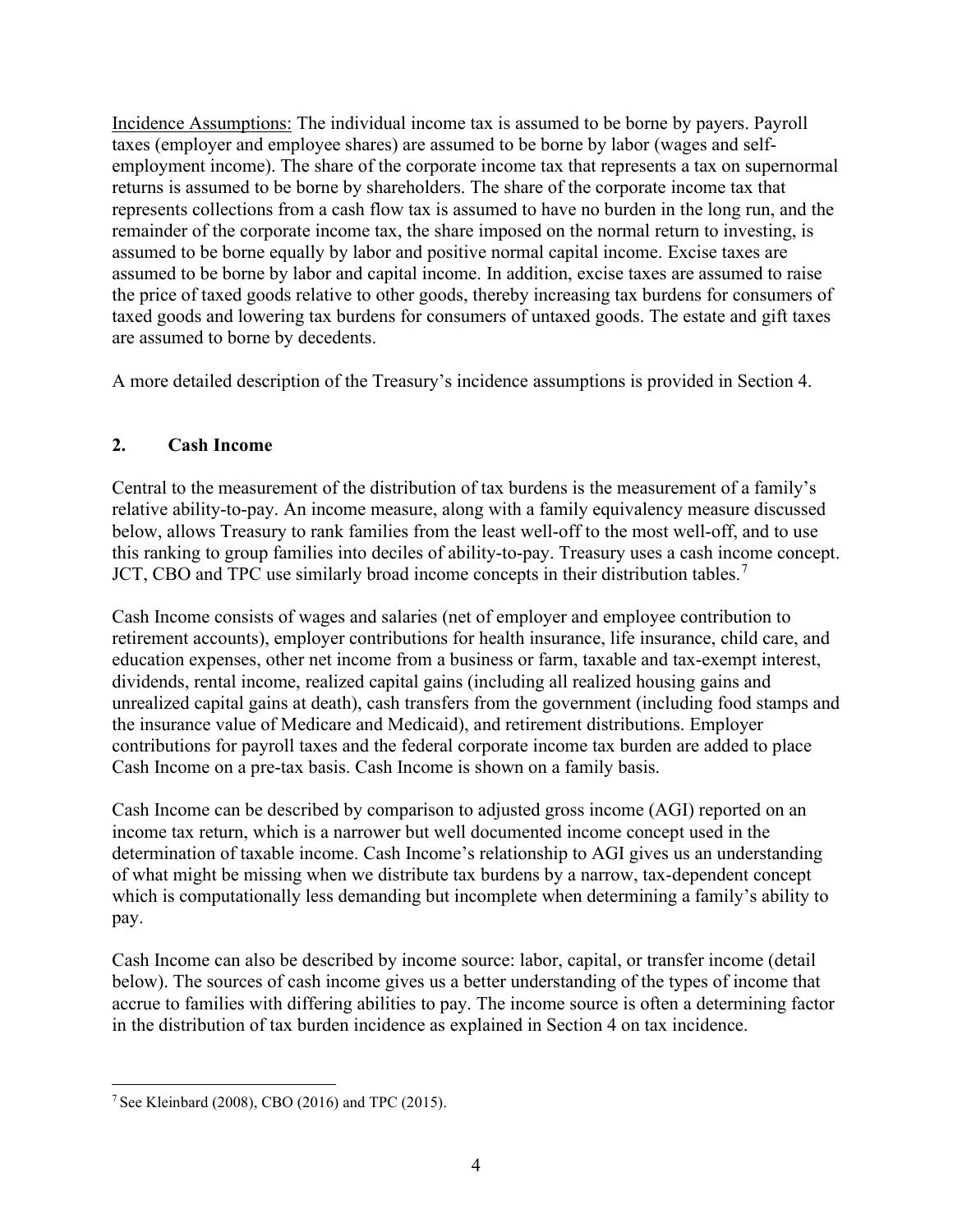#### **Cash Income as Derived from AGI**

At projected 2021 income levels,  $8$  Cash Income is \$18.3 trillion compared to AGI of \$13.9 trillion. The major differences between Cash Income and AGI can be categorized into three types: (i) income items excluded from the definition of gross income under the tax code but included in Cash Income; (ii) adjustments for costs of earning income and income earned in previous years; and (iii) the addition of the corporate income tax burden.

Income excluded from AGI. Cash Income includes a number of items which clearly represent income to the recipient but are not included in AGI. With respect to labor earnings, these items include: the foreign earned income exclusion, the self-employed health deduction, the basis of nontaxable IRA and pensions distributions, and employer-provided fringe benefits (including employer contributions for health insurance, life insurance, child care, and education benefits, military allowances, the health insurance component of worker's compensation, and the employer share of payroll taxes). With respect to capital income, these items include: excludable realized housing gains and unrealized capital gains at death, <sup>[9](#page-6-1)</sup> nontaxable IRA and pension distributions (excluding basis), and tax-exempt interest. With respect to transfer income, these items include: nontaxable Social Security benefits, the insurance value of Medicare and Medicaid, Supplemental Security Income (SSI), Temporary Assistance for Needy Families (TANF), Supplemental Nutrition Assistance Program (SNAP) benefits, Low Income Housing Energy Assistance (LIHEA), wage replacement under workers compensation, and veterans' benefits.

Other adjustments. We make certain other adjustments to AGI to arrive at cash income. Cash Income excludes all costs of earning income, such as the above-the-line deduction for educator expenses. However, above-the-line deductions that are not costs of earning income in the current year, such as the student loan interest deduction and the tuition and fees deduction, are added back to income. Cash Income also excludes state and local tax refunds since the refunds reflect repayments of deductions from income earned in a previous year (and those itemized deductions are not subtracted in the computation of cash income).

Corporate income tax burden. The corporate income tax burden is added to Cash Income to place it on a pre-tax basis. Because we assume that laborers and capital owners bear the burden of the corporate income tax, we add to labor and capital income the burden of those taxes remitted by other entities on their behalf. In other words, our assumptions about corporate tax incidence

<span id="page-6-0"></span><sup>&</sup>lt;sup>8</sup>Projected income is income based on the Administration's economic assumptions. The figures and tables in this document are for 2021 but were produced pre-pandemic. As a result, the income levels and tax burdens in all tables should be considered illustrative of what would have occurred for 2021 if the pandemic had not disrupted the economy. In general, distributional analysis is a planning tool for evaluating policies on a forward-looking basis. As such, distributional analyses are estimates of income levels and tax burdens in the first year of the budget period which is usually the year following the year in which they are produced.

<span id="page-6-1"></span><sup>9</sup> Death is a realization event in the Treasury distribution model. Under the current tax code, only capital gains that are realized are subject to tax; accrued but unrealized capital gains are not taxed and upon death ownership is transferred to heirs with a step-up in basis. As a result, capital gains accrued but not realized by the decedent are never taxed even though they are income to the decedent. Treasury's distribution model aims to include all income (all sources of ability to pay) whether taxed or not. Because Treasury's model is realization based, we have elected to include accrued but unrealized gains during the decedent's lifetime in the year of the decedent's death. Alternately, in a Haig-Simons framework (Haig 1921), accrued but unrealized gains would be included on an annual basis.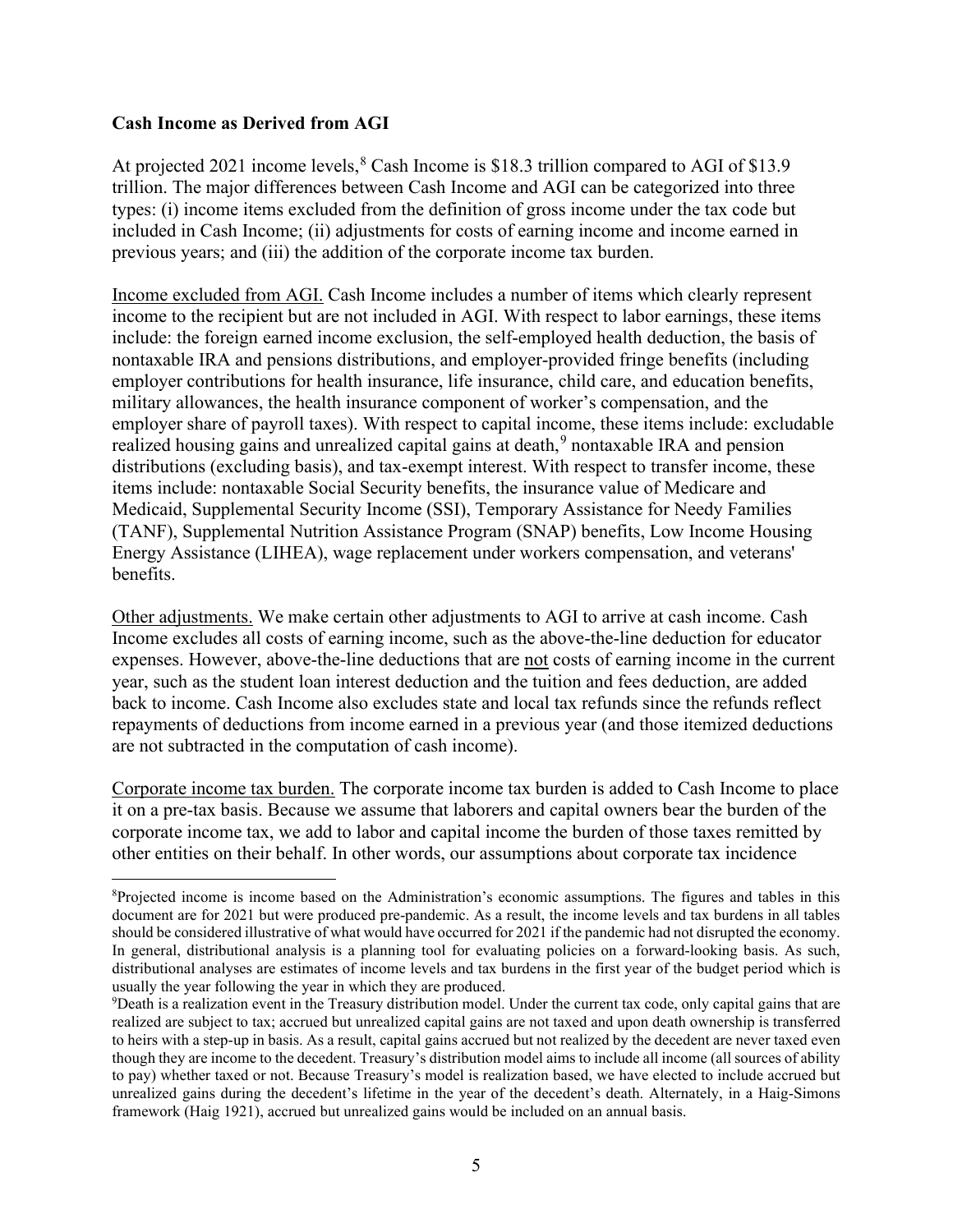imply that pre-tax labor and capital income would be higher by the amount of the tax if the tax did not exist.

The relationship between Cash Income and AGI at 2021 income levels, as described above, is shown in Table 1. The largest additions to AGI are for employer fringe benefits, part of labor income, and transfer income such as excluded social security benefits. These types of income accrue to families with particular characteristics, such as those employed in jobs that provide fringe benefits and the elderly. These additions are necessary to fully capture the ability to pay for these families and to appropriately calculate their tax burdens relative to their income.

|                            | (SB)     |  |
|----------------------------|----------|--|
| AGI                        | \$13,864 |  |
| plus                       |          |  |
| Income not included in AGI |          |  |
| labor income               | \$2,102  |  |
| capital income             | \$675    |  |
| transfer income            | \$1,375  |  |
| Other Adjustments          | \$6      |  |
| Corporate income tax       | \$300    |  |
| Equals Cash Income         | \$18,323 |  |
|                            |          |  |

#### **Table 1: AGI and Cash Income in 2021**

#### **Cash Income by Source**

Cash Income can also be described by source: labor income, capital income, transfer income and the corporate income tax. Table 2 shows Cash Income by source. A version of this table is available for each model year on Treasury's Office of Tax Analysis webpages.<sup>[10](#page-7-0)</sup> There are two distributions shown in Table 2. The first bank shows the distribution for each source of income across deciles. In this bank, we see that Cash Income is skewed toward the highest income families; 45 percent of Cash Income accrues to the top decile of the income distribution and 9 percent to the top 0.1 percent of the income distribution. The second bank shows the distribution of each type of income within a decile. In the second bank, we see that labor income is the major source of income in general comprising 71 percent of all Cash Income. The composition of labor, capital and transfer income in Treasury's model is described below.

<span id="page-7-0"></span><sup>10</sup> <https://home.treasury.gov/policy-issues/tax-policy/office-of-tax-analysis>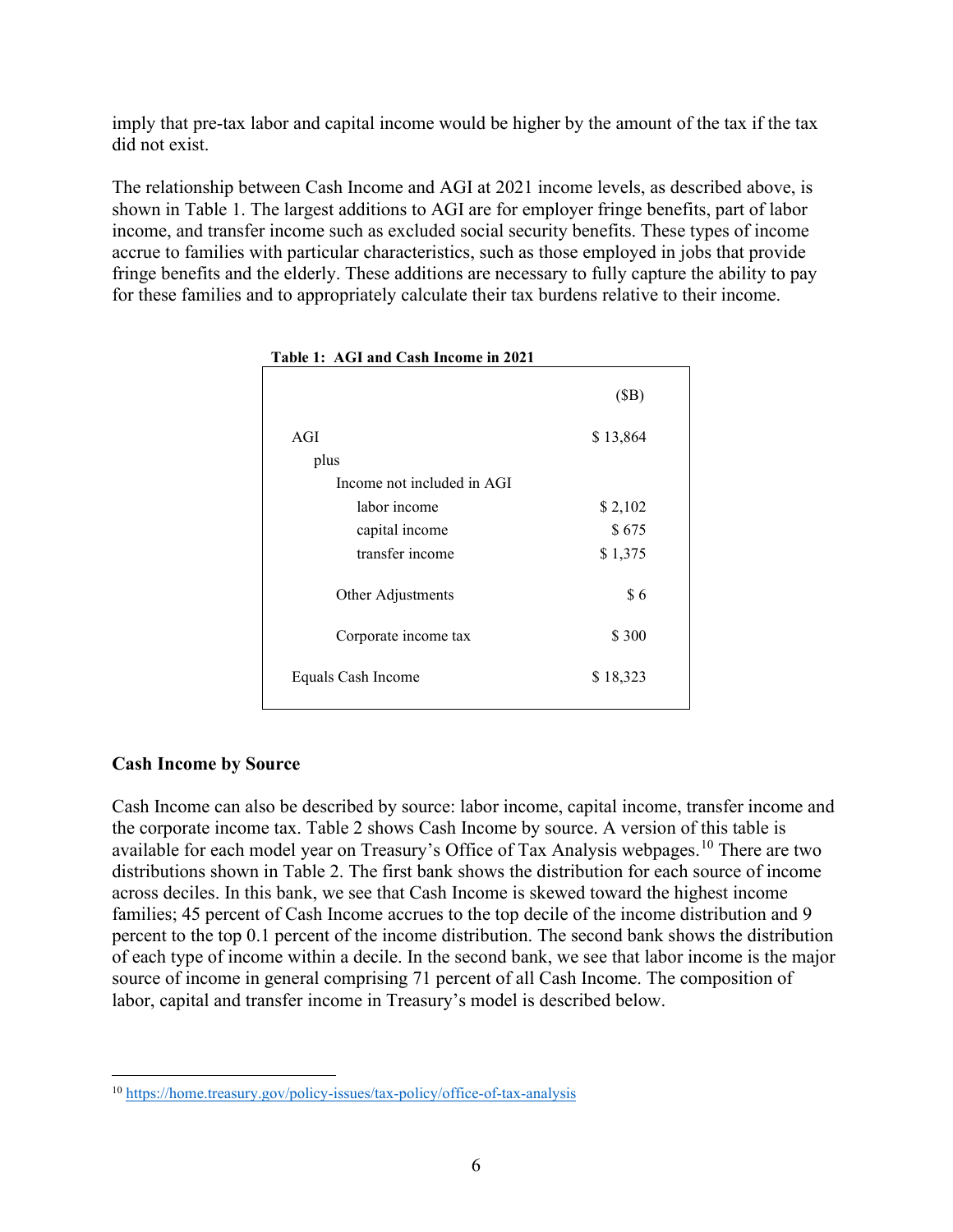| Family<br>Family<br>Negative<br>Labor<br>Total<br><b>Transfer</b><br>Corporate<br>Cash<br>Capital<br>Cash<br>Normal<br>Supernormal<br>Positive<br>Income<br>Income Tax<br>Income<br>Income<br>Capital<br>Capital<br>Income<br>Income<br>Capital<br>Income<br>Decile <sup>1</sup><br>Income<br>Income<br>--- Percent Distribution of Income Across Deciles ---<br>0 to $101$<br>0.7<br>3.2<br>0.1<br>0.6<br>0.1<br>0.2<br>2.4<br>0.2<br>$10$ to $20\,$<br>$7.2\,$<br>1.8<br>0.2<br>0.2<br>0.5<br>2.1<br>0.3<br>3.0<br>20 to 30<br>2.9<br>8.2<br>$0.7\,$<br>2.8<br>0.4<br>0.4<br>0.5<br>4.5<br>10.1<br>3.8<br>0.7<br>5.1<br>1.1<br>30 to 40<br>3.8<br>0.6<br>0.7<br>4.9<br>10.8<br>5.2<br>1.2<br>6.0<br>1.7<br>40 to 50<br>1.2<br>1.1<br>6.5<br>10.8<br>7.1<br>2.1<br>2.3<br>2.8<br>50 to 60<br>1.8<br>6.1<br>8.5<br>9.4<br>3.3<br>3.8<br>6.3<br>4.2<br>60 to 70<br>11.6<br>2.7<br>6.1<br>70 to 80<br>5.0<br>5.8<br>11.1<br>11.9<br>12.5<br>4.0<br>6.5<br>80 to 90<br>8.2<br>9.4<br>9.4<br>15.3<br>13.2<br>17.4<br>6.8<br>7.5<br>90 to 100<br>44.5<br>12.6<br>39.2<br>78.8<br>76.4<br>81.8<br>21.5<br>73.1<br>Total <sup>1</sup><br>100.0<br>100.0<br>100.0<br>100.0<br>100.0<br>100.0<br>100.0<br>100.0<br>6.0<br>8.2<br>9.2<br>6.9<br>8.5<br>90 to 95<br>11.0<br>12.3<br>4.7<br>95 to 99<br>5.2<br>18.6<br>20.8<br>15.0<br>15.3<br>16.0<br>7.2<br>16.6<br>99 to 99.9<br>9.7<br>1.3<br>7.7<br>6.0<br>21.1<br>19.9<br>22.7<br>18.9<br>0.2<br>3.9<br>30.8<br>8.8<br>26.5<br>36.2<br>Top .1<br>3.6<br>29.0<br>--- Percent Distribution of Income Source Within Decile ---<br>0 to $101$<br>100.0<br>55.5<br>$0.4\,$<br>45.3<br>3.3<br>1.4<br>1.9<br>$-4.6$<br>10 to 20<br>35.6<br>64.0<br>$2.0\,$<br>0.9<br>$-2.0$<br>$0.4\,$<br>100.0<br>1.1<br>20 to 30<br>$-2.1$<br>$0.4\,$<br>100.0<br>29.1<br>70.1<br>2.6<br>1.3<br>1.3<br>3.2<br>0.5<br>30 to 40<br>100.0<br>27.3<br>70.9<br>1.7<br>1.5<br>$-1.8$<br>40 to 50<br>22.3<br>74.4<br>4.3<br>2.5<br>1.8<br>0.6<br>100.0<br>$-1.6$<br>17.0<br>77.8<br>5.8<br>0.7<br>50 to 60<br>100.0<br>3.6<br>2.2<br>$-1.3$<br>14.0<br>79.2<br>$0.8\,$<br>60 to 70<br>100.0<br>7.1<br>4.5<br>2.6<br>$-1.0$<br>10.9<br>80.7<br>8.2<br>5.3<br>2.9<br>0.9<br>70 to 80<br>100.0<br>$-0.8$<br>80 to 90<br>100.0<br>8.8<br>81.1<br>9.8<br>6.2<br>3.6<br>$-0.7$<br>$1.0\,$<br>2.9<br>62.8<br>17.5<br>90 to 100<br>100.0<br>32.3<br>14.8<br>$-0.6$<br>2.7<br>Total <sup>1</sup><br>100.0<br>10.2<br>71.3<br>18.3<br>10.2<br>8.1<br>$-1.3$<br>1.6<br>8.6<br>90 to 95<br>100.0<br>5.5<br>80.1<br>13.7<br>5.1<br>$-0.6$<br>1.3<br>95 to 99<br>72.7<br>100.0<br>3.5<br>22.7<br>14.1<br>8.6<br>$-0.6$<br>1.8<br>99 to 99.9<br>20.8<br>3.2<br>100.0<br>$1.4$<br>56.6<br>39.6<br>18.8<br>$-0.8$<br>Top .1<br>$100.0\,$<br>$0.2\,$<br>31.3<br>63.7<br>30.6<br>5.4<br>33.1<br>$-0.5$ | Adjusted |  |  | Positive Capital Income |  |  |  |
|---------------------------------------------------------------------------------------------------------------------------------------------------------------------------------------------------------------------------------------------------------------------------------------------------------------------------------------------------------------------------------------------------------------------------------------------------------------------------------------------------------------------------------------------------------------------------------------------------------------------------------------------------------------------------------------------------------------------------------------------------------------------------------------------------------------------------------------------------------------------------------------------------------------------------------------------------------------------------------------------------------------------------------------------------------------------------------------------------------------------------------------------------------------------------------------------------------------------------------------------------------------------------------------------------------------------------------------------------------------------------------------------------------------------------------------------------------------------------------------------------------------------------------------------------------------------------------------------------------------------------------------------------------------------------------------------------------------------------------------------------------------------------------------------------------------------------------------------------------------------------------------------------------------------------------------------------------------------------------------------------------------------------------------------------------------------------------------------------------------------------------------------------------------------------------------------------------------------------------------------------------------------------------------------------------------------------------------------------------------------------------------------------------------------------------------------------------------------------------------------------------------------------------------------------------------------------------------------------------------------------------------------------------------------------------------------------------------------------------------------------------------------------------------------------|----------|--|--|-------------------------|--|--|--|
|                                                                                                                                                                                                                                                                                                                                                                                                                                                                                                                                                                                                                                                                                                                                                                                                                                                                                                                                                                                                                                                                                                                                                                                                                                                                                                                                                                                                                                                                                                                                                                                                                                                                                                                                                                                                                                                                                                                                                                                                                                                                                                                                                                                                                                                                                                                                                                                                                                                                                                                                                                                                                                                                                                                                                                                                   |          |  |  |                         |  |  |  |
|                                                                                                                                                                                                                                                                                                                                                                                                                                                                                                                                                                                                                                                                                                                                                                                                                                                                                                                                                                                                                                                                                                                                                                                                                                                                                                                                                                                                                                                                                                                                                                                                                                                                                                                                                                                                                                                                                                                                                                                                                                                                                                                                                                                                                                                                                                                                                                                                                                                                                                                                                                                                                                                                                                                                                                                                   |          |  |  |                         |  |  |  |
|                                                                                                                                                                                                                                                                                                                                                                                                                                                                                                                                                                                                                                                                                                                                                                                                                                                                                                                                                                                                                                                                                                                                                                                                                                                                                                                                                                                                                                                                                                                                                                                                                                                                                                                                                                                                                                                                                                                                                                                                                                                                                                                                                                                                                                                                                                                                                                                                                                                                                                                                                                                                                                                                                                                                                                                                   |          |  |  |                         |  |  |  |
|                                                                                                                                                                                                                                                                                                                                                                                                                                                                                                                                                                                                                                                                                                                                                                                                                                                                                                                                                                                                                                                                                                                                                                                                                                                                                                                                                                                                                                                                                                                                                                                                                                                                                                                                                                                                                                                                                                                                                                                                                                                                                                                                                                                                                                                                                                                                                                                                                                                                                                                                                                                                                                                                                                                                                                                                   |          |  |  |                         |  |  |  |
|                                                                                                                                                                                                                                                                                                                                                                                                                                                                                                                                                                                                                                                                                                                                                                                                                                                                                                                                                                                                                                                                                                                                                                                                                                                                                                                                                                                                                                                                                                                                                                                                                                                                                                                                                                                                                                                                                                                                                                                                                                                                                                                                                                                                                                                                                                                                                                                                                                                                                                                                                                                                                                                                                                                                                                                                   |          |  |  |                         |  |  |  |
|                                                                                                                                                                                                                                                                                                                                                                                                                                                                                                                                                                                                                                                                                                                                                                                                                                                                                                                                                                                                                                                                                                                                                                                                                                                                                                                                                                                                                                                                                                                                                                                                                                                                                                                                                                                                                                                                                                                                                                                                                                                                                                                                                                                                                                                                                                                                                                                                                                                                                                                                                                                                                                                                                                                                                                                                   |          |  |  |                         |  |  |  |
|                                                                                                                                                                                                                                                                                                                                                                                                                                                                                                                                                                                                                                                                                                                                                                                                                                                                                                                                                                                                                                                                                                                                                                                                                                                                                                                                                                                                                                                                                                                                                                                                                                                                                                                                                                                                                                                                                                                                                                                                                                                                                                                                                                                                                                                                                                                                                                                                                                                                                                                                                                                                                                                                                                                                                                                                   |          |  |  |                         |  |  |  |
|                                                                                                                                                                                                                                                                                                                                                                                                                                                                                                                                                                                                                                                                                                                                                                                                                                                                                                                                                                                                                                                                                                                                                                                                                                                                                                                                                                                                                                                                                                                                                                                                                                                                                                                                                                                                                                                                                                                                                                                                                                                                                                                                                                                                                                                                                                                                                                                                                                                                                                                                                                                                                                                                                                                                                                                                   |          |  |  |                         |  |  |  |
|                                                                                                                                                                                                                                                                                                                                                                                                                                                                                                                                                                                                                                                                                                                                                                                                                                                                                                                                                                                                                                                                                                                                                                                                                                                                                                                                                                                                                                                                                                                                                                                                                                                                                                                                                                                                                                                                                                                                                                                                                                                                                                                                                                                                                                                                                                                                                                                                                                                                                                                                                                                                                                                                                                                                                                                                   |          |  |  |                         |  |  |  |
|                                                                                                                                                                                                                                                                                                                                                                                                                                                                                                                                                                                                                                                                                                                                                                                                                                                                                                                                                                                                                                                                                                                                                                                                                                                                                                                                                                                                                                                                                                                                                                                                                                                                                                                                                                                                                                                                                                                                                                                                                                                                                                                                                                                                                                                                                                                                                                                                                                                                                                                                                                                                                                                                                                                                                                                                   |          |  |  |                         |  |  |  |
|                                                                                                                                                                                                                                                                                                                                                                                                                                                                                                                                                                                                                                                                                                                                                                                                                                                                                                                                                                                                                                                                                                                                                                                                                                                                                                                                                                                                                                                                                                                                                                                                                                                                                                                                                                                                                                                                                                                                                                                                                                                                                                                                                                                                                                                                                                                                                                                                                                                                                                                                                                                                                                                                                                                                                                                                   |          |  |  |                         |  |  |  |
|                                                                                                                                                                                                                                                                                                                                                                                                                                                                                                                                                                                                                                                                                                                                                                                                                                                                                                                                                                                                                                                                                                                                                                                                                                                                                                                                                                                                                                                                                                                                                                                                                                                                                                                                                                                                                                                                                                                                                                                                                                                                                                                                                                                                                                                                                                                                                                                                                                                                                                                                                                                                                                                                                                                                                                                                   |          |  |  |                         |  |  |  |
|                                                                                                                                                                                                                                                                                                                                                                                                                                                                                                                                                                                                                                                                                                                                                                                                                                                                                                                                                                                                                                                                                                                                                                                                                                                                                                                                                                                                                                                                                                                                                                                                                                                                                                                                                                                                                                                                                                                                                                                                                                                                                                                                                                                                                                                                                                                                                                                                                                                                                                                                                                                                                                                                                                                                                                                                   |          |  |  |                         |  |  |  |
|                                                                                                                                                                                                                                                                                                                                                                                                                                                                                                                                                                                                                                                                                                                                                                                                                                                                                                                                                                                                                                                                                                                                                                                                                                                                                                                                                                                                                                                                                                                                                                                                                                                                                                                                                                                                                                                                                                                                                                                                                                                                                                                                                                                                                                                                                                                                                                                                                                                                                                                                                                                                                                                                                                                                                                                                   |          |  |  |                         |  |  |  |
|                                                                                                                                                                                                                                                                                                                                                                                                                                                                                                                                                                                                                                                                                                                                                                                                                                                                                                                                                                                                                                                                                                                                                                                                                                                                                                                                                                                                                                                                                                                                                                                                                                                                                                                                                                                                                                                                                                                                                                                                                                                                                                                                                                                                                                                                                                                                                                                                                                                                                                                                                                                                                                                                                                                                                                                                   |          |  |  |                         |  |  |  |
|                                                                                                                                                                                                                                                                                                                                                                                                                                                                                                                                                                                                                                                                                                                                                                                                                                                                                                                                                                                                                                                                                                                                                                                                                                                                                                                                                                                                                                                                                                                                                                                                                                                                                                                                                                                                                                                                                                                                                                                                                                                                                                                                                                                                                                                                                                                                                                                                                                                                                                                                                                                                                                                                                                                                                                                                   |          |  |  |                         |  |  |  |
|                                                                                                                                                                                                                                                                                                                                                                                                                                                                                                                                                                                                                                                                                                                                                                                                                                                                                                                                                                                                                                                                                                                                                                                                                                                                                                                                                                                                                                                                                                                                                                                                                                                                                                                                                                                                                                                                                                                                                                                                                                                                                                                                                                                                                                                                                                                                                                                                                                                                                                                                                                                                                                                                                                                                                                                                   |          |  |  |                         |  |  |  |
|                                                                                                                                                                                                                                                                                                                                                                                                                                                                                                                                                                                                                                                                                                                                                                                                                                                                                                                                                                                                                                                                                                                                                                                                                                                                                                                                                                                                                                                                                                                                                                                                                                                                                                                                                                                                                                                                                                                                                                                                                                                                                                                                                                                                                                                                                                                                                                                                                                                                                                                                                                                                                                                                                                                                                                                                   |          |  |  |                         |  |  |  |
|                                                                                                                                                                                                                                                                                                                                                                                                                                                                                                                                                                                                                                                                                                                                                                                                                                                                                                                                                                                                                                                                                                                                                                                                                                                                                                                                                                                                                                                                                                                                                                                                                                                                                                                                                                                                                                                                                                                                                                                                                                                                                                                                                                                                                                                                                                                                                                                                                                                                                                                                                                                                                                                                                                                                                                                                   |          |  |  |                         |  |  |  |
|                                                                                                                                                                                                                                                                                                                                                                                                                                                                                                                                                                                                                                                                                                                                                                                                                                                                                                                                                                                                                                                                                                                                                                                                                                                                                                                                                                                                                                                                                                                                                                                                                                                                                                                                                                                                                                                                                                                                                                                                                                                                                                                                                                                                                                                                                                                                                                                                                                                                                                                                                                                                                                                                                                                                                                                                   |          |  |  |                         |  |  |  |
|                                                                                                                                                                                                                                                                                                                                                                                                                                                                                                                                                                                                                                                                                                                                                                                                                                                                                                                                                                                                                                                                                                                                                                                                                                                                                                                                                                                                                                                                                                                                                                                                                                                                                                                                                                                                                                                                                                                                                                                                                                                                                                                                                                                                                                                                                                                                                                                                                                                                                                                                                                                                                                                                                                                                                                                                   |          |  |  |                         |  |  |  |
|                                                                                                                                                                                                                                                                                                                                                                                                                                                                                                                                                                                                                                                                                                                                                                                                                                                                                                                                                                                                                                                                                                                                                                                                                                                                                                                                                                                                                                                                                                                                                                                                                                                                                                                                                                                                                                                                                                                                                                                                                                                                                                                                                                                                                                                                                                                                                                                                                                                                                                                                                                                                                                                                                                                                                                                                   |          |  |  |                         |  |  |  |
|                                                                                                                                                                                                                                                                                                                                                                                                                                                                                                                                                                                                                                                                                                                                                                                                                                                                                                                                                                                                                                                                                                                                                                                                                                                                                                                                                                                                                                                                                                                                                                                                                                                                                                                                                                                                                                                                                                                                                                                                                                                                                                                                                                                                                                                                                                                                                                                                                                                                                                                                                                                                                                                                                                                                                                                                   |          |  |  |                         |  |  |  |
|                                                                                                                                                                                                                                                                                                                                                                                                                                                                                                                                                                                                                                                                                                                                                                                                                                                                                                                                                                                                                                                                                                                                                                                                                                                                                                                                                                                                                                                                                                                                                                                                                                                                                                                                                                                                                                                                                                                                                                                                                                                                                                                                                                                                                                                                                                                                                                                                                                                                                                                                                                                                                                                                                                                                                                                                   |          |  |  |                         |  |  |  |
|                                                                                                                                                                                                                                                                                                                                                                                                                                                                                                                                                                                                                                                                                                                                                                                                                                                                                                                                                                                                                                                                                                                                                                                                                                                                                                                                                                                                                                                                                                                                                                                                                                                                                                                                                                                                                                                                                                                                                                                                                                                                                                                                                                                                                                                                                                                                                                                                                                                                                                                                                                                                                                                                                                                                                                                                   |          |  |  |                         |  |  |  |
|                                                                                                                                                                                                                                                                                                                                                                                                                                                                                                                                                                                                                                                                                                                                                                                                                                                                                                                                                                                                                                                                                                                                                                                                                                                                                                                                                                                                                                                                                                                                                                                                                                                                                                                                                                                                                                                                                                                                                                                                                                                                                                                                                                                                                                                                                                                                                                                                                                                                                                                                                                                                                                                                                                                                                                                                   |          |  |  |                         |  |  |  |
|                                                                                                                                                                                                                                                                                                                                                                                                                                                                                                                                                                                                                                                                                                                                                                                                                                                                                                                                                                                                                                                                                                                                                                                                                                                                                                                                                                                                                                                                                                                                                                                                                                                                                                                                                                                                                                                                                                                                                                                                                                                                                                                                                                                                                                                                                                                                                                                                                                                                                                                                                                                                                                                                                                                                                                                                   |          |  |  |                         |  |  |  |
|                                                                                                                                                                                                                                                                                                                                                                                                                                                                                                                                                                                                                                                                                                                                                                                                                                                                                                                                                                                                                                                                                                                                                                                                                                                                                                                                                                                                                                                                                                                                                                                                                                                                                                                                                                                                                                                                                                                                                                                                                                                                                                                                                                                                                                                                                                                                                                                                                                                                                                                                                                                                                                                                                                                                                                                                   |          |  |  |                         |  |  |  |
|                                                                                                                                                                                                                                                                                                                                                                                                                                                                                                                                                                                                                                                                                                                                                                                                                                                                                                                                                                                                                                                                                                                                                                                                                                                                                                                                                                                                                                                                                                                                                                                                                                                                                                                                                                                                                                                                                                                                                                                                                                                                                                                                                                                                                                                                                                                                                                                                                                                                                                                                                                                                                                                                                                                                                                                                   |          |  |  |                         |  |  |  |
|                                                                                                                                                                                                                                                                                                                                                                                                                                                                                                                                                                                                                                                                                                                                                                                                                                                                                                                                                                                                                                                                                                                                                                                                                                                                                                                                                                                                                                                                                                                                                                                                                                                                                                                                                                                                                                                                                                                                                                                                                                                                                                                                                                                                                                                                                                                                                                                                                                                                                                                                                                                                                                                                                                                                                                                                   |          |  |  |                         |  |  |  |
|                                                                                                                                                                                                                                                                                                                                                                                                                                                                                                                                                                                                                                                                                                                                                                                                                                                                                                                                                                                                                                                                                                                                                                                                                                                                                                                                                                                                                                                                                                                                                                                                                                                                                                                                                                                                                                                                                                                                                                                                                                                                                                                                                                                                                                                                                                                                                                                                                                                                                                                                                                                                                                                                                                                                                                                                   |          |  |  |                         |  |  |  |
|                                                                                                                                                                                                                                                                                                                                                                                                                                                                                                                                                                                                                                                                                                                                                                                                                                                                                                                                                                                                                                                                                                                                                                                                                                                                                                                                                                                                                                                                                                                                                                                                                                                                                                                                                                                                                                                                                                                                                                                                                                                                                                                                                                                                                                                                                                                                                                                                                                                                                                                                                                                                                                                                                                                                                                                                   |          |  |  |                         |  |  |  |
|                                                                                                                                                                                                                                                                                                                                                                                                                                                                                                                                                                                                                                                                                                                                                                                                                                                                                                                                                                                                                                                                                                                                                                                                                                                                                                                                                                                                                                                                                                                                                                                                                                                                                                                                                                                                                                                                                                                                                                                                                                                                                                                                                                                                                                                                                                                                                                                                                                                                                                                                                                                                                                                                                                                                                                                                   |          |  |  |                         |  |  |  |

**Table 2: Distributions of Income by Source Across and Within Deciles (2021 Pre-pandemic Income Levels)**

<sup>1</sup>Families with negative incomes are excluded from the lowest income decile but included in the total line. Families with negative income have a significant share of negative capital income.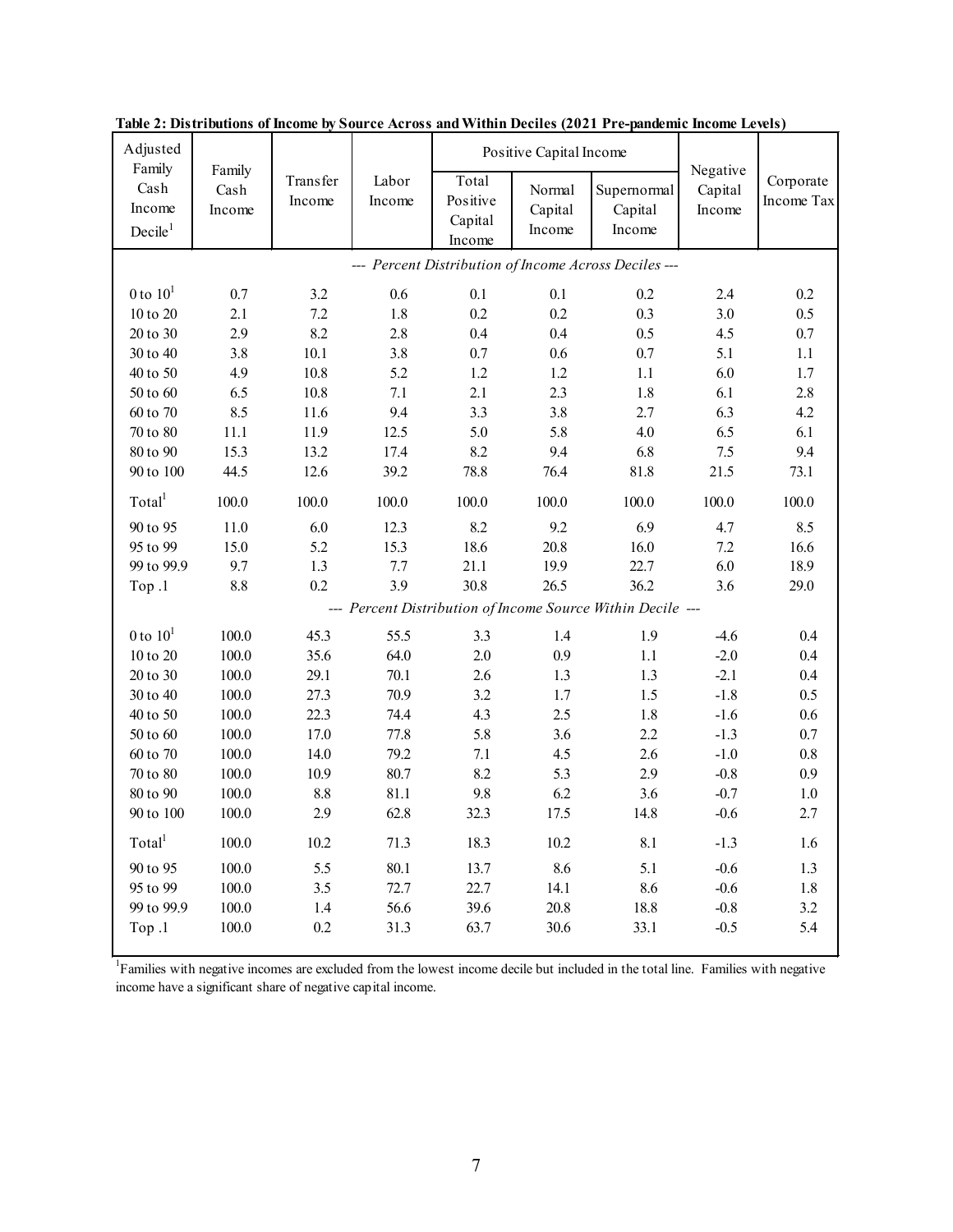#### **Labor Income**

Labor income includes wages, earnings from self-employment (including pass-through business income that is subject to payroll taxes), employer-provided fringe benefits, the labor share of retirement distributions (basis), and employer contributions for payroll taxes.

Wages and earnings from self-employment are measured on a pre-tax basis but exclude deductible employee contributions for retirement (e.g., 401(k) contributions). Treasury's income measure includes retirement income when distributed but not in the years of contributions and accrual.[11](#page-9-0) Employer-provided fringe benefits are an important source of income and tax savings for certain families. Tax-free fringe benefits include employer sponsored health insurance, life insurance, education benefits, childcare benefits, transportation and parking benefits, military subsistence allowances, tax-free combat pay, and worker's compensation.<sup>12</sup>

Retirement distributions derive from a number of sources and the treatment in Treasury's model as either labor or capital income depends on the source. Distributions from defined benefit plans and distributions attributable to employer contributions to defined contribution plans (including accruals on such contributions) are treated as deferred labor income in Treasury's model. Distributions from defined contribution plans attributable to employee contributions are split between labor and capital income. The portion of the distribution that represents the initial employee contribution (basis) is treated as deferred labor income and the portion of the distribution that represents accruals on the initial employee contribution is treated as capital income. This allocation of employee contributions to labor income is comparable to the treatment of employee contributions to a taxable account. If a taxpayer used wages to contribute to a taxable account, then the contribution would be labor income and accruals on the account would be capital income when realized.

Both taxable and tax-free retirement distributions are included in income. However, retirement distributions that are rolled over from one tax-preferred account to another tax-preferred account are excluded from income since Cash Income only includes realized income.

Treasury assumes that the incidence of the payroll tax, both the employer and the employee share is on the employee. Under this assumption, observed wages are lower than they would be without a payroll tax. If employers were not subject to payroll taxes, then wages would be higher for each worker by exactly the amount of the tax paid by the employer on behalf of the

<span id="page-9-0"></span><sup>&</sup>lt;sup>11</sup>Some distribution tables from other tax policy organizations include retirement contributions, accruals, and distributions in income in distributional analysis (see Rosenberg (2013)). In earlier versions of our model (see Cronin 1999), Treasury also followed this tradition of double counting retirement income. The argument for doing so is that retirement contributions, accruals, and distributions all represent an ability to pay taxes at different stages of life. One counter argument is that retirement savings should not be treated differently than other forms of savings. Other savings vehicles include the purchase of stocks. Stocks are generally purchased with after-tax income. In Treasury's methodology (as is the case with TPC, CBO and JCT), capital gains are only included in income when realized. Accrued capital gains are not included in income in the year of accrual, and basis is not included in income in the year of realization.

<span id="page-9-1"></span><sup>&</sup>lt;sup>12</sup> Workers compensation benefits are split between medical benefits which are converted to an insurance value that is attributed to all covered workers and wage replacement which is attributed to the worker receiving the benefit.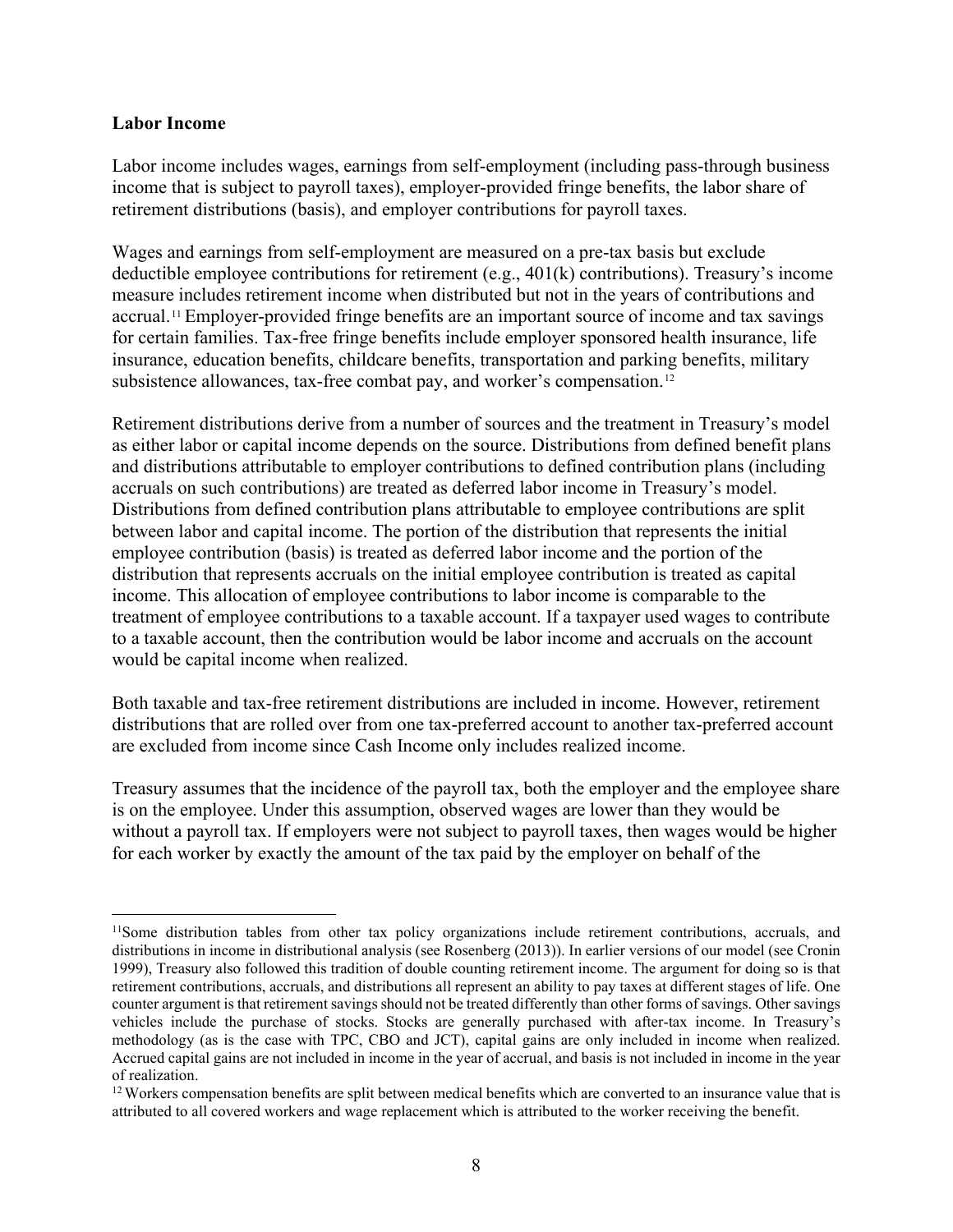employee. Treasury therefore adds the employer share of payroll taxes to the employee's wage income to arrive at a pre-tax value of wages.

As shown in Table 2, labor income is the largest source of income for all families in all deciles. Only the top 0.1 has less than 50 percent of their income from labor. For the top 0.1 percent, 64 of their income comes from capital.

## **Capital Income**

Capital income includes taxable and tax-exempt interest, dividends, realized capital gains, income or loss from rents, royalties, the capital share of pass-through business income and losses,<sup>[13](#page-10-0)</sup> and the capital share of retirement distributions. Realized capital gains includes realized gains on the sale of a house, including the portion that is excluded from taxable income. Further, death is a realization event in Treasury's model. The accrued gains on unrealized assets of a decedent are included in capital income as realized gains of the decedent in the year of death. (Mortality probabilities vary by age, gender and income and are imputed to the tax data from administrative data on deaths from the Social Security Administration.)

Capital income is further split between normal and supernormal returns. As discussed in Section 4.2, this refinement is needed to distribute the corporate income tax. Normal capital income includes all interest income (taxable and tax-exempt), 40 percent of dividends, 40 percent of realized capital gains, 40 percent of the capital share of pass-through business income and 75 percent of the capital share of retirement distributions.<sup>[14](#page-10-1)</sup>

As shown in Table 2, capital income is the most skewed income distribution. The top decile receives 79 percent of all positive capital income. Even within the top decile the distribution of capital income is skewed to the very highest income. The top 1 percent receives over half of all positive capital income and the top 0.1 percent over 30 percent of all positive capital income.

## **Transfer Income**

Transfer income is a broad category of income including both taxable and nontaxable sources as well as both means-tested benefits and those available without regard to income. Transfer income includes: Social Security benefits, the insurance value of Medicare and Medicaid, welfare benefits from SNAP, TANF, LIHEAP, WIC and SSI, unemployment compensation, alimony, debt forgiveness, and cost sharing reductions. Section 5, which describes the mechanics of developing the distribution model, also provides a brief overview of the methods OTA uses to impute transfers not available in the tax data.

Social security benefits are the largest component of transfer income (60 percent of total transfers). The next largest component of transfer income (18 percent of total transfers) is the

<span id="page-10-0"></span><sup>&</sup>lt;sup>13</sup> Treasury assigns pass through income to labor if it is subject to payroll taxes, otherwise it is considered capital income.

<span id="page-10-1"></span> $14$  The percentage of corporate capital income attributable to normal returns was estimated in Cronin et. al. (2013). Treasury assumes that the percentage of pass-through business capital income attributable to normal returns is also 40 percent.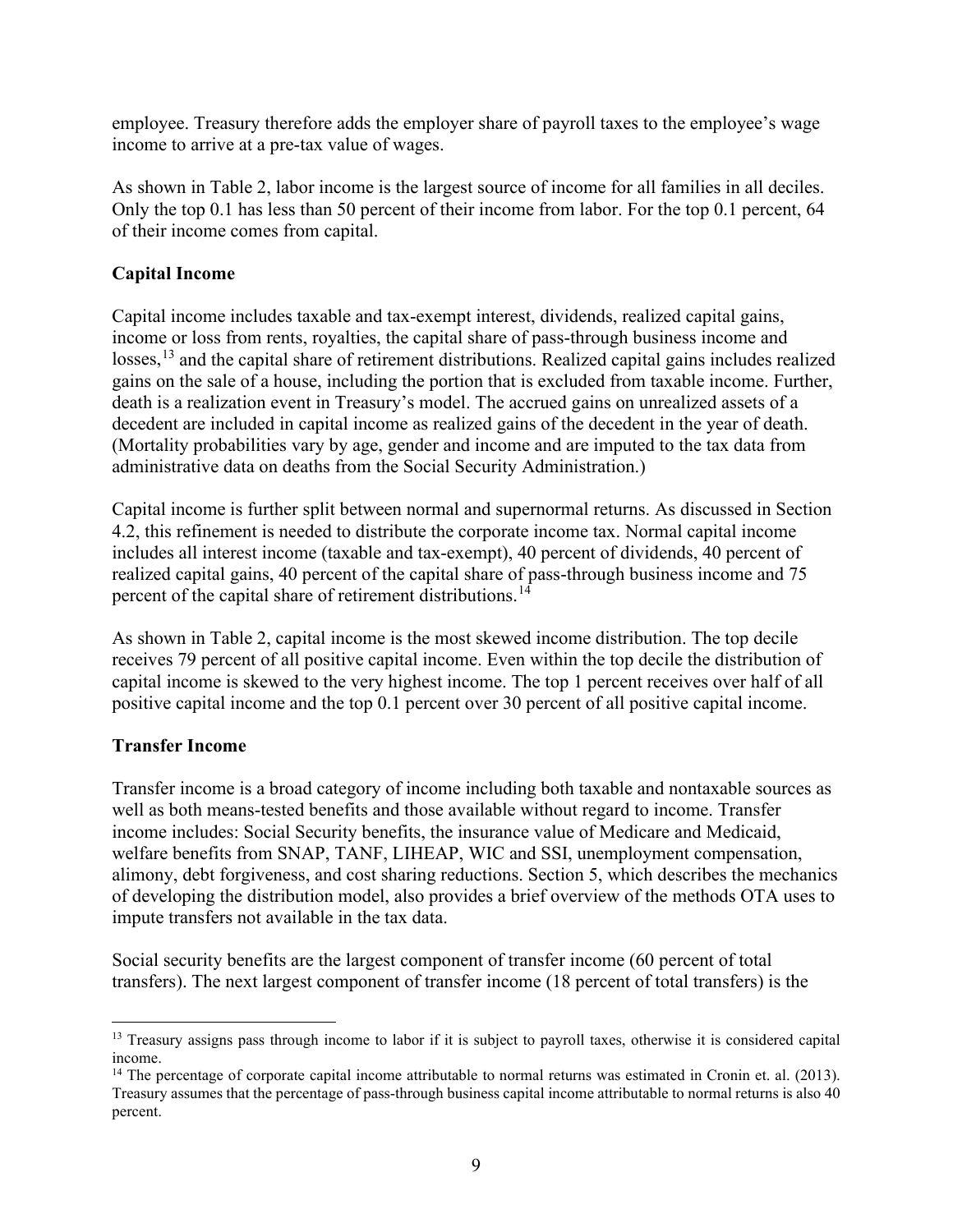insurance value of Medicare. Notably neither social security benefits nor Medicare are means tested, both being dependent on factors other than current income. As a result, the distribution of transfer income while flatter than the distribution of labor and capital income is still slightly skewed to the higher end of the income distribution. As shown in Table 2, 60 percent of total transfer income is received by the top half of the income distribution. Yet, transfer income is very large as a share of total income for the lower deciles. Transfer income is 45 percent of total cash income for the lowest income decile.

## **Including the Corporate Income Tax in Cash Income**

The corporate income tax is included in Cash Income to arrive at an estimate of pre-tax income. The corporate income tax is remitted by corporations but, as discussed in Section 4, the burden of the corporate income tax is assumed to be passed through to workers and owners of capital income. As a result, wages and returns to capital would be higher in the absence of the corporate income tax. Treasury therefore includes the corporate income tax in the income of the individual to whom the burden is assigned.

## **3. Equivalency Measure**

For the purpose of ranking families by ability to pay, Treasury adjusts cash income for family size. Larger families are assumed to require more resources to achieve the same level of welfare as smaller families. Without an adjustment for size, large families and single-person families with the same level of cash income would be ranked the same. Prior to 2013, Treasury did not adjust for family size when ranking families into deciles.

Not adjusting for size is equivalent to assuming that families benefit from perfect returns to scale; the addition of a family member without additional income does not affect a family's wellbeing.

An alternate (extreme) assumption would be to rank units on a per capita basis by dividing family income by family size. This is equivalent to assuming that there are no returns to scale from living within a family unit; that is, two people living together require twice the income of one person living alone in order to have the same level of well-being.

Treasury's current methodology assumes that families of different sizes require different levels of resources to attain the same level of well-being. We assume that families benefit from returns to scale; a family of two can live more cheaply than two single-person families. But we also assume that returns to scale are not perfect; a family of two cannot live as cheaply as a singleperson family. To put this assumption into practice, Treasury divides family income by the square root of family size when ranking families in distribution tables (see Cronin, Lin and DeFilippes (2012) for a full discussion). This adjustment reflects the returns to scale found in poverty thresholds and is the same adjustment used by several policy groups (CBO and the Organization of Economic Cooperation and Development (OECD)).<sup>[15](#page-11-0)</sup> Under this equivalency

<span id="page-11-0"></span><sup>&</sup>lt;sup>15</sup> TPC uses the square root of family size to adjust family rank in some of their supplemental analyses. TPC's standard distribution tables and JCT distribution tables do not adjust for family size.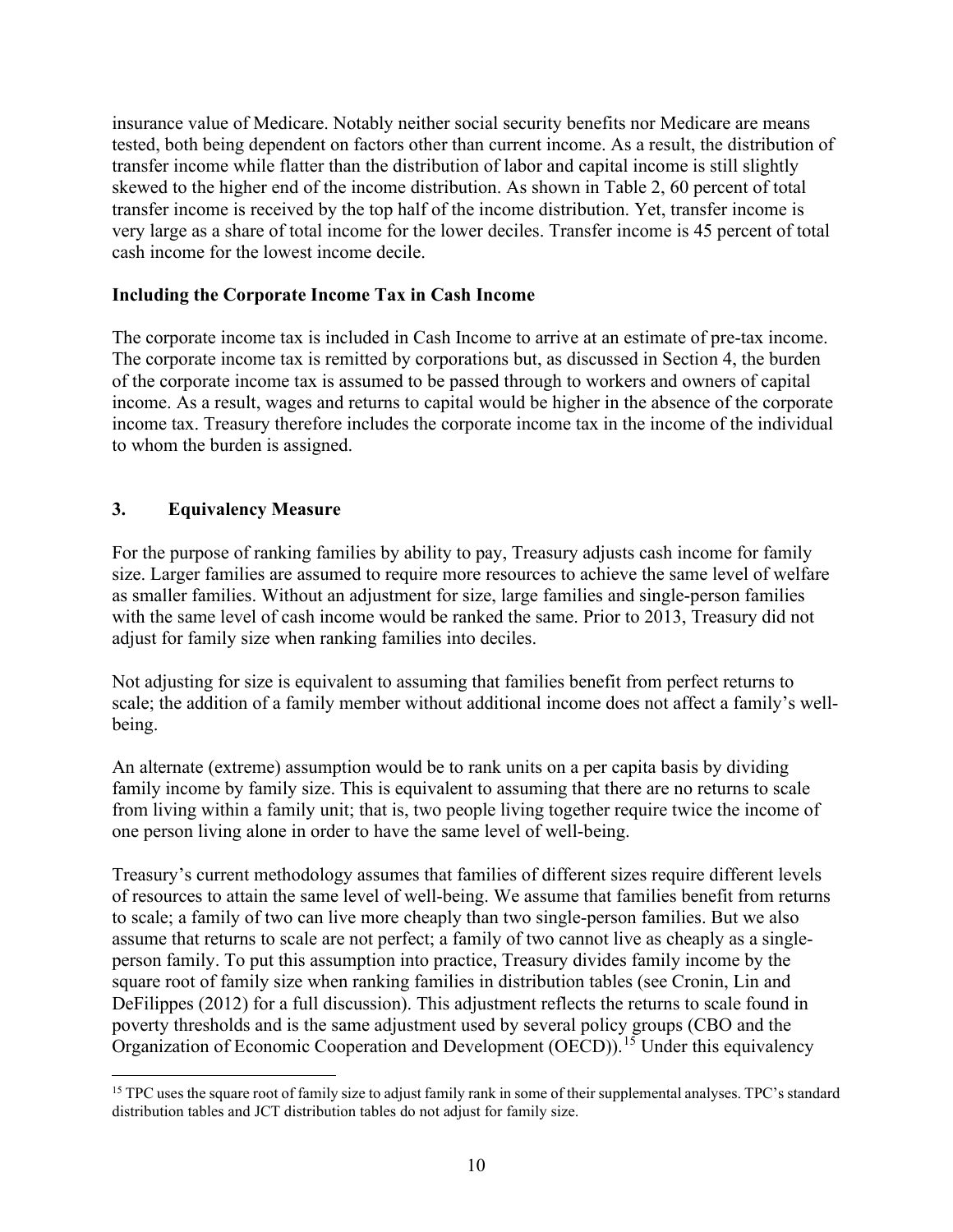adjustment the rank of a family of four with \$50,000 of income is equivalent to that of a family of one with \$25,000 of income.

Ranking families (or households) without an equivalence scale has implications for policy analysis. Many tax provisions are adjusted for family size, because the tax law recognizes that larger families have higher consumption needs (a lower ability to pay) than smaller families with the same income. For example, a number of dependent-related tax benefits, including child tax credits and the earned income tax credit, vary with family size. Tax brackets are wider for joint and head of household filers than for single filers. Likewise, standard deductions are larger for joint filers.

Without an adjustment for family size, single-person families (no children) would make-up the large majority of the lowest income quintile,  $\overline{71}$  percent at 2013 income levels<sup>16</sup> and very few families with children would be considered very poor, only about a quarter of all families in the first quintile. With a family size adjustment, families are reranked according to size adjusted income. Families with more members move lower in the income distribution and families with fewer members move higher in the income distribution. Thus, with a family size adjustment, the number of families in the first quintile that are singles falls to 58 percent and the number with children rises to about a third. This is especially important for distributing tax provisions intended to benefit poor families with children. Without the size adjustment, these provisions would appear less targeted to low-income families.<sup>[17](#page-12-1)</sup>

## **4. Estimating Burden and Incidence Assumptions**

## **4.1 Estimating Burden**

Incidence assumptions include not only assumptions about who bears the burden of a particular tax, but also how much burden or benefit is conferred. For a proposed change in tax law, Treasury distributional analyses reflect the fact that the resulting change in tax burden for a given year is not necessarily equivalent to the expected change in tax liability for that year. This difference in Treasury's distribution and revenue estimating methodologies is fully consistent with the different purposes served by revenue estimates and distributional analyses. Revenue estimates are measures of the change in government receipts due to a tax proposal. Distribution estimates are measures of the change in burden due to a tax proposal.

Consider the change in tax receipts due to a capital gains tax cut as illustrated in Figure 1. The figure shows the "demand" (DD") for realized capital gains. If the tax rate is  $t_0$ , then the amount of gains realized is  $g_0$ . As the tax rate on realized gains falls, the amount of capital gains realized increases, until at a tax rate of zero, an amount of capital gains equal to g\* is realized. If the capital gains tax rate is reduced from  $t_0$  to  $t_1$ , government receipts are reduced by lower tax payments on the current-law level of capital gains realizations but increased by the taxes paid on

<span id="page-12-0"></span><sup>16</sup> See Cronin, Lin and DeFilippes (2012).

<span id="page-12-1"></span><sup>&</sup>lt;sup>17</sup> Adjusting for family size is also important when trying to assess horizontal equity, where families with the same ability to pay have equal tax burdens. As shown in Cronin, Lin and DeFilippes (2012) the variance in average tax rates for the middle quintiles falls dramatically when income rankings are adjusted for family size.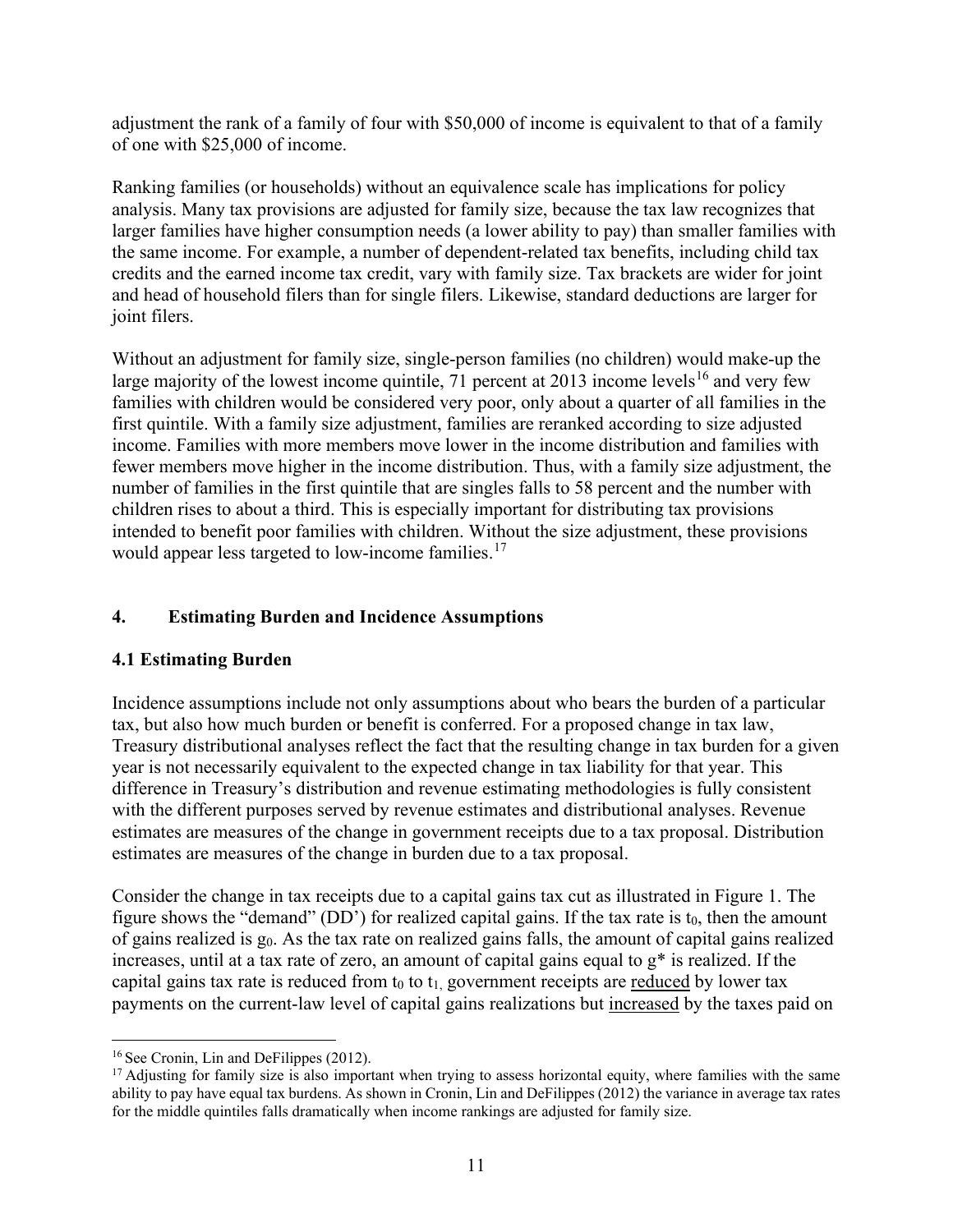additional realizations induced by the tax cut. The reduction in government receipts on current realizations is illustrated in Figure 1 by the shaded rectangle  $t_1t_0AC$ , and the increase in government receipts due to increased realizations by the shaded rectangle  $g_0CBg_1$ . The estimated net effect of these two changes in government receipts equals Treasury's revenue estimate for a capital gains tax cut.



In contrast, Treasury's distribution estimates are intended to measure the change in tax burden due to a tax proposal. The burden, or benefit, of a tax proposal may not be properly measured by the change in tax payments; such is the case with a capital gains tax cut. In Figure 2, the total tax burden of a capital gains tax at rate t<sub>0</sub> is represented by the area  $0t_0Ag^*$ . The burden has two sources: the tax liability, represented by rectangle  $0t_0Ag_0$  and a dead weight loss, represented by triangle  $g_0Ag^*$ . If the capital gains tax rate is reduced from  $t_0$  to  $t_1$ , both the amount of tax due on current-law realizations and the amount of dead weight loss is reduced. The total reduction in tax burden is equal to the shaded region  $t_1t_0AB$ .



Clearly, however, the tax collected on induced realizations  $(g_0CBg_1)$ , although part of the revenue estimate because it represents a change in government receipts, does not represent a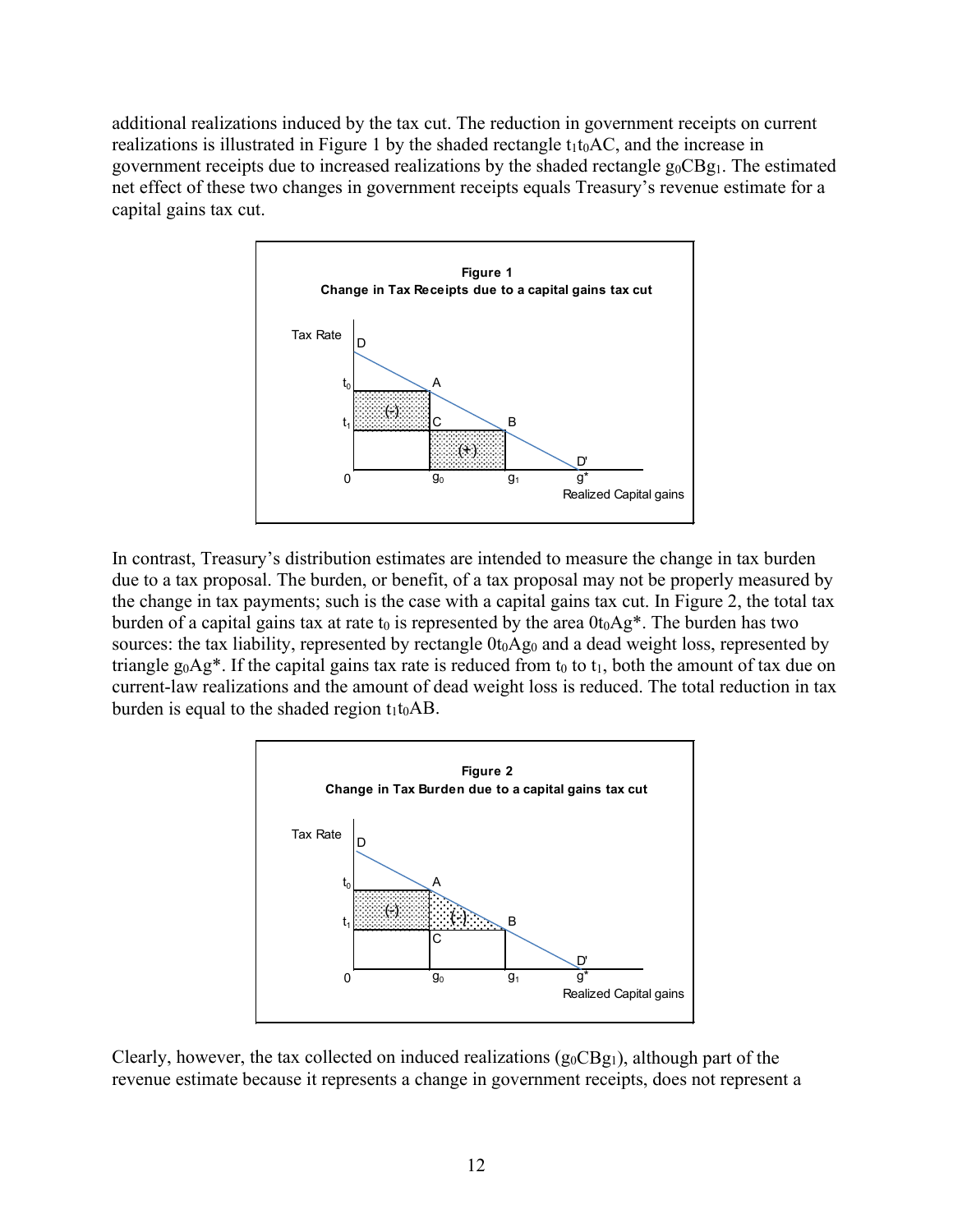change in tax burden. Under both rates (t<sub>0</sub> and t<sub>1</sub>) area  $g_0CBg_1$  is part of the tax burden. At rate t<sub>0</sub>, it is part of the dead weight loss, and at rate  $t_1$  it is part of taxes collected.

### **Accounting for changes in dead weight loss**

In general, Treasury's distribution estimates assume static income and measures tax burden assuming no change in total income, including realized capital gains. Using a static estimate, however, misses an important piece of the change in tax burden; the change in deadweight loss.<sup>[18](#page-14-0)</sup> If Treasury were to assume realizations were fixed, we would underestimate the decrease in tax burden due to a capital gains tax cut and overestimate the increase in tax burden due to a capital gains tax increase.

Figure 2 shows how Treasury would estimate the burden for a reduction in the capital gains tax rate under a static income assumption. Assuming realizations are fixed, Treasury would only include the reduction in tax liability on current-law realizations  $(t_1t_0AC)$ . We would not include the additional reduction in dead-weight loss (CAB).[19](#page-14-1) Thus, Treasury would *underestimate* the amount of tax relief arising from a reduction in the capital gains tax rate.

In contrast, a static realization assumption would *overestimate* the amount of tax burden arising from an increase in the capital gains tax rate. Figure 3 shows the effects of a capital gains tax increase. In the figure, under current law, the capital gains tax rate is  $t_0$  and the level of realizations is  $g_0$ . If the capital gains tax rate were increased from  $t_0$  to  $t_1$  the level of realizations falls to  $g_1$ . The change in tax burden is represented by the area  $t_0t_1AB$ . It is the difference between the smaller tax burden under tax  $t_0$  ( $0t_0Bg^*$ ) and the larger tax burden under tax  $t_1$  $(0t_1Ag^*)$ . The increase in tax burden is composed of two parts. The increase in tax on the lower level of realizations ( $t_0t_1AC$ ) and the increase in deadweight loss (CAB). Under the static income assumption, Treasury would *overestimate* the change in tax burden by calculating the tax increase on the original (static) level of realizations  $(t_0t_1EB)$ . This overestimates the tax burden by an amount equal to AEB. Some taxpayers would have been willing to realize gains at tax rates higher than  $t_0$  but not as high as  $t_1$ . For these taxpayers the deadweight loss should be estimated by the marginal tax rate that they were willing to pay, not  $t_1$ .

<span id="page-14-0"></span><sup>&</sup>lt;sup>18</sup>The discussion that follows uses capital gains as an example, but this discussion can be generalized to other situations, such as change in tax rates on labor.

<span id="page-14-1"></span> $19\text{As}$  a separate but related issue, the baseline burden of capital gains is not complete. The existence of a tax on capital gains produces a lock-in effect which has an associated burden (described above as dead weight loss and, for tax rate  $t_0$ , illustrated by triangle  $g_0Ag^*$  in Figure 1). Treasury does not include the burden of this lock-in effect in the baseline.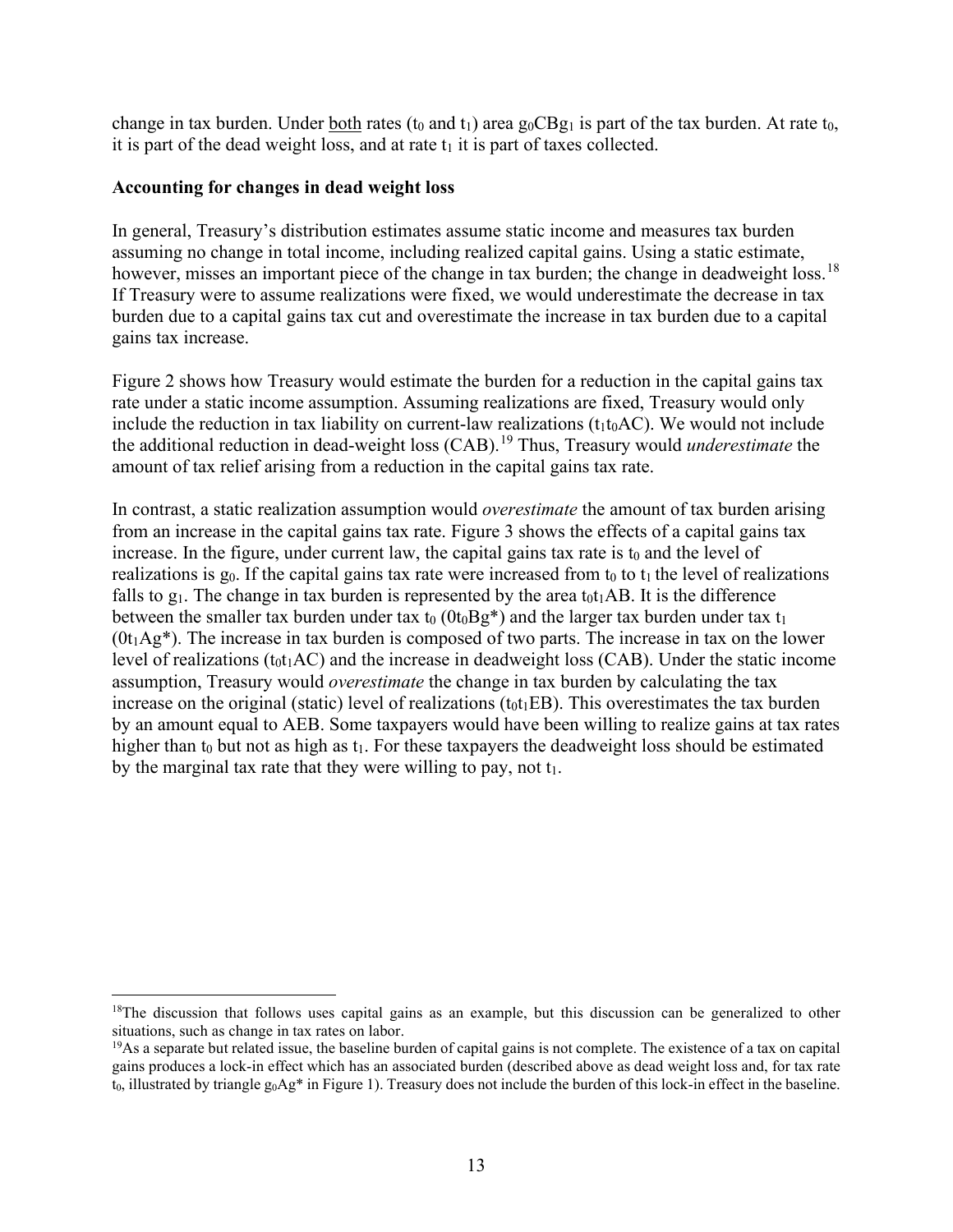

## **Estimating changes in deadweight loss**

In Figures 2 and 3, the absolute value of the change in deadweight loss is the same; it is triangle ABC (ABC is equal to AEB). If we use a static income assumption, we fail to include it as part of the decrease in tax burden from a capital gains tax cut and we double count it as part of the tax burden from a tax capital tax increase (rectangle AECB is twice the size of triangle ABC). One solution is to estimate ABC directly. This amount should be added to the reduction in burden from a static capital gains tax rate cut and subtracted from the increase in burden from a static capital gains tax rate increase. Treasury has adopted a variant of this methodology for significant changes in capital gains tax rates. To estimate the change in deadweight loss at the tax return level, we multiply the change in realizations for the tax return by  $\frac{1}{2}$  (t<sub>1</sub>-t<sub>0</sub>). This methodology is only an approximation. In reality the demand for realizations may not be linearly related to the tax rate.

#### **Static cash income, not static taxable income**

But for the exception described above, distribution tables generally assume static or unchanged income; they do not however assume static taxable income. For both revenue estimating and distributional purposes, Treasury assumes that taxpayers seek to optimize their income composition in order to minimize their tax liability. For example, if a new tax exemption for an employer fringe benefit were proposed, Treasury's distributional analysis would assume that some taxable wages would be shifted into tax-free fringe benefits, keeping total compensation fixed but lowering tax burden. In such a case taxable income would fall but total cash income would be unchanged.

#### **4.2 Incidence Assumptions**

Treasury assumes the individual income tax is borne by payers and payroll taxes (employer and employee shares) are borne by labor (wages and self-employment income included in the payroll tax base). Treasury assumes the share of the corporate income tax that represents a burden on supernormal capital income is borne by shareholders and the share of the corporate income tax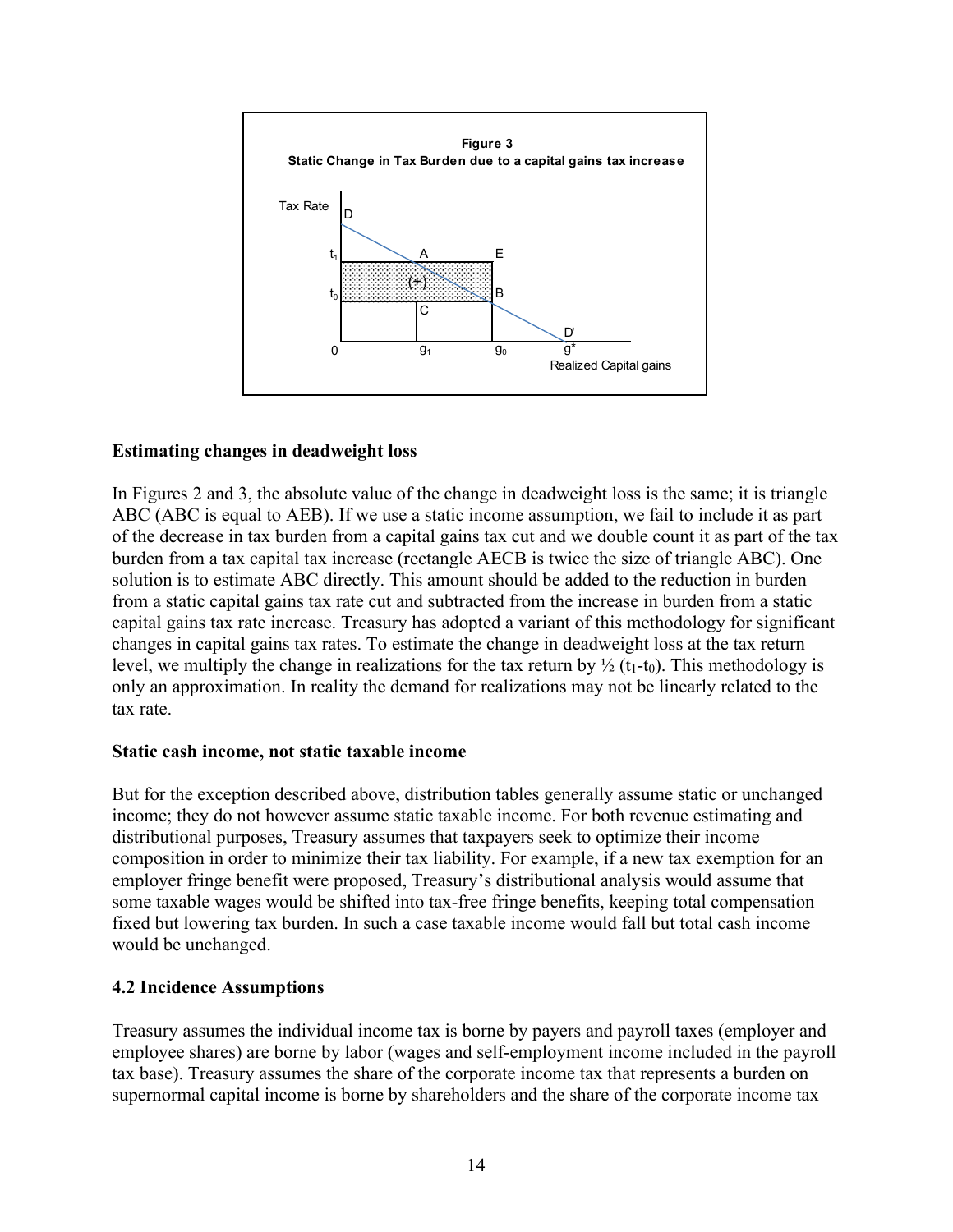that represents a burden on normal capital income is borne equally by labor and normal capital income. Excise taxes are assumed to be borne by labor and capital income. In addition, excise taxes are assumed to raise the price of taxed goods relative to other goods, thereby increasing tax burdens for consumers of taxed goods and lowering tax burdens for consumers of untaxed goods. Treasury assumes estate and gift taxes are borne by decedents. More detailed descriptions of the incidence assumptions for each tax are given below.

### **Individual Income Tax Incidence**

The distribution of individual income taxes to families by adjusted family cash income decile is based on tabulations from the Individual Tax Model (ITM described in the next section). For many, but not all provisions, the change in tax liabilities is equivalent to the change in burden used for Treasury distributional analysis. Provisions for which this is not the case include capital gains (discussed above), tax preferred savings vehicles, and voluntary speedups of tax payments, such as those induced by rolling over a front-loaded individual retirement account (IRA) into a Roth or back-loaded IRA.[20](#page-16-0)

Tax-preferred savings vehicles. For proposed changes, Treasury measures the tax benefit from participation in IRAs and similar tax-preferred savings vehicles as the present value of the tax savings from one year's contributions.<sup>[21](#page-16-1)</sup> In general, a dollar of savings generates a stream of current and expected future tax liabilities on current and expected future income. If the savings vehicle is tax-preferred, then earnings in the account grow tax-free and the stream of tax liabilities is lower than the liabilities generated from savings made to a taxable vehicle. Treasury measures this tax benefit as the present discounted value of the total reduction in tax liabilities over the individual's lifetime that results from saving the amount in a tax-preferred savings vehicle.[22](#page-16-2) It is assumed the contribution is kept in the account until it must be distributed, or for retirement accounts, is kept until age 65 and then distributed in equal amounts over the taxpayer's expected remaining lifetime. Thus, Treasury's measure represents the present value of the additional consumption the taxpayer can undertake as a result of the tax preference for one year's contributions.

As an illustration, consider the case of a \$1 pre-tax contribution made to a back-loaded versus a front-loaded IRA, as shown in Table 3. In the table, r is the rate of return and the discount rate, t is the marginal income tax rate (assumed to be constant over the entire period), the contribution is made in year 0, and the distribution is in year n. The table shows that the lifetime tax benefit of a \$1 pre-tax contribution to a back-loaded IRA is the same as a \$1 pre-tax contribution to a front-

<span id="page-16-0"></span> $^{20}$ A front-loaded or traditional IRA allows for a deduction from taxable income in the year of contribution but is taxable in the year of distribution. A back-loaded or Roth IRA does not allow for a deduction in the year of contribution but the distributions are excluded from taxable income.

<span id="page-16-1"></span><sup>&</sup>lt;sup>21</sup> In the baseline, Treasury measures the burden of existing tax-preferred savings vehicles on a cash-flow basis, not on the present value of the tax savings for current year contributions. The present value approach is used only for estimating the tax benefits for proposed law changes.

<span id="page-16-2"></span> $22$  This difference does not consider amounts in the tax-preferred account that would otherwise have received taxpreferred treatment. For example, if IRAs were expanded, the additional contributions to IRAs might otherwise have been invested in tax-exempt bonds or other tax-preferred forms.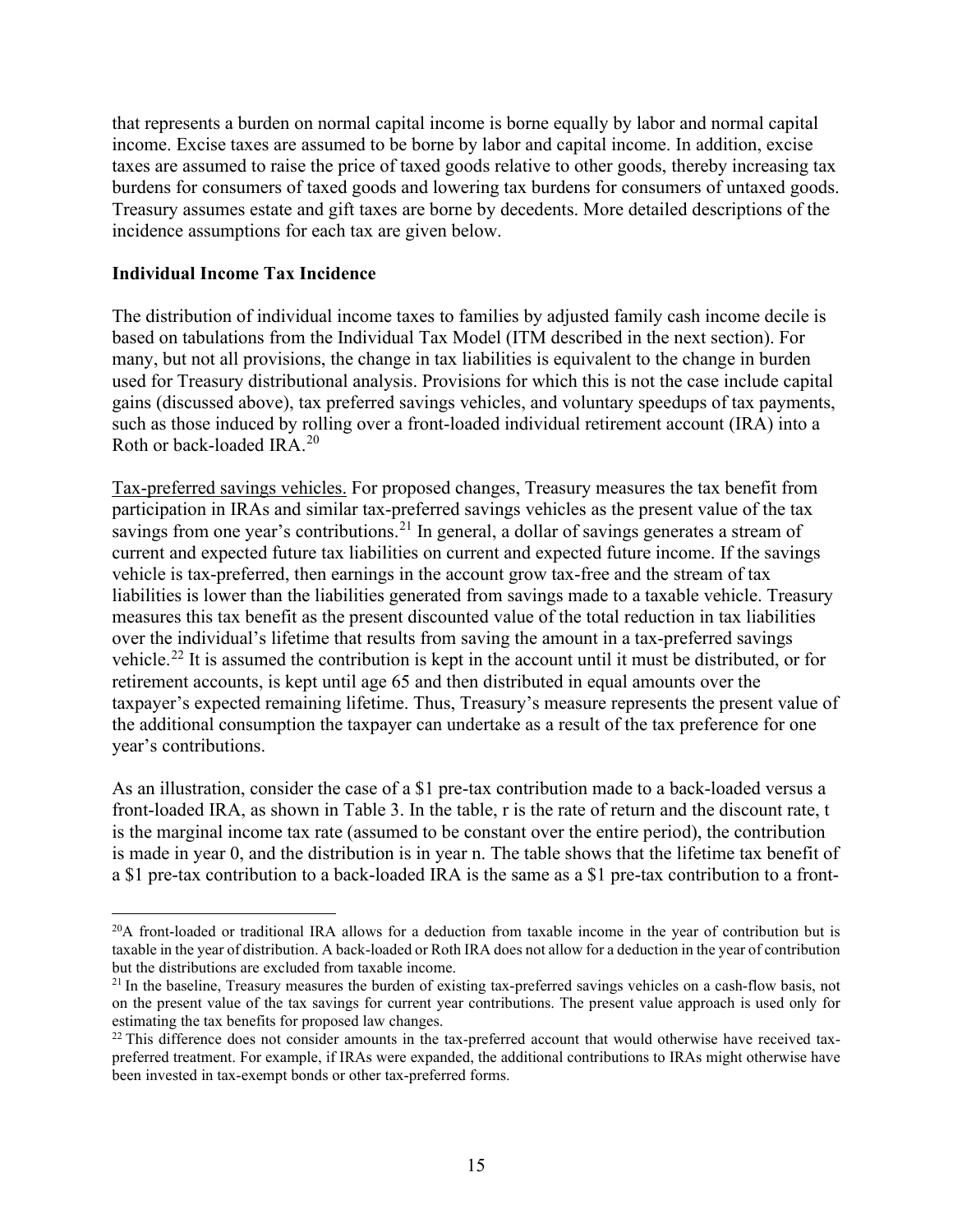loaded IRA. In both cases, the participating taxpayer receives tax-free earnings over the entire period and pays a present discounted value of tax equal to t.

| Savings Vehicle  |                      | Year 0   | Year 1            | Year 2                | Year $n^2$                 |
|------------------|----------------------|----------|-------------------|-----------------------|----------------------------|
| Taxable          | Cumulative Value     | 1-t      | $(1-t)(1+r(1-t))$ | $(1-t)(1+r(1-t))^{2}$ | $(1-t)(1+r(1-t))^{n}$      |
|                  | Annual tax liability |          | $(1-t)rt$         | $(1-t)(1+r(1-t))rt$   | $(1-t)(1+r(1-t))^{n-1}$ rt |
| Front-loaded IRA | Cumulative Value     |          | $(1+r)$           | $(1+r)^2$             | $(1-t)(1+r)^n$             |
|                  | Annual tax liability | $\Omega$ | $\theta$          | $\theta$              | $t(1+r)^n$                 |
| Back-loaded IRA  | Cumulative Value     | 1-t      | $(1-t)(1+r)$      | $(1-t)(1+r)^2$        | $(1-t)(1+r)^n$             |
|                  | Annual tax liability |          | $\theta$          | $\Omega$              | $\Omega$                   |

 **Table 3: Cumulative Value and Annual Tax liability on a \$1 Pre-tax Contribution to Alternative Savings Vehicles1**

<sup>1</sup>In the table, r is the rate of return and the discount rate, t is the marginal income tax rate, the contribution is made in year 0, and the distribution is in year n.

<sup>2</sup>For IRAs, assumes withdrawal is made in year n with no penalty. For the taxable account and front-loaded IRAs, the cumulative value is net of taxes paid.

Note, however, that the timing of tax payments is not the same for the two savings vehicles. A \$1 contribution made to a back-loaded IRA is taxed in the year the contribution is made (year 0) whereas for a front-loaded IRA the same amount of tax, plus the earnings on the tax, is not collected until distribution in year n. As a result, measuring tax benefits by the change in tax liabilities in the year of contribution would erroneously measure one account (front-loaded IRAs) as conferring a greater tax benefit.

Voluntary speedups of tax payments. Treasury does not include voluntary tax payments induced by changes in tax law in its measure of tax burden. If a taxpayer voluntarily initiates a taxable event because of a change in tax law, the taxpayer must be at least as well off taking the action and paying tax as would have been the case if no action had been taken. One example of voluntary payments not representing burdens is the Taxpayer Relief Act of 1997 rollover provision for Roth IRAs. The provision allowed taxpayers with front-loaded IRAs to roll them into back-loaded Roth IRAs.

Because contributions to back-loaded IRAs are not deductible, a taxpayer switching to a backloaded IRA must pay tax on the amount rolled over in the year of the rollover.<sup>23</sup> Note, however, that if the taxpayer's marginal income tax rate were the same in the current year as in the expected year of distribution, and if his or her discount rate were equal to the rate of return on the IRA, then the discounted present value of the tax liability on the front-loaded IRA would be equivalent to the current year tax liability owed due to the rollover. Therefore, if a taxpayer *chooses* to rollover from a front-loaded into a back-loaded IRA, the tax liability incurred from the rollover must be lower than (or at most equal to) the present discounted value of the tax liability the taxpayer would have owed if he or she had maintained the front-loaded IRA. This would occur if the taxpayer expected to be in a higher marginal tax bracket in later years, or if he or she had a discount rate that was lower than the rate of return.

<span id="page-17-0"></span><sup>&</sup>lt;sup>23</sup> TRA97 allowed taxpayers who made such rollovers by December 31, 1998 to spread the income tax payments on the rollover over four years.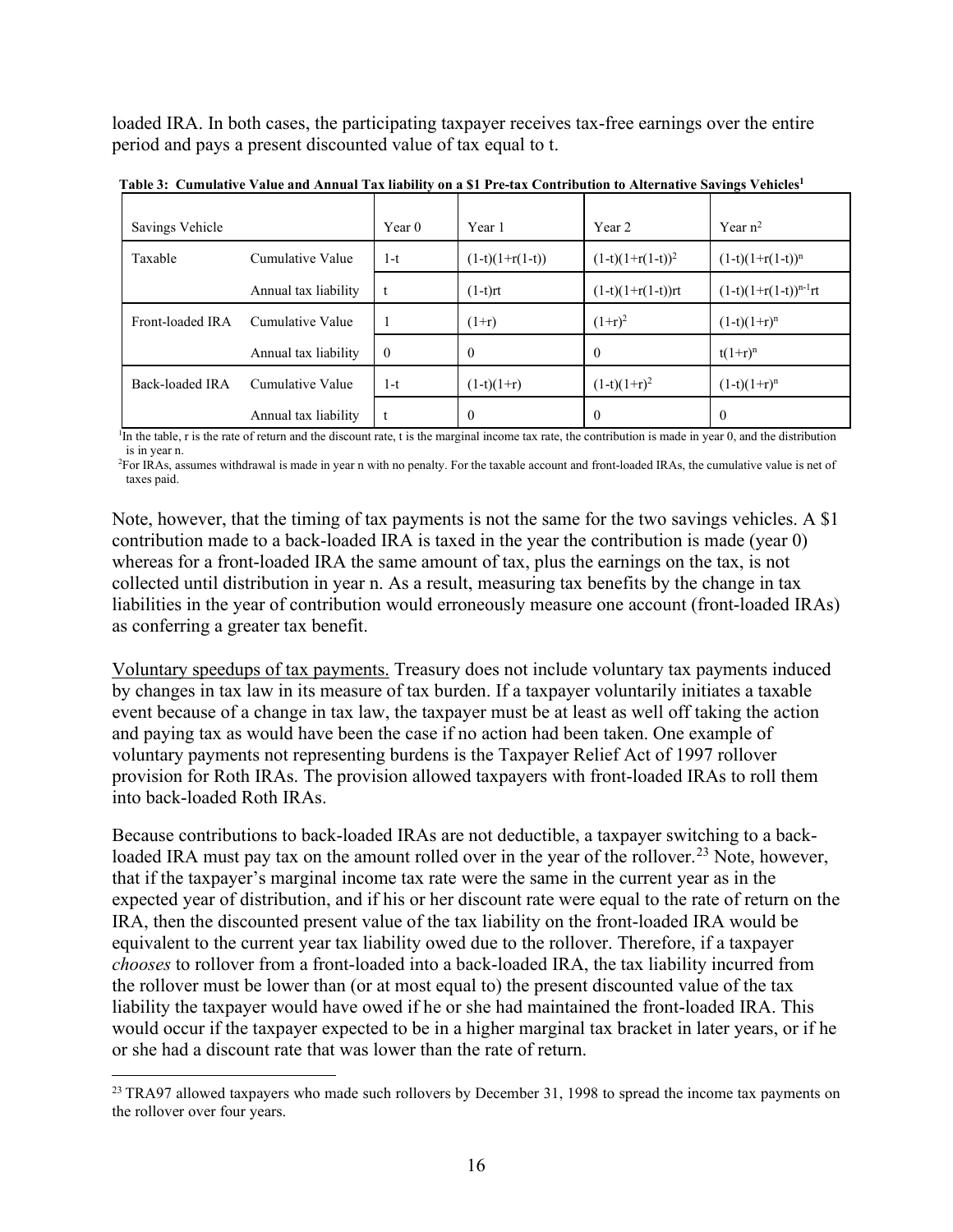#### **Corporate Income Tax Incidence**

In 2008, Treasury revised its incidence assumption for the corporate income tax.<sup>[24](#page-18-0)</sup> Prior to 2008, Treasury assumed the corporate income tax was borne by all (positive) capital income.<sup>[25](#page-18-1)</sup> Currently, Treasury assumes the share of the corporate income tax that represents a burden on supernormal returns is borne by supernormal capital income as held by shareholders and the share of the corporate income tax that represents a burden on the normal return, is borne equally by labor and normal capital income. Treasury estimates that 63 percent of the corporate income tax burden is borne by supernormal corporate capital and the remaining 37 percent is borne equally by labor and normal capital income.

Cronin, Lin, Power and Cooper (2013) discuss in detail Treasury's revised methodology for distributing the corporate income tax. The change in distribution methodology was motivated by the desire to incorporate some of the more recent findings in the literature and to give Treasury the ability to more accurately capture the distributional effects of moving from income to consumption taxation.

Under a consumption tax, the normal return on an investment bears no burden while the supernormal return is still subject to tax. Treasury's methodology separates the supernormal from the normal return, so that the difference between a consumption tax and the income tax can be shown. Further, while tax may be collected on the normal return under a consumption tax, there is no tax burden on the normal return over the life of the investment. The present value of the tax savings arising from expensing allowed in year one is offset by the tax collected on the normal returns to the investment over its lifetime. Under the new methodology, Treasury differentiates between corporate tax liabilities and corporate tax burden. The part of the corporate tax that represents a cash flow tax, and not a burden, is not distributed.

Table 4 compares the distribution of the corporate income tax under the current and prior methodology. Both methodologies lead to a progressive distribution of the corporate income tax. The current methodology is only slightly less progressive than the methodology prior to 2008. Under the current methodology 73 percent of the burden falls on the top decile of families whereas the previous methodology would have estimated that 79 percent of the burden fell on the top decile. The current methodology allocates a portion of the tax to labor income which is not as highly concentrated as capital income (see Table 2), but it allocates a large portion of the burden to supernormal corporate capital income which is more highly concentrated than normal capital income. The net result of apportioning the burden to labor income, normal capital income and supernormal capital income is a baseline distribution that is not much different than the prior methodology.

<span id="page-18-0"></span><sup>&</sup>lt;sup>24</sup> CBO (2016), JCT (2013) and TPC (Nunns (2012)) have also revised their corporate income tax incidence assumptions to allocate a portion of the incidence to labor. TPC also differentiates between the treatment of normal and supernormal returns.

<span id="page-18-1"></span> $25$  Treasury had maintained this assumption since 1990, although some earlier Treasury studies (including Nelson, 1987) took a shorter run view and distributed the corporate income tax to corporate shareholders.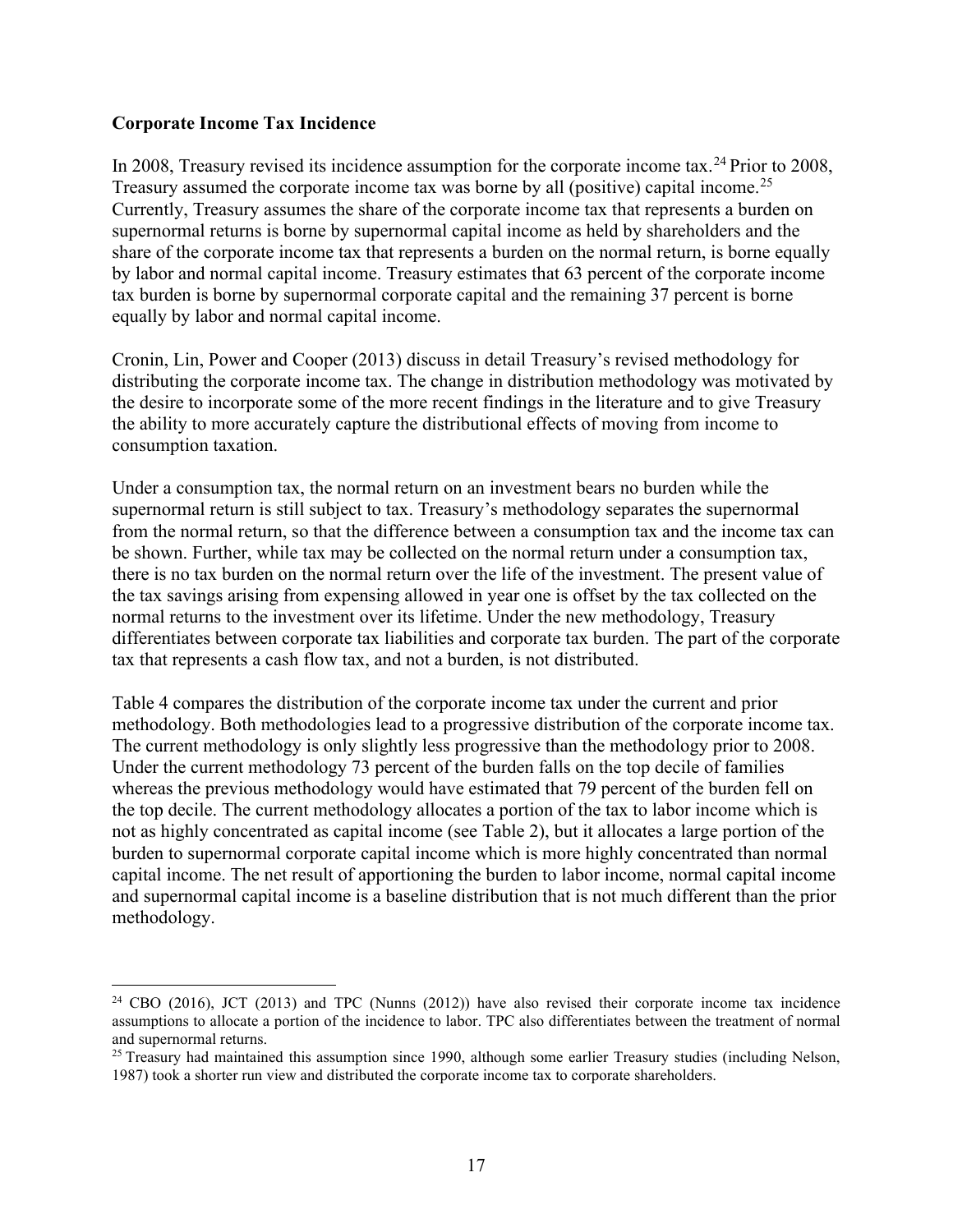However, the new methodology allows us to differentiate among proposals that only effect supernormal returns or only effect normal returns. For example, while a change in the corporate tax rate affects both the normal and supernormal return and would be distributed in proportion to the baseline distribution, a change in depreciation only affects the normal return. Allowing full expensing for all investments (a consumption tax) would remove the taxation of the normal return, leaving only supernormal returns taxed.

| <b>Adjusted Family</b><br>Cash Income Decile | Current<br>Methodology | Methodology<br>Prior to 2008<br>$(100\%$ on positive<br>capital income) |
|----------------------------------------------|------------------------|-------------------------------------------------------------------------|
| 0 to $101$                                   | 0.2                    | 0.1                                                                     |
| $10$ to $20$                                 | 0.5                    | 0.2                                                                     |
| 20 to 30                                     | 0.7                    | 0.4                                                                     |
| 30 to 40                                     | 1.1                    | 0.7                                                                     |
| 40 to 50                                     | 1.7                    | 1.2                                                                     |
| 50 to 60                                     | 2.8                    | 2.1                                                                     |
| 60 to 70                                     | 4.2                    | 3.3                                                                     |
| 70 to 80                                     | 6.1                    | 5.0                                                                     |
| 80 to 90                                     | 9.4                    | 8.2                                                                     |
| 90 to 100                                    | 73.1                   | 78.8                                                                    |
| Total <sup>1</sup>                           | 100.0                  | 100.0                                                                   |
| 90 to 95                                     | 8.5                    | 8.2                                                                     |
| 95 to 99                                     | 16.6                   | 18.6                                                                    |
| 99 to 99.9                                   | 18.9                   | 21.1                                                                    |
| Top.1                                        | 29.0                   | 30.8                                                                    |

**Table 4: Distribution of Corporate Income Tax**

<sup>1</sup>Families with negative incomes are excluded from the lowest income decile but included in the total line.

#### **Payroll Tax Incidence**

Payroll taxes are broadly assessed on wages and self-employment income. Because of nearly universal coverage and because aggregate labor supply is very inelastic, Treasury assumes that labor bears the entire burden of the payroll tax, both the employee and the employer shares.<sup>[26](#page-19-0)</sup>

The payroll tax has three components. The hospital insurance (HI) component applies to all wages and self-employment income with an additional tax on high levels of wage income (over \$250,000 for joint filers). The old-age, survivors, and disability insurance (OASDI) component is capped at a relatively high level of wage income (\$142,800 in 2021), and the unemployment insurance (UI) component is capped at a relatively low level of wage income (\$7,000). Only the federal component of UI is distributed in Treasury tables.<sup>[27](#page-19-1)</sup>

<span id="page-19-0"></span><sup>&</sup>lt;sup>26</sup> This incidence assumption is followed by JCT, CBO, and TPC.

<span id="page-19-1"></span><sup>&</sup>lt;sup>27</sup> Unemployment Insurance is funded under the Federal Unemployment Tax Act (FUTA) by a 6 percent federal tax on the first \$7,000 of wages. The tax is paid by the employer and not withheld on wages paid to the employee.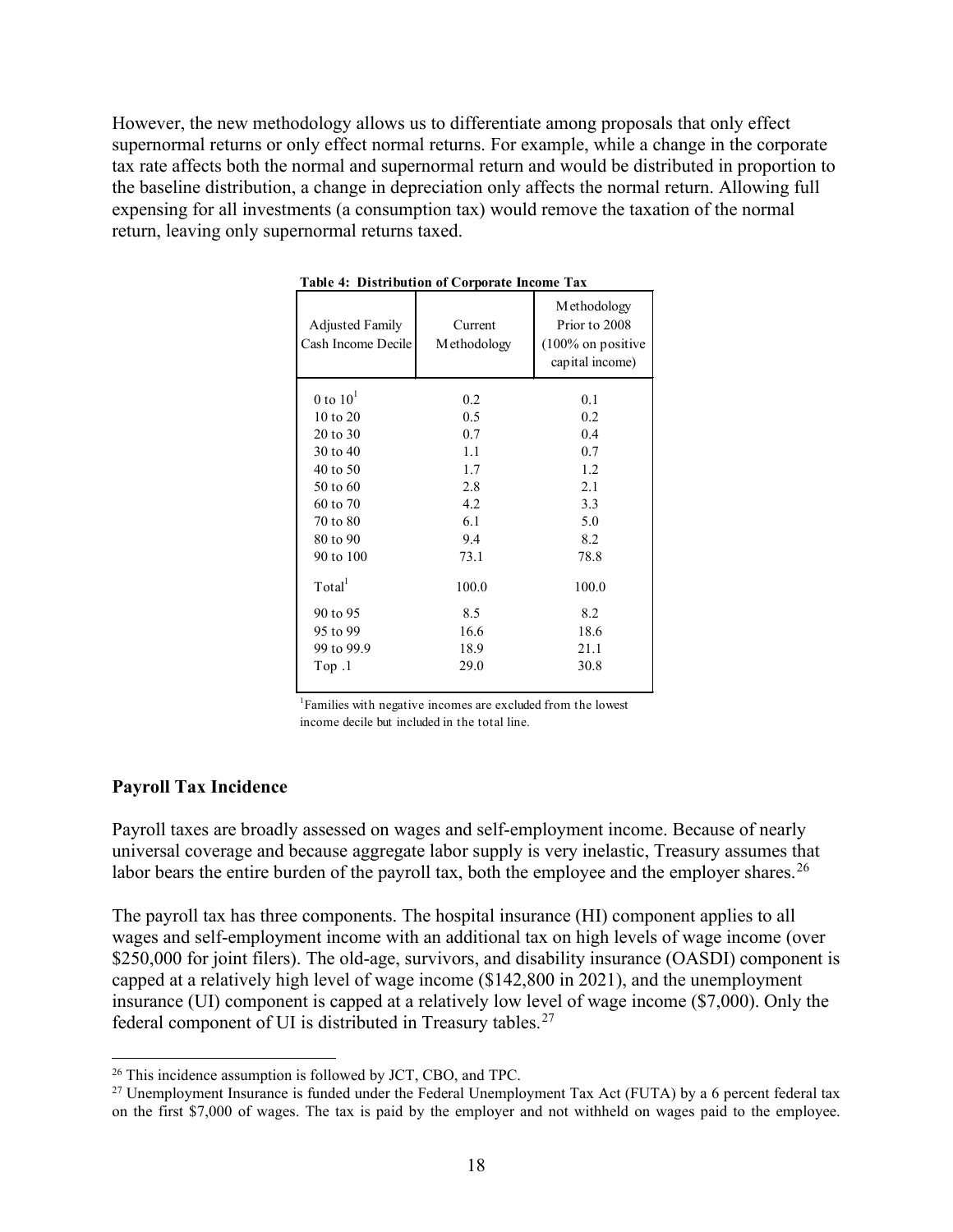#### **Excises and Customs Duties Incidence**

In general, excise taxes (and other consumption taxes such as value added taxes and carbon taxes) create a wedge between the prices received by producers and the prices paid by consumers. The tax might be passed forward, only increasing the prices paid by consumers, or it might be passed backward, only decreasing the prices received by producers. Or, it might be passed partly forward and partly backward, both increasing the prices paid by consumers and reducing the prices received by producers. How much of the tax is passed forward versus backward depends primarily on demand and supply price elasticities (how responsive producers and consumers are to changes in price).

If the tax is passed forward, the prices paid by consumers are the original prices plus the tax. This would result in a general price rise which is inconsistent with revenue estimating assumptions. In contrast, if the tax is passed backward, the prices paid by consumers are unchanged and the producer receives the original price less the tax. To pay the tax, producers lower wages and capital returns. Thus, under either method the purchasing power of consumers falls (either because of higher prices or lower wages and capital income). Treasury assumes that the tax is passed back, decreasing the prices received by producers but leaving the prices paid by consumers unchanged. This assumption makes the distributional model consistent with Treasury's revenue estimation procedures, which assume that the general price level is unchanged.

Given this approach, there are three components to Treasury's excise tax distribution estimates. First, the tax is passed back to factor incomes. Second, because factor incomes fall, we assume that the taxes associated with those factor incomes (individual income, payroll, and corporate income taxes) also fall. Lastly, although the general price level does not change, relative prices do change. Goods subject to excise taxes become more expensive relative to goods that are not subject to excise taxes. Each component is discussed below.

#### *Component 1: Factor income effect*

Under the assumption that excise taxes lower the price producers receive, factors of production receive lower returns. Although the tax initially hits producers of the taxed good, under the assumption of mobile labor and capital, the returns to all labor and supernormal capital would fall. As a result, labor and supernormal capital returns bear the burden of the excise tax.<sup>[28](#page-20-0)</sup> In the distribution model, a family's share of the factor income tax is proportional to their share of total labor and supernormal capital income. Labor income, which primarily includes wages, earnings from self-employment and certain work-related fringe benefits, is estimated to be about \$13.1

Employers generally receive a 5.4 percent credit against FUTA taxes for payment of state unemployment taxes which effectively reduces the Federal rate to 0.6 percent. Treasury includes 0.6 percent of the first \$7,000 of wages paid by the employer as a Federal tax burden on the employee (and as pre-tax income to the employee).<br><sup>28</sup> As discussed in Cronin et al. (2013) the normal return to capital is exempt from consumption taxes. Under a

<span id="page-20-0"></span>consumption tax, such as a value added tax, new investments are expensed (allowed a full deduction). On a present value basis, this is equivalent to exempting the normal return from tax. Only returns in excess of the normal return, referred to here as the supernormal return, are taxed. In this context, the supernormal return includes all returns in excess of the normal return. Supernormal returns could be the result of successful risk taking or rents. For consistency, Treasury applies the same methodology to all forms of a consumption tax (including excises and a carbon tax).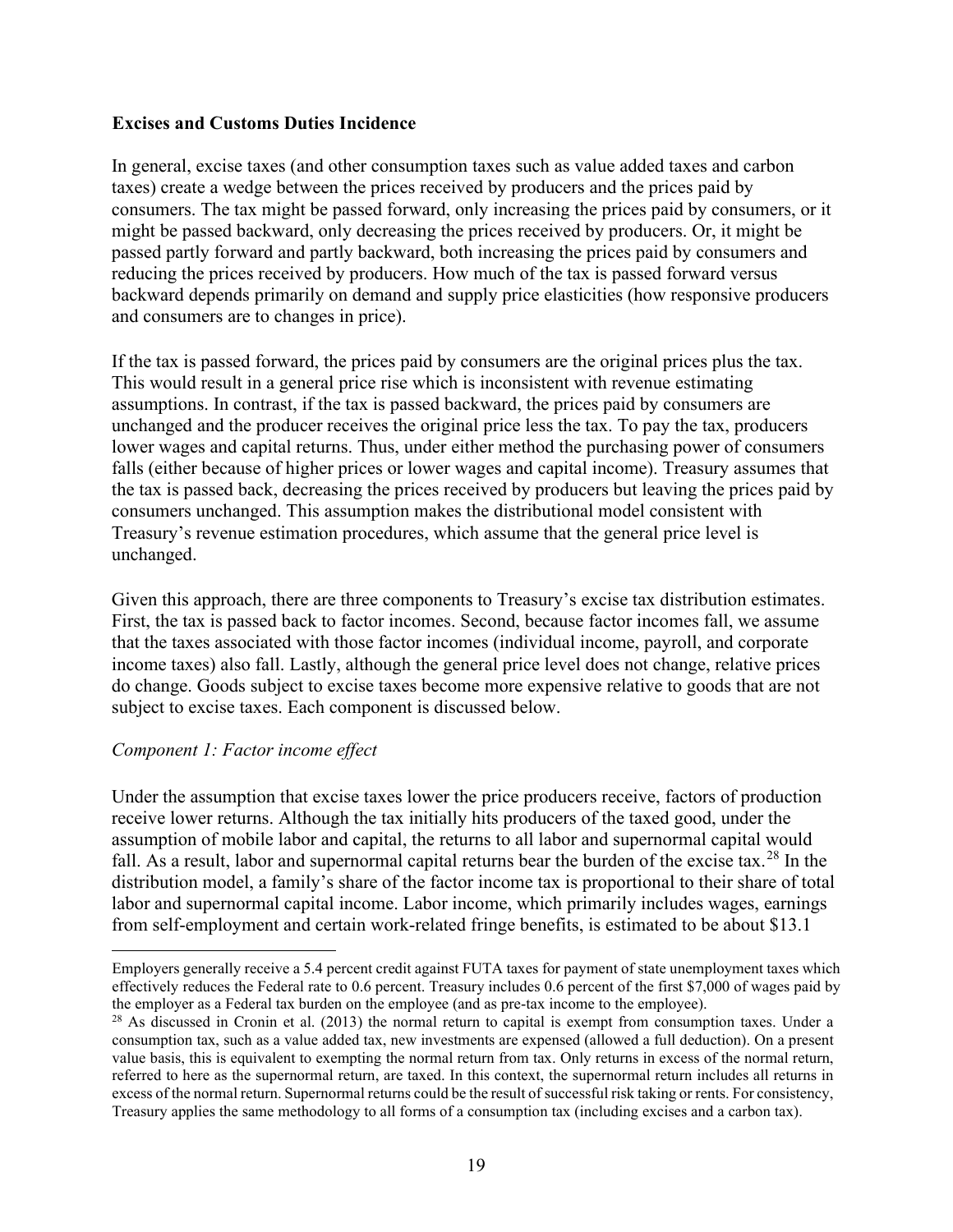trillion at 2021 levels. Supernormal capital income, which includes a share of dividends, realized gains, and capital income from noncorporate businesses, is estimated to be about \$1.5 trillion at 2021 levels. Families ranked in the top ten percent of the income distribution receive about 39 percent of all labor income and 82 percent of all supernormal capital income (see Table 2). The factor income effect of an excise tax is progressive; the factor income tax burden as a share of income rises with income.

### *Component 2: Tax offset*

Because an excise tax reduces factor incomes, it reduces the taxes that are paid by factor incomes, namely individual income, corporate income, and payroll taxes. The reduction in income and payroll taxes offsets part of the revenue raised by the excise tax. OTA uses a standard total offset of 25 percent of the excise tax revenue. In the distribution model, half of the offset is for individual income tax liabilities, 15 percent for corporate income tax liabilities and the remaining 35 percent for payroll tax liabilities. A family's share of each tax offset is in proportion to their positive tax burdens under each tax. Families ranked in the top ten percent of the income distribution bear 74 percent of the burden of the positive individual income tax, 73 percent of the corporate income tax burden and 33 percent of the payroll tax burden. On net the tax offset component is regressive (reduces progressive taxes).

### *Component 3: Relative price effects*

Under the third component, taxed goods are assumed to become more expensive relative to all other consumption goods. This occurs even though the general price level is unchanged. To achieve this relative price effect, we first estimate the increase in price that would occur if the tax were passed forward into increases in prices of the taxed good. Next, to keep the price level unchanged, we impose a general price decrease for all other goods. We are left with higher prices for the taxed good and lower prices for all other goods. Whether or not this component is regressive depends on the relative consumption of the taxed good for low- and high-income families. For example, because tobacco is a relatively high share of consumption for low-income families compared to high-income families, this component is regressive for the tobacco excise.

For purchases made by businesses and customs duties, we assume there are no relative price effects. Excises generally apply to all purchases, including those made directly by families in their role as consumers as well as those made by businesses that use the taxed good or service to produce other goods and services. Certain taxed goods and services, such as gasoline and air transportation, are used extensively as intermediate inputs by businesses to produce a wide range of goods. Treasury assumes that the incidence of excises on purchases by businesses is the same as that of a broad-based consumption tax.<sup>[29](#page-21-0)</sup>

The share of consumption attributable to purchases by businesses varies by excise. Purchases by businesses are assumed to be 55 percent of the dollar value of airline services, 50 percent of

<span id="page-21-0"></span> $^{29}$ Price effects would occur for consumption taxes that exclude certain goods, such as food, or have varying rates depending on the good. A carbon tax, for example, would fall more heavily on carbon intensive goods and many value added taxes exclude basic necessities.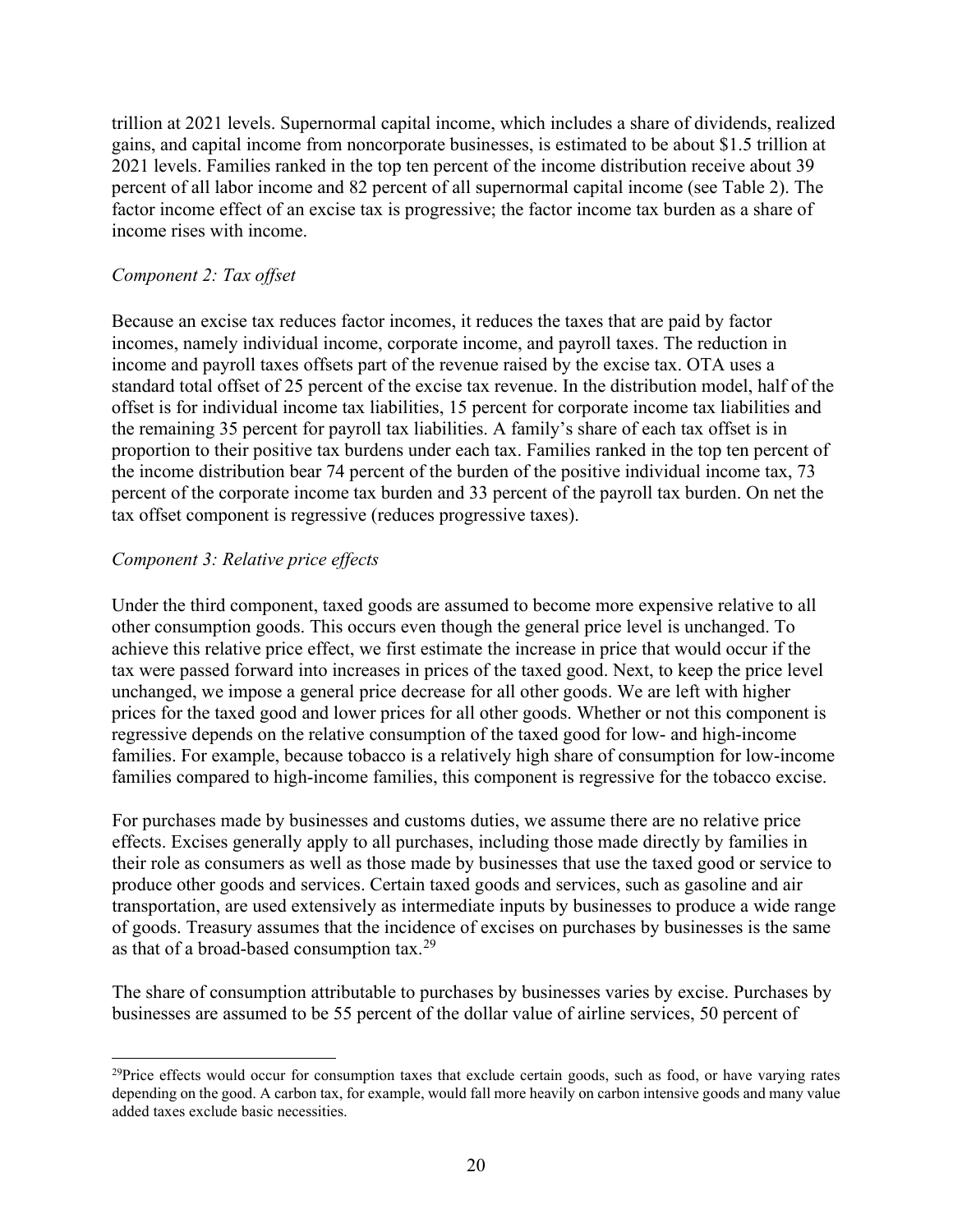phone services, 25 percent of gasoline purchases, 20 percent of alcohol consumption, and 0 percent of tobacco consumption.

As an illustration of our excise tax methodology and the importance of price effects, Table 5 shows distributions for the two hypothetical increases in excise taxes, an additional \$10 billion excise tax on air transportation compared to an additional \$10 billion tax on tobacco. Table 5 includes the total excise tax increase and separately the three components of the tax increase. The first two components, the factor income effect and the tax offset are the same for each excise. The last component, the price effect is different. Both price effects net to zero. The airline excise price effect is a \$4.5 billion increase in the price of airline services purchased made by consumers net of a \$4.5 billion decrease in all other goods (the other \$5.5 billion is assumed to be purchases for intermediate goods which has no price effect). On net, because airline services are consumed disproportionately by higher-income families, this amounts to a subsidy for goods purchased by lower income families and a net tax for purchases by higher income families. In contrast, the tobacco excise price effect is very regressive. All tobacco purchases are assumed to be purchases by consumers. The price effect is a \$10 billion tax on tobacco products net of a \$10 billion subsidy on all other products. Although the net effect is zero (as seen in the total line), low-income families spend a disproportionate share of their budget on tobacco and the price effect increases their burden relative to high income families.

| Adjusted Family<br>Cash Income |                |               | Total Tax Change | (Factor Income Effect+Tax Offset+Net Price Effect) | Factor<br>Income | Tax Offset | Net Price Effect |         |
|--------------------------------|----------------|---------------|------------------|----------------------------------------------------|------------------|------------|------------------|---------|
| Decile <sup>1</sup>            | Airline Excise |               |                  | Tobacco Excise                                     | Effect           |            | Airline          | Tobacco |
|                                | \$Β            | $\frac{0}{0}$ | \$B              | $\frac{0}{0}$                                      | \$B              | \$B        | \$B\$            | \$B\$   |
|                                |                |               |                  |                                                    |                  |            |                  |         |
| 0 to $101$                     | 0.0            | $-0.2$        | 1.4              | 18.4                                               | 0.0              | 0.0        | $-0.1$           | 1.3     |
| 10 to 20                       | 0.0            | 0.3           | 1.1              | 14.5                                               | 0.2              | 0.0        | $-0.1$           | 1.0     |
| 20 to 30                       | 0.1            | 1.0           | 0.9              | 12.6                                               | 0.2              | 0.0        | $-0.1$           | 0.7     |
| 30 to 40                       | 0.1            | 1.8           | 0.8              | 10.8                                               | 0.3              | 0.0        | $-0.1$           | 0.5     |
| 40 to 50                       | 0.2            | 3.0           | 0.7              | 9.3                                                | 0.4              | $-0.1$     | $-0.1$           | 0.3     |
| 50 to 60                       | 0.4            | 4.9           | 0.7              | 8.8                                                | 0.6              | $-0.1$     | $-0.1$           | 0.2     |
| 60 to 70                       | 0.5            | 6.9           | 0.6              | 7.8                                                | 0.8              | $-0.1$     | $-0.1$           | $-0.1$  |
| 70 to 80                       | 0.8            | 10.4          | 0.5              | 6.3                                                | 1.1              | $-0.2$     | $-0.1$           | $-0.4$  |
| 80 to 90                       | 1.2            | 16.3          | 0.5              | 6.3                                                | 1.6              | $-0.4$     | 0.0              | $-0.7$  |
| 90 to 100                      | 4.1            | 55.3          | 0.3              | 4.6                                                | 4.7              | $-1.5$     | 0.9              | $-2.9$  |
| Total <sup>1</sup>             | 7.5            | 100.0         | 7.5              | 100.0                                              | 10.0             | $-2.5$     | 0.0              | $0.0\,$ |
| 90 to 95                       | 1.0            | 12.9          | 0.2              | 2.9                                                | 1.1              | $-0.3$     | 0.1              | $-0.6$  |
| 95 to 99                       | 1.5            | 19.7          | 0.1              | 1.9                                                | 1.6              | $-0.4$     | 0.3              | $-1.0$  |
| 99 to 99.9                     | 0.9            | 12.4          | 0.0              | 0.4                                                | 1.0              | $-0.4$     | 0.2              | $-0.7$  |
| Top .1                         | 0.8            | 10.3          | 0.0              | $-0.6$                                             | 0.9              | $-0.4$     | 0.2              | $-0.6$  |

<sup>1</sup> Families with negative incomes are excluded from the lowest income decile but included in the total line.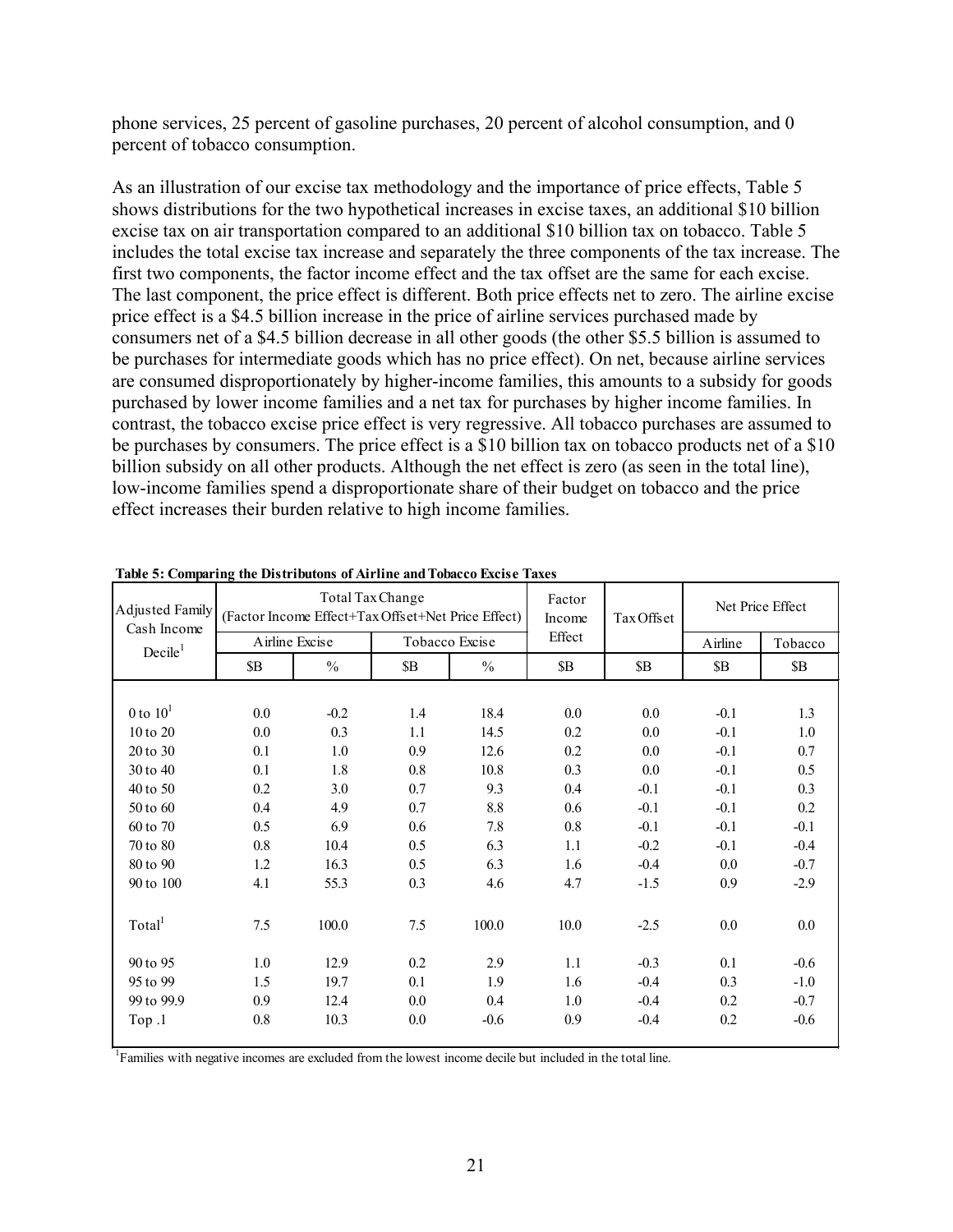## **Estate and Gift Tax Incidence**

Estate and gift taxes are assumed to be borne by decedents. We measure the burden by applying the estate tax calculator to our imputed wealth and probabilities of death. To the extent that the family income of decedents and heirs are comparable, assuming estate and gift taxes are borne by decedents as opposed to heirs will not greatly affect their distribution by income. This assumption is also consistent with Treasury's treatment of other taxes on capital, which are assumed to be borne by the current owners of capital income.

## **4.3 Baseline Distribution of Taxes**

Table 6 shows the resulting distribution of total federal taxes and each federal tax separately. A version of this table is available for each model year on Treasury's Office of Tax Analysis webpages.<sup>[30](#page-23-0)</sup> Table 6 has three banks. The first bank shows the distribution of the levels of each tax, the second bank shows the distribution of shares for each tax and the last bank shows the average rates, defined as tax divided by cash income. Total federal taxes are fairly progressive, ranging from negative average rates for the bottom deciles to 31.6 percent for the top 0.1 percent. The average total federal tax rate (all taxes divided by all cash income) is 19.1 The highest decile pays 60 percent of the total tax burden relative to its 45 percent share of total cash income. The lowest two income deciles, on net, receive refundable credits but combined they have less than a 3 percent share of total cash income.

Two other general observations before considering the distributions of each tax. One, Treasury distribution tables have an equal number of families in each decile, not an equal number of people. Even with the adjustments for family size, the lowest income deciles have relatively fewer people. This will affect the resulting distribution of benefits that are dependent on family size. Second, the largest taxes (in terms of revenue) are the individual income tax and the payroll tax. Corporate income taxes are relatively small. As a result, changes to the distribution of corporate income tax have relatively small impacts on the distribution of total federal taxes.

The distribution of the individual income tax. The individual income tax is very progressive. The average rates for the bottom 4 deciles of the income distribution are negative, meaning on net families in the bottom 40 percent of the income distribution are receiving individual income tax credits in excess of their individual income tax liability. Many of these families pay payroll and excise taxes and therefore have a positive Federal tax liability.<sup>[31](#page-23-1)</sup> Current law includes several refundable tax credits (the premium tax credit, the earned income tax credit, the child tax credit and the American opportunity tax credit). The average rate for the lowest income decile is -10.8. The average rate for the top decile is 16.9 percent and for the top 0.1 percent, it is 23.0 percent. Of note, the second lowest income decile, not the lowest income decile, has the largest refundable credits. There are more families with children in the second decile.

<span id="page-23-1"></span><span id="page-23-0"></span> $\frac{30 \text{ https://home.treasury.gov/policy-isuses/tax-policy/office-of-tax-analysis}}{1 \text{ For greater detail on who pays Federal tax, see Distribution Table 2016 006, "Number and Share of Families Paying"}}$ Individual Income and Payroll Taxes under 2016 Current Law." [\(https://www.treasury.gov/resource-center/tax](https://www.treasury.gov/resource-center/tax-policy/tax-analysis/Documents/Number-and-Share-of-Families-Paying-Taxes-Current-Law-2016.pdf)[policy/tax-analysis/Documents/Number-and-Share-of-Families-Paying-Taxes-Current-Law-2016.pdf\)](https://www.treasury.gov/resource-center/tax-policy/tax-analysis/Documents/Number-and-Share-of-Families-Paying-Taxes-Current-Law-2016.pdf)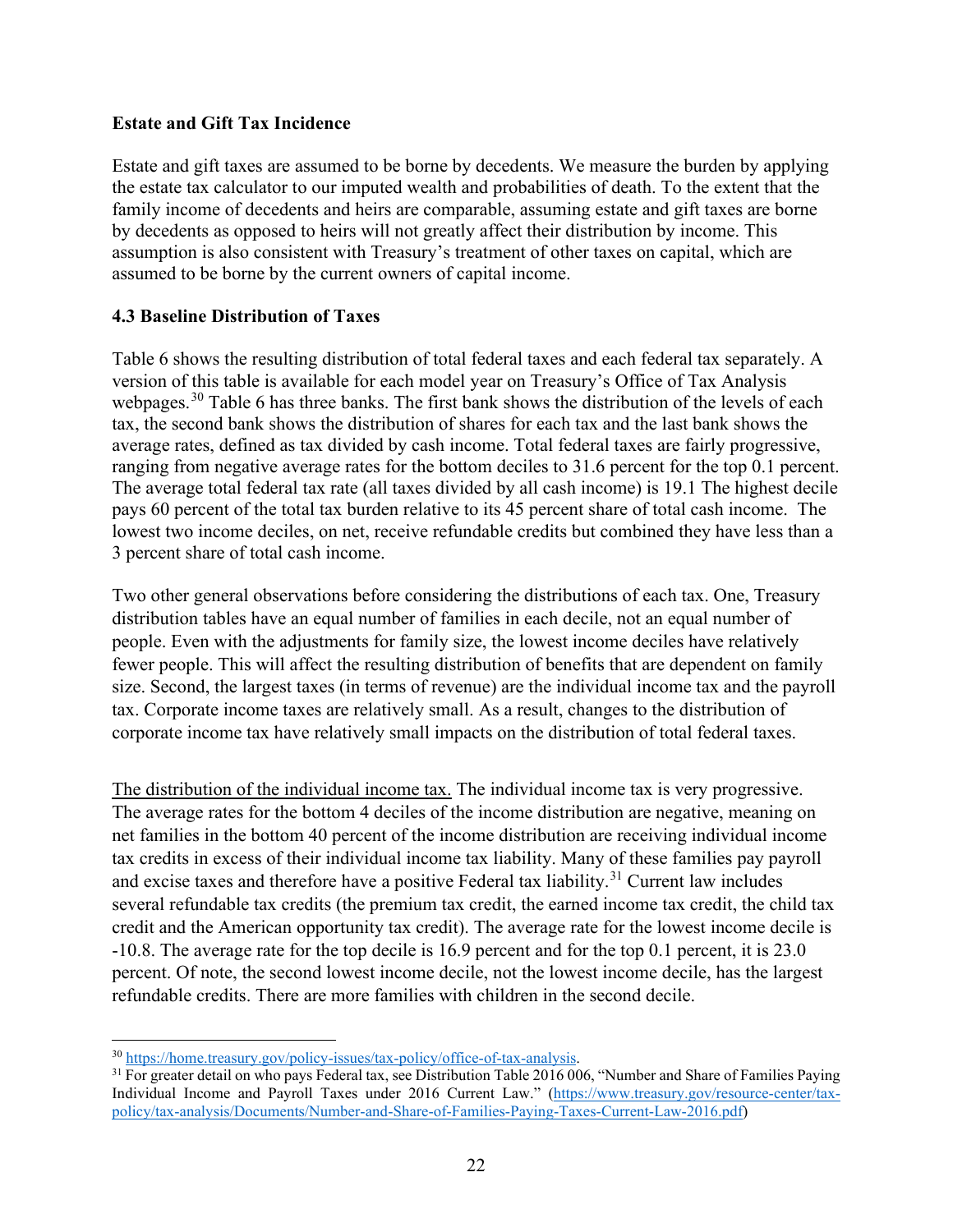The distribution of the corporate income tax. The distribution of the corporate income tax burden is also progressive. Because labor bears a small fraction (18.5 percent) of the burden of the corporate income tax and some low-income families receive capital income (certain retirement distributions for example), the lower deciles do bear some of the burden of the corporate income tax. However, because capital income bears the larger burden of the corporate income tax, highincome families bear a large share of the burden. The bottom 50 percent of the income distribution bears 4 percent of the burden of the corporate income tax and the top decile of families bears 73 percent of the burden of the corporate income tax. The top 0.1 percent of families alone bears 29 percent of the corporate income tax. The average rate for the lowest income decile is 0.4 percent. The average rate for the top decile is 2.7 percent and for the top 0.1 percent it is to 5.4 percent.

The distribution of the payroll tax. Although the statutory rate for all but very low and very high income wage earners is flat (15.3 percent combined employer and employee rate on wages in excess of \$7,000 but below \$142,800 in 2021), the payroll tax is mildly progressive (not proportional or regressive as is generally assumed) through the first nine cash income deciles. As was shown in Table 2, labor income as a share of total income generally rises through the first nine income deciles; a flat rate applied to a component of income whose share of income grows as income increases produces a progressive distribution.

The average payroll tax rate rises from 7.2 percent in the first decile to 8.9 percent in the ninth decile. The payroll tax becomes regressive, falls as a share of income, after the ninth decile for two reasons. First, the OASDI wage cap lowers the statutory payroll tax rate for wage earners over the cap and second, the share of labor income as a percent of total income falls in the top decile as the share of capital income increases. The Affordable Care Act (ACA) of 2010 introduced an additional Medicare tax for high wage families (an additional tax of 0.9 percent for families with wages over \$200,000 (\$250,000 for joint filers)) but average payroll tax rates still fall dramatically at the top of the income distribution. The average rate for payroll taxes falls to 8.7 percent for the 90 to 95<sup>th</sup> percent, 6.5 percent for the 95<sup>th</sup> to 99<sup>th</sup> percent, 3.3 percent for the 99<sup>th</sup> to 99.9 percent and 1.2 percent for the top 0.1 percent.

The distribution of excise taxes. Federal excises are fairly flat, between 0.6 percent and 0.8 percent of income for all income deciles except the lowest income decile. The lowest decile has a significant excise tax burden, 1.7 percent of cash income, due to the excise tax on cigarettes and other tobacco products

The distribution of estate and gift taxes. The estate and gift tax is highly progressive, but it is small compared to other taxes. Over 93 percent of the estate and gift tax burden falls on the top 0.1 percent. Five percent of the estate tax burden is not shown in the tables other than the total because it accrues to decedents with negative income. Families with negative income are not shown in the detail but are included in the total. We separate these families from the lowest decile because they have large capital losses and are otherwise not similar to low-income families.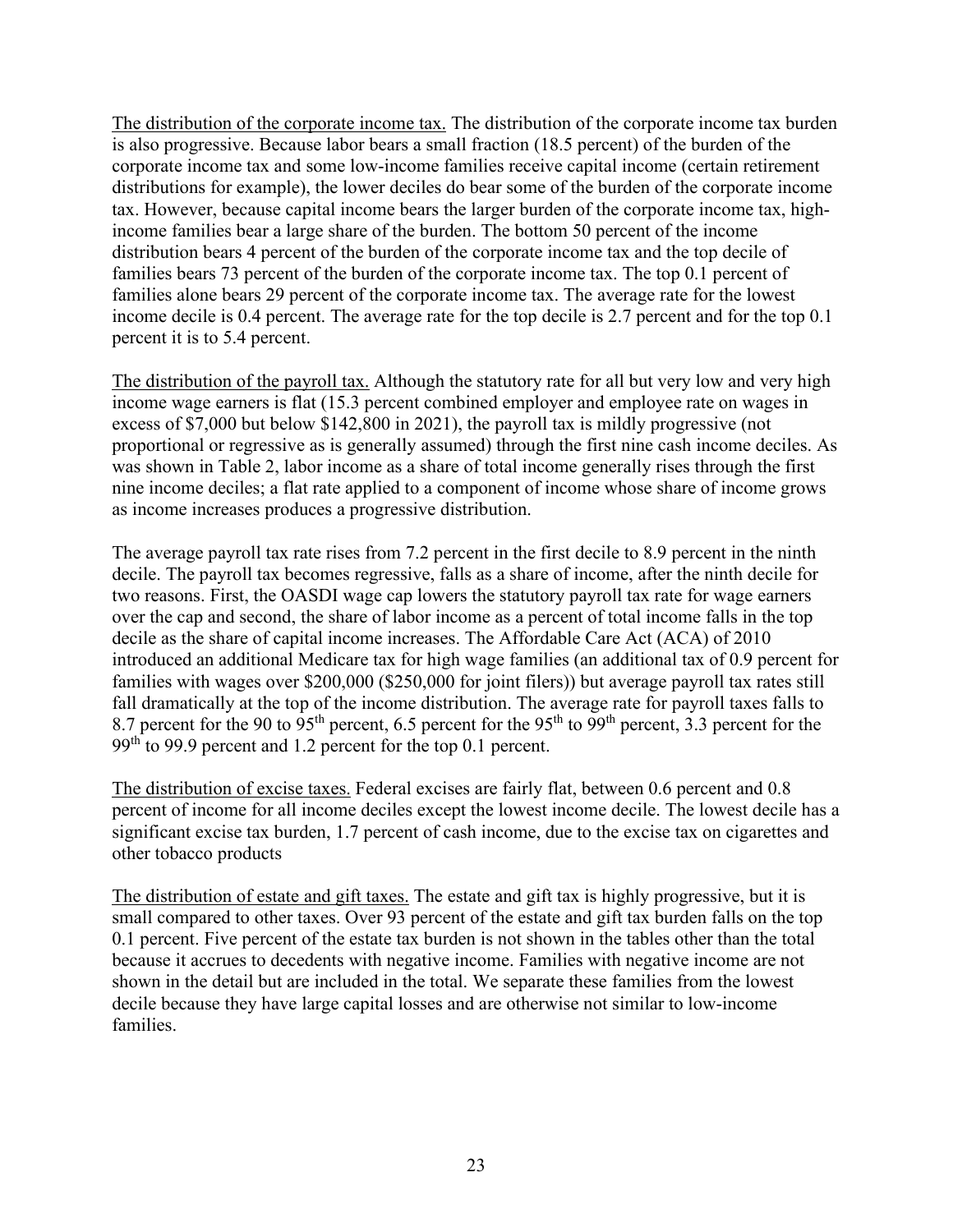| Adjusted           | Number of |             | Number of Family Cash | Total   | Individual                   | Corporate                                            | Payroll               | Excises and | Estate and                                            |
|--------------------|-----------|-------------|-----------------------|---------|------------------------------|------------------------------------------------------|-----------------------|-------------|-------------------------------------------------------|
| Family Cash        | Families  | Individuals | Income                | Federal | Income                       | Income                                               | Taxes                 | Customs     | Gift Taxes <sup>1</sup>                               |
| Income             |           |             |                       | Taxes   | Taxes                        | Taxes                                                |                       | Duties      |                                                       |
|                    |           |             |                       |         |                              | --- Millions of Families and Billions of Dollars --- |                       |             |                                                       |
| 0 to $101$         | 17.7      | 26.4        | 131.6                 | $-2.1$  | $-14.2$                      | 0.5                                                  | 9.4                   | 2.2         | $0.0$                                                 |
| 10 to 20           | 18.3      | 36.9        | 376.3                 | $-16.8$ | $-52.7$                      | 1.4                                                  | 31.5                  | 3.0         | $\ensuremath{\mathbf{0}}$ . $\ensuremath{\mathbf{0}}$ |
| 20 to 30           | 18.3      | 34.0        | 524.4                 | 16.3    | $-36.4$                      | 2.2                                                  | 46.8                  | 3.8         | ${\bf 0}$ . ${\bf 0}$                                 |
| 30 to 40           | 18.3      | 32.2        | 692.4                 | 49.6    | $-17.9$                      | 3.3                                                  | 59.6                  | 4.6         | $0.0$                                                 |
| 40 to 50           | 18.3      | 32.0        | 905.7                 | 91.9    | 4.1                          | 5.2                                                  | 76.7                  | 5.9         | ${\bf 0}$ . ${\bf 0}$                                 |
| 50 to 60           | 18.3      | 32.8        | 1,191.6               | 147.7   | 30.5                         | $\bf 8.4$                                            | 100.9                 | 7.9         | $0.0$                                                 |
| 60 to 70           | 18.3      | 34.4        | 1,552.8               | 220.7   | 66.6                         | 12.5                                                 | 131.2                 | 10.4        | $0.0$                                                 |
| 70 to 80           | 18.3      | 35.5        | 2,029.6               | 337.9   | 127.9                        | 18.3                                                 | 177.9                 | 13.8        | $0.0$                                                 |
| 80 to 90           | 18.3      | 37.0        | 2,804.1               | 540.4   | 242.1                        | 28.2                                                 | 250.7                 | 19.3        | ${\bf 0}$ . ${\bf 0}$                                 |
| 90 to 100          | 18.3      | 38.9        | 8,162.2               | 2,105.8 | 1,375.5                      | 219.2                                                | 432.2                 | 57.9        | 21.1                                                  |
| Total <sup>1</sup> | 183.0     | 340.9       | 18,322.7              | 3,495.0 | 1,725.6                      | 299.8                                                | 1,318.4               | 129.0       | 22.3                                                  |
|                    |           |             |                       |         |                              |                                                      |                       |             |                                                       |
| 90 to 95           | 9.2       | 19.0        | 2,008.3               | 440.0   | 225.2                        | 25.6                                                 | 175.1                 | 14.1        | $\ensuremath{\mathbf{0}}$ . $\ensuremath{\mathbf{0}}$ |
| 95 to 99           | 7.3       | 15.8        | 2,751.1               | 651.2   | 403.7                        | 49.8                                                 | 178.2                 | 19.5        | $0.0$                                                 |
| 99 to 99.9         | 1.6       | 3.7         | 1,784.5               | 502.7   | 373.6                        | 56.8                                                 | 59.2                  | 12.8        | 0.2                                                   |
| Top .1             | 0.2       | 0.4         | 1,618.3               | 511.9   | 373.0                        | 87.1                                                 | 19.6                  | 11.4        | 20.8                                                  |
|                    |           |             |                       |         | --- Percent Distribution --- |                                                      |                       |             |                                                       |
| 0 to $101$         | 9.7       | 7.7         | 0.7                   | $-0.1$  | $-0.8$                       | 0.2                                                  | 0.7                   | 1.7         | $0.0$                                                 |
| 10 to 20           | 10.0      | 10.8        | 2.1                   | $-0.5$  | $-3.1$                       | 0.5                                                  | 2.4                   | 2.4         | $\ensuremath{\mathbf{0}}$ . $\ensuremath{\mathbf{0}}$ |
| 20 to 30           | 10.0      | 10.0        | 2.9                   | 0.5     | $-2.1$                       | 0.7                                                  | 3.5                   | 2.9         | ${\bf 0}$ . ${\bf 0}$                                 |
| 30 to 40           | 10.0      | 9.5         | 3.8                   | 1.4     | $-1.0$                       | 1.1                                                  | 4.5                   | 3.5         | $0.0$                                                 |
| 40 to 50           | 10.0      | 9.4         | 4.9                   | 2.6     | 0.2                          | 1.7                                                  | 5.8                   | 4.6         | ${\bf 0}$ . ${\bf 0}$                                 |
| 50 to 60           | 10.0      | 9.6         | 6.5                   | 4.2     | 1.8                          | 2.8                                                  | 7.7                   | 6.2         | $0.0$                                                 |
| 60 to 70           | 10.0      | 10.1        | 8.5                   | 6.3     | 3.9                          | 4.2                                                  | 10.0                  | 8.0         | $0.0$                                                 |
| 70 to 80           | 10.0      | 10.4        | 11.1                  | 9.7     | 7.4                          | 6.1                                                  | 13.5                  | 10.7        | ${\bf 0}$ . ${\bf 0}$                                 |
| 80 to 90           | 10.0      | 10.8        | 15.3                  | 15.5    | 14.0                         | 9.4                                                  | 19.0                  | 15.0        | ${\bf 0}$ . ${\bf 0}$                                 |
| 90 to 100          | 10.0      | 11.4        | 44.5                  | 60.3    | 79.7                         | 73.1                                                 | 32.8                  | 44.9        | 94.6                                                  |
| Total <sup>1</sup> | 100.0     | 100.0       | 100.0                 | 100.0   | 100.0                        | 100.0                                                | 100.0                 | 100.0       | 100.0                                                 |
| 90 to 95           | 5.0       | 5.6         | 11.0                  | 12.6    | 13.0                         | 8.5                                                  | 13.3                  | 11.0        | $0.0$                                                 |
| 95 to 99           | $4\,.0$   | 4.6         | 15.0                  | 18.6    | 23.4                         | 16.6                                                 | 13.5                  | 15.1        | 0.1                                                   |
| 99 to 99.9         | 0.9       | 1.1         | 9.7                   | 14.4    | 21.7                         | 18.9                                                 | 4.5                   | 9.9         | 1.0                                                   |
| Top .1             | 0.1       | 0.1         | 8.8                   | 14.6    | 21.6                         | 29.0                                                 | 1.5                   | 8.9         | 93.6                                                  |
|                    |           |             |                       |         |                              |                                                      | --- Average Rates --- |             |                                                       |
| 0 to $101$         |           |             |                       | $-1.6$  | $-10.8$                      | $\ensuremath{\text{o}}$ . $\ensuremath{\text{4}}$    | 7.2                   | 1.7         | $0.0$                                                 |
| 10 to 20           |           |             |                       | $-4.5$  | $-14.0$                      | $0.4$                                                | $8.4\,$               | 0.8         | $0.0$                                                 |
| $20$ to $30\,$     |           |             |                       | 3.1     | $-6.9$                       | 0.4                                                  | 8.9                   | $0\,.7$     | $0.0$                                                 |
| 30 to 40           |           |             |                       | 7.2     | $-2.6$                       | 0.5                                                  | 8.6                   | 0.7         | ${\bf 0}$ . ${\bf 0}$                                 |
| 40 to 50           |           |             |                       | 10.2    | 0.5                          | 0.6                                                  | 8.5                   | 0.6         | 0.0                                                   |
| 50 to 60           |           |             |                       | 12.4    | 2.6                          | 0.7                                                  | 8.5                   | 0.7         | 0.0                                                   |
| 60 to 70           |           |             |                       | 14.2    | 4.3                          | 0.8                                                  | 8.5                   | 0.7         | 0.0                                                   |
| 70 to 80           |           |             |                       | 16.6    | 6.3                          | 0.9                                                  | 8.8                   | 0.7         | 0.0                                                   |
| 80 to 90           |           |             |                       | 19.3    | 8.6                          | 1.0                                                  | 8.9                   | 0.7         | ${\bf 0}$ . ${\bf 0}$                                 |
| 90 to 100          |           |             |                       | 25.8    | 16.9                         | 2.7                                                  | 5.3                   | 0.7         | 0.3                                                   |
| Total <sup>1</sup> |           |             |                       | 19.1    | 9.4                          | 1.6                                                  | 7.2                   | 0.7         | 0.1                                                   |
| 90 to 95           |           |             |                       | 21.9    | 11.2                         | 1.3                                                  | $\,8\,.7$             | 0.7         | $0.0$                                                 |
| 95 to 99           |           |             |                       | 23.7    | 14.7                         | 1.8                                                  | 6.5                   | 0.7         | 0.0                                                   |
| 99 to 99.9         |           |             |                       | 28.2    | 20.9                         | 3.2                                                  | 3.3                   | 0.7         | 0.0                                                   |
| Top.1              |           |             |                       | 31.6    | 23.0                         | 5.4                                                  | 1.2                   | 0.7         | 1.3                                                   |

**Table 6: Distribution of Income and Federal Taxes under 2021 Pre-Pandemic Income Levels and Law**

<sup>1</sup>Families with negative incomes are excluded from the lowest income decile but included in the total line. Families with negative income incur over 1 percent of estate and gift tax burden.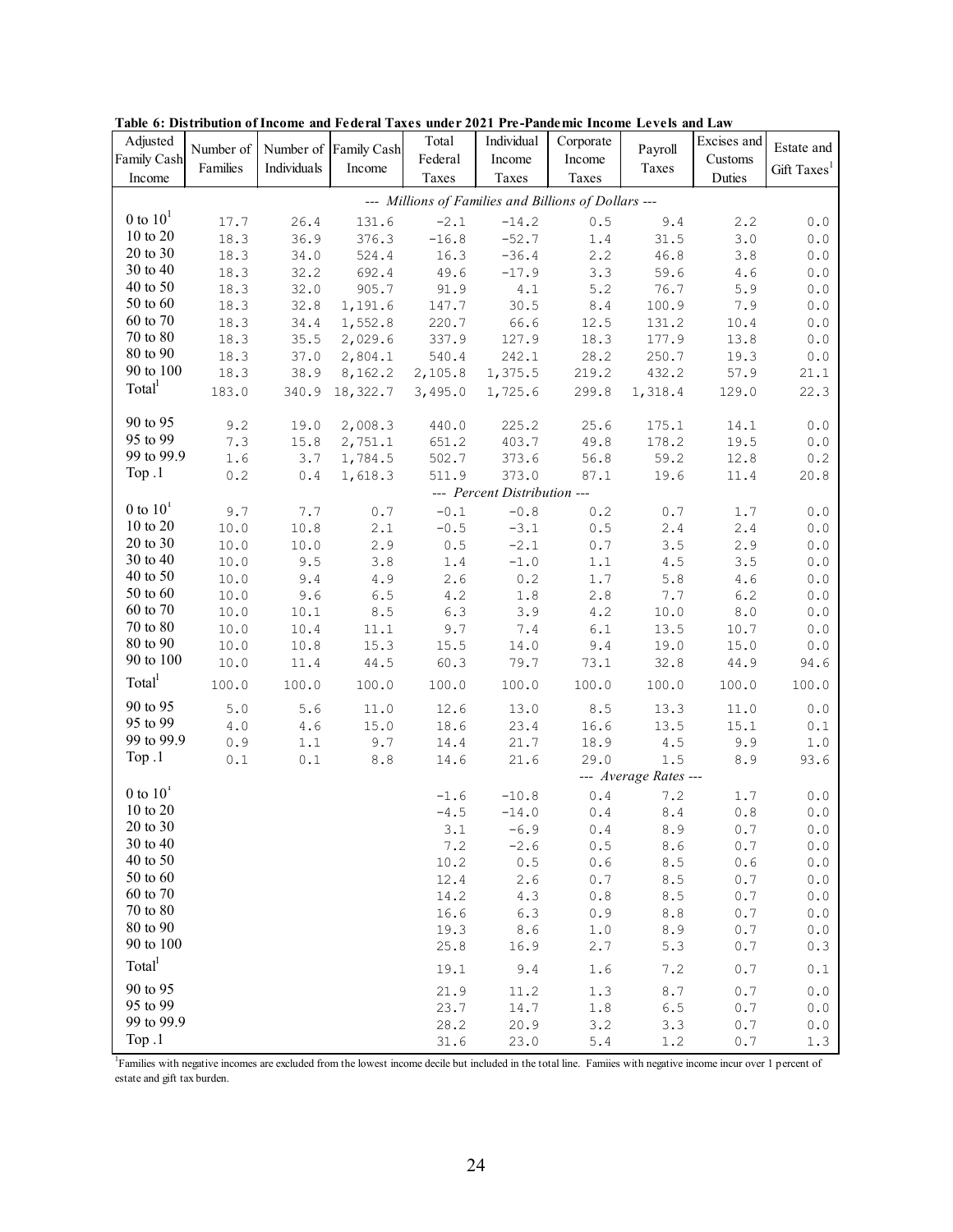## **5. The Mechanics of Measuring Income and Tax Burden**

Treasury's Individual Tax Model (ITM) is the foundation of Treasury's Distribution Model (DM). The ITM is Treasury's basic tool for estimating the revenue effects of individual income tax changes. The DM starts with all the imputations and calculations on the ITM and adds imputations necessary to estimate cash income and other federal taxes at the return level to create the DM.

## **5.1 The Individual Tax Model (ITM)**

The base ITM file is the Statistics of Income (SOI) annual stratified random sample of individual income tax returns. The current version of the ITM is based on the SOI sample from tax year 2016. Over 338,000 unweighted, nondependent returns are included in the 2016 SOI sample. These returns represent 150 million returns that were filed in 2017. The SOI Division of the IRS collects entries from each sampled return's form 1040EZ, 1040A, or 1040 including attached schedules and supporting forms. The Office of Tax Analysis (OTA) then creates a set of imputations based on the SOI tax data. For example, to simulate the response to a proposal that changes the treatment of itemized deductions, non-itemizers must have the option to itemize. Because non-itemizers do not report itemized deduction expenses, OTA imputes itemized deduction expenses to non-itemizers. Other SOI-based ITM imputations include wage and selfemployment earnings attributable to each spouse for two-earner joint returns; employee pension plan participation; classification of partnership and S corporation income by business sector; and social security income for tax returns with AGIs below the tax inclusion threshold. Such imputations are based on information returns (forms W-2 and SSA-1099) matched to the tax returns.

The base tax file is augmented by files containing other demographic and economic data. These additions include an exact match for age using date of birth from social security records, and imputations for non-filers, retirement savings decisions, health insurance coverage and premiums, and wealth. Each imputation is discussed briefly below.

## **ITM Imputations**

Non-Filer imputation. The base SOI file only represents families that filed an individual income tax return. Some tax proposals may cause non-filing families to file so all potential tax returns must be represented on the ITM for revenue estimating purposes. Further, Treasury distributional analyses measures the total federal tax burden for all U.S. residents (plus U.S. citizens living abroad who should file tax returns) whether or not they actually file an individual income tax return. Most families that do not file federal individual income tax returns will still bear a burden from other federal taxes, such as payroll or excise taxes.

To impute non-filers, the base SOI sample is augmented with a sample of information returns (such as Form SSA-1099s) using the same sampling criteria used for the stratified random sample of tax returns.<sup>[32](#page-26-0)</sup> OTA weights these returns so that along with filers, the total estimated

<span id="page-26-0"></span> $32$ In more detail, the tax sample has two components: a random sample based on social security number (SSN) ending digits and an oversample of high-income returns and returns with certain low-probability characteristics, such as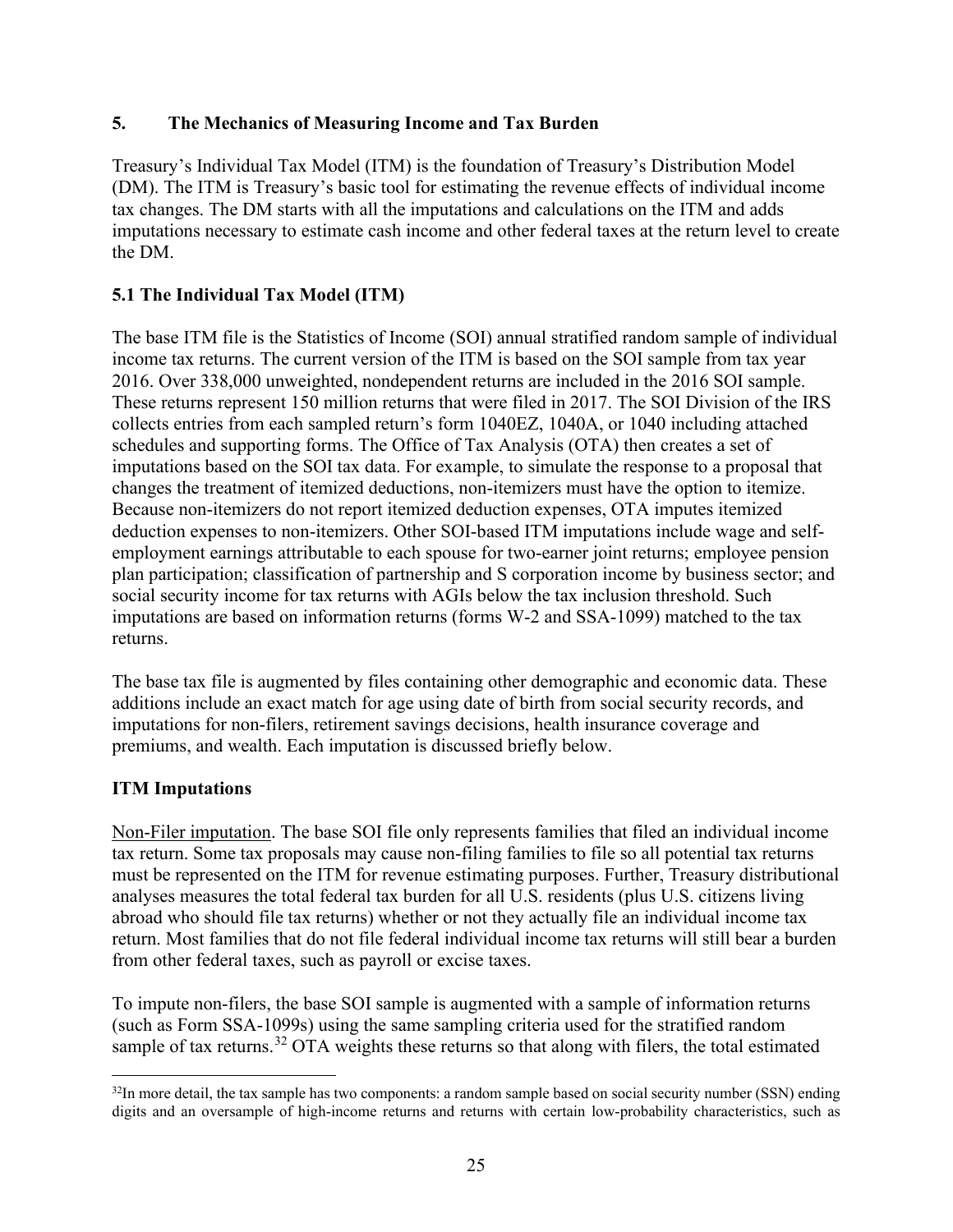population matches our covered population as approximated by the Social Security Area Population. OTA uses Census targets to group non-filers into tax return units and assign certain demographic characteristics, such as filing status and the number and age of children.

Retirement savings decisions. The ITM also models contributions to, withdrawals from and balances and accumulated benefits in tax preferred retirements savings account for each individual. The model includes tax data on deductible employee contributions to tax-preferred retirement savings accounts such as traditional 401(k) plans, on withdrawals from defined contribution plans and on pension payments from defined benefit plans. The model imputes estimates for nondeductible employee contributions to tax-preferred retirement savings accounts, such as Roth IRAs and Roth 401(k)s, for employer contributions to defined benefit plans, for balances in defined contribution accounts and for accumulated benefits in defined benefit plans. These imputations are based on Administrative data, tax data (Forms W-2 and 5500) and the Survey of Consumer Finances (SCF).

Health Insurance Coverage and Premiums. Beginning with tax year 2015, all insurers (including self-insured employers, private insurers, and government entities) are required to report, using the Form 1095 series, to the enrollee and the IRS information about the enrollee's health insurance offers and coverage. There are three forms in the 1095 series: Form 1095-A "A Health Insurance Marketplace Statement," Form 1095-B "Health Coverage," and Form 1095-C "Employer-Provided Health Insurance Offer and Coverage." Individuals may receive more than one form in this series. Treasury uses the information on these forms to assign the type of insurance coverage to each individual on the ITM. The coverage types are marketplace, uninsured (no indication of coverage on the 1095 series), employer-sponsored coverage, nongroup private coverage outside marketplace (off-exchange), Medicare or other public coverage.

Marketplace premiums are imputed using information from Forms 1095-A and 8962 (Premium Tax Credit). Employer sponsored insurance premiums are imputed using months of coverage from Forms 1095-B/C for employer sponsored insurance and Form W-2. Large employers are required to report the total premium for policies provided to employees each year on Form W-2.

More detail on the distribution of coverage by type can be found on Treasury's website: [https://home.treasury.gov/policy-issues/tax-policy/office-of-tax-analysis.](https://home.treasury.gov/policy-issues/tax-policy/office-of-tax-analysis)

## **Wealth imputation and estate tax calculator**

The ITM includes a wealth module for each tax return that imputes values of assets (namely, stocks, bonds, real estate assets, business assets, retirement assets, and other nonfinancial and financial assets), liabilities (namely, mortgage debt and other debt), and unrealized capital gains (at death), and the holding periods associated with these assets and liabilities. The imputation uses tax data (Forms 1040 and 706) and the Survey of Consumer Finances (SCF). The model

negative income or a high number of capital gains transactions. Oversampled strata receive lower weights. The highest-income returns have a weight of one (all are included in the sample). Treasury uses the same sample design to choose non-filers from information returns for individuals who do not file an income tax return. If an individual with one of the random SSN ending digits receives a Form W2 or 1099 but does not file an income tax return, then they are included in the sample.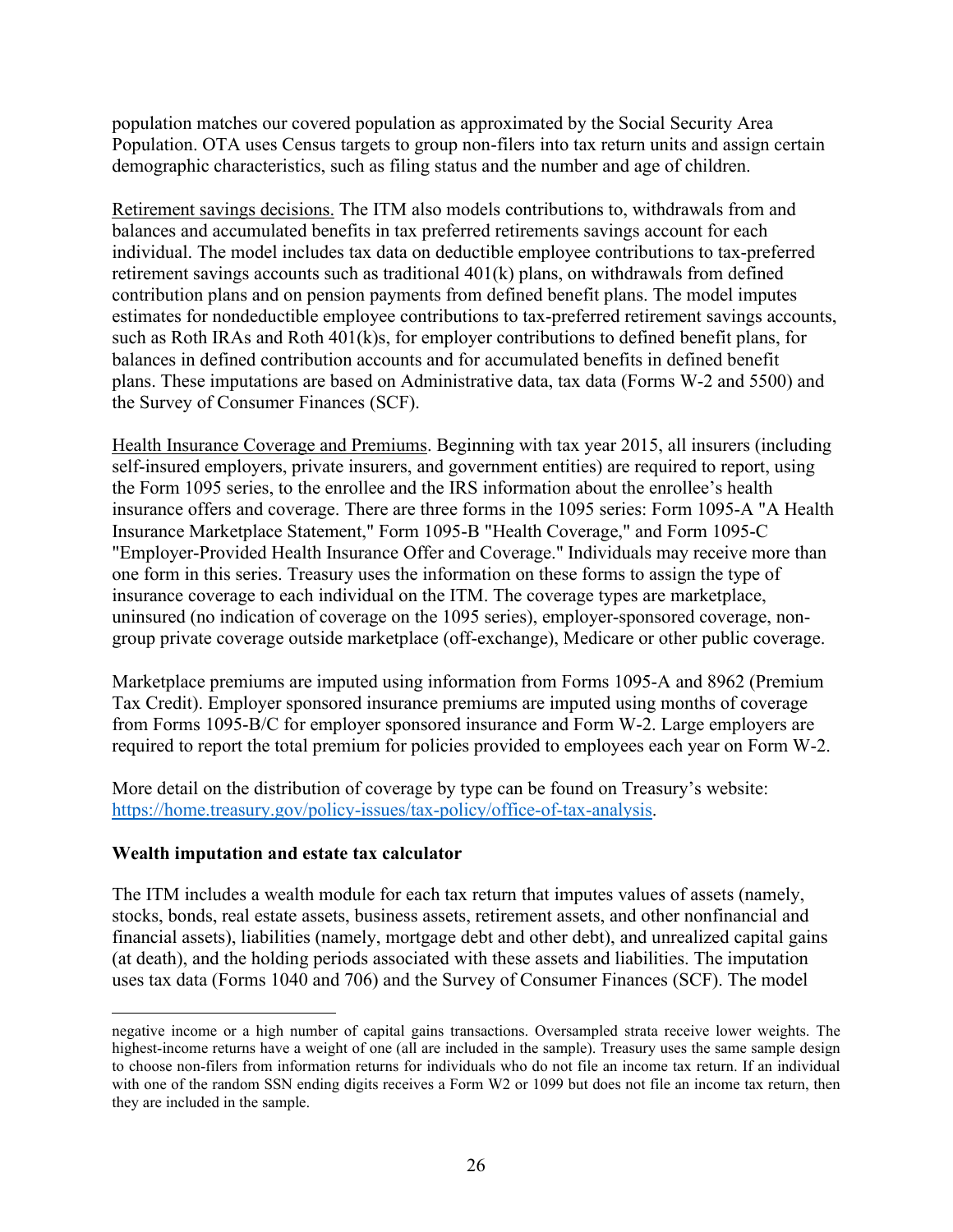imputes unrealized capital gains using the SCF and estimates for holding periods using the SOI 2007 Sales of Capital Assets study.

To calculate estate tax liability, mortality probabilities are estimated for each return. Mortality probabilities vary by age, gender and income and are imputed to the tax data from administrative data on deaths from the Social Security Administration. Estate tax liability, conditional on the probability of death, is estimated using estate calculators applied to our imputed wealth.

## **Extrapolation and Tax Calculators**

In addition to its detailed data base, the ITM consists of an extensive set of computer programs which are used to simulate individual income tax liabilities and payroll tax liabilities, and changes in these liabilities, for every year of the budget window. The Office of Management and Budget (OMB) provides Treasury with an economic forecast of income levels, employment, price levels, and interest rates which are then used to extrapolate the base-year ITM over the tenyear budget window, and thus ensure that Treasury's model is consistent with OMB's forecast of national income, employment, and inflation. The ITM is updated twice a year for January budget assumptions and for mid-session review assumptions. In contrast, the DM only uses the extrapolated population and income levels present in the first year of the budget period. In general, the DM is updated only once a year, based on January budget assumptions.

## **5.2 The Distribution Model (DM)**

The DM starts with the ITM data, imputations, calculators, and extrapolation for the first year of the budget period. It then adds nontaxable sources of income and consumption to create the components necessary to estimate Cash Income and simulate each federal tax. The DM uses the ITM calculators to simulate individual income, payroll, and estate tax changes. The distribution of the corporate income tax is simulated using the DM's capital and labor income distributions. The distribution of excise taxes is simulated using the DM's capital, labor and consumption distributions. Brief descriptions of the major DM imputations are given below.

## **Estimating Nontaxable Sources of Income**

Nontaxable sources of income include nontaxable social security income, the insurance value of Medicare and Medicaid, means-tested transfer income, employer-provided fringe benefits, and realized housing gains.

Social security income. Social security income was the largest source of both taxable and nontaxable transfer income on the DM. Of the \$1,121 billion in total social security income included in cash income for 2021, \$666 billion (59 percent) is excluded from taxable income. Nontaxable social security income is added to the ITM and the DM using an exact match with social security information returns.

Insurance value of Medicare and Medicaid. Generally speaking, Medicaid is public health insurance for low-income individuals (including the elderly) and Medicare is public health insurance for the elderly. Families with either Medicaid or Medicare are identified on the ITM as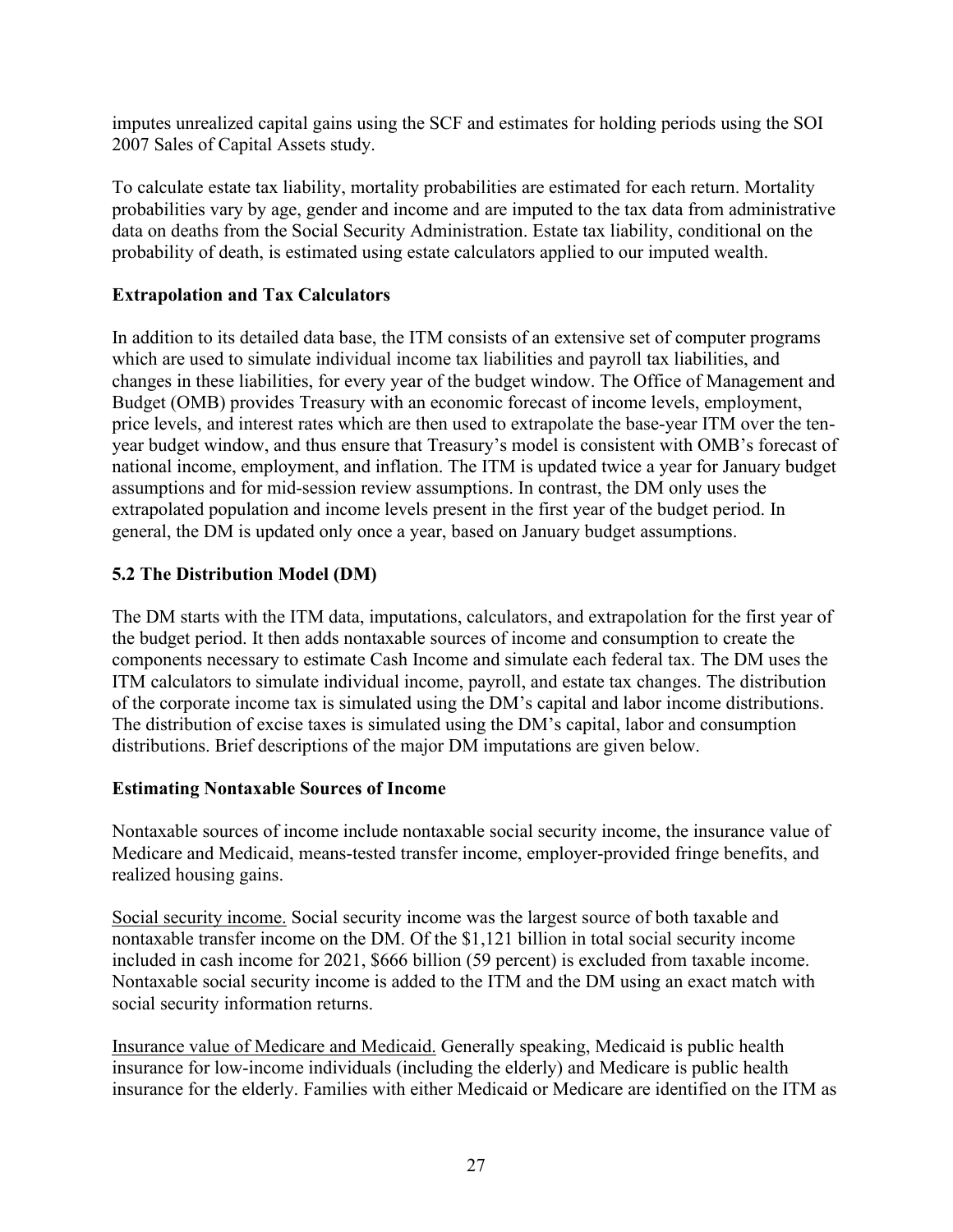having public health insurance. For simplicity, the DM assumes all elderly individuals identified as having public health insurance are in Medicare and all nonelderly individuals identified as having public health insurance are in Medicaid.<sup>33</sup>

In general, the total value of insurance is equal to the benefits it delivers. Treasury starts with this assumption. We also assume that both Medicare and Medicaid are community rated; that is, the insurance value does not vary by pre-existing health conditions, actual benefits received or the relative health of an individual. We distribute the total cost of Medicare across all Medicare recipients equally to arrive at an initial Medicare insurance value, but we cap this value at one third of family income. We assume that low-income families are unlikely to value health insurance over subsistence levels of other consumption needs, such as food and housing, and the cap is a rough implementation of this assumption.

Medicaid coverage includes coverage for low-income elderly, low-income disabled, low-income children and low-income, non-elderly adults. Treasury only models Medicaid expenditures for low-income, nonelderly adults. The elderly are covered in our model by Medicare. We are considering adding coverage for children to our methodology in the future, but our current model does not include Medicaid coverage for children. We also do not include Medicaid coverage for disability in our model. All individuals run a small risk of becoming disabled and if disabled, the very high medical expenditures and inability to earn income could reduce their circumstance such that they become eligible for Medicaid. Therefore, an imputed insurance value for Medicaid's disability coverage would be spread across all individuals and would have little effect on any family's relative position in the distribution of income.

We spread the insurance value of all Medicaid expenditures for low-income, non-elderly adults across all nonelderly adults currently enrolled in public insurance as well as all adults who are currently uninsured who are eligible for Medicaid and who would be expected to enroll in Medicaid if they incurred medical expenses. At 2021 levels, this value is \$4,328 per eligible adult. As with our imputed insurance value for Medicare, we cap this value at one third of family income in recognition that the value to the recipient cannot exceed the value of other basic needs.

Means-tested transfers include SSI, TANF, SNAP, WIC, LIHEAP, as well as certain veteran's benefits. For each transfer program, the DM uses Current Population Survey (CPS) data and a logistic regression to estimate the probability that a family in the tax data would receive a particular transfer (e.g., SNAP). The total number of recipients is then targeted to the counts projected by each program. The level of benefits is assigned by matching tax families to CPS families with similar characteristics who are receiving the benefit.

Employer-provided fringe benefits. As discussed above, employer sponsored health insurance coverage (including flexible spending accounts (FSAs) and dental and vision coverage) is modeled on the ITM. In addition, the DM uses Form W2s and administrative data to impute the

<span id="page-29-0"></span><sup>&</sup>lt;sup>33</sup> Roughly 9 percent of Medicaid recipients are elderly, but in our model we will place them in Medicare not Medicaid. Average Medicaid expenditures for elderly Medicaid recipients are higher than average Medicare expenditures so this has the potential to affect our imputation. In practice, however, the assignment of the low-income elderly to Medicare or Medicaid will not matter. The insurance value of both imputations is capped at one-third of the recipient's family income, and the cap is likely to be binding for the low-income elderly who would have been eligible for Medicaid.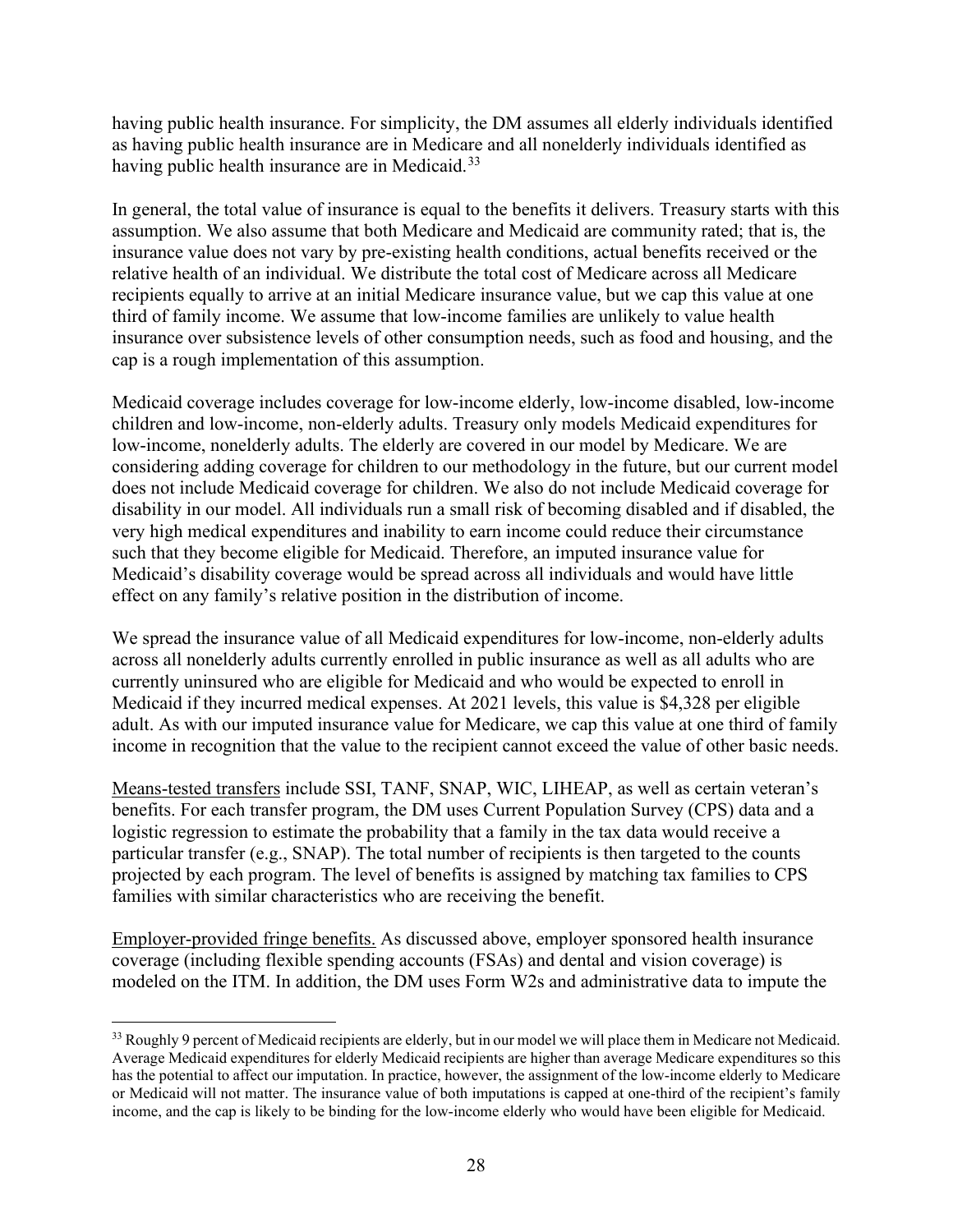insurance value of nontaxable employer sponsored life insurance, education benefits, and transit and parking benefits to families with employers who offer these benefits.

Realized housing gains. On the ITM, about 74 million returns are estimated to have owner occupied housing in 2016. On the DM, the value of each home is estimated using the property tax deduction (imputed for nonitemizers) and zip code-level property tax rates. The estimated level of accrued but unrealized gains on each home is estimated using the Survey of Consumer Finances (SCF) and age of primary taxpayer. Home sales are estimated using probabilities that vary by age, income and home value using targets from the American Housing Survey (AHS).

## **Estimating Consumption**

In order to assess the burden of relative price changes caused by excises and certain other consumption taxes (e.g. a carbon tax or value added tax), the DM also includes an imputation of each family's consumption of goods and services. The only source of detailed expenditure information is the Consumer Expenditure Surveys (CE). Unfortunately, it has documented problems with regard to underreporting of income and the accuracy of its expenditure rates (expenditures relative to income), particularly for low and high-income households.<sup>[34](#page-30-0)</sup> Further the CE only collects information on out-of-pocket expenditures, not all consumption. Some public and employer-provided consumption and private transfers are not included in the CE.

In order to build a more consistent and inclusive relationship between consumption and income, Treasury derives a family's total consumption using tax data and the Survey of Consumer Finances (SCF). The CE is still used to apportion a family's total expenditures across particular categories of goods and services. But these expenditures are then adjusted to account for consumption that is not out-of-pocket.

Derived aggregate consumption is equal to cash income minus federal, state and local individual income taxes, corporate income taxes<sup>35</sup>, payroll taxes and savings out of cash income. Treasury uses the deductions for state and local income taxes (including the imputations for non-itemizers) as an estimate of state and local income taxes. Savings rates by age, marital status, and income are estimated using multiple years of the SCF.

We impose a de minimis consumption amount for each family equal to half of the poverty level for a family of its size. We assume that families cannot exist without this level of consumption and that unmeasured transfers or debt finance, either public or private, are providing for the de minimis consumption levels. This adjustment increases consumption overall by less than 1 percent but increases consumption for the bottom income decile by 43 percent.

We compute the share of a family's annual expenditures on each good or service, by using 6 years of the CE data from 2012 to 2017 and doing an unconstrained statistical match. The statistical match is based on dividing the CE and tax data into 320 similar cells based on marital

<span id="page-30-0"></span><sup>&</sup>lt;sup>34</sup> See the Sabelhaus et. al. (2012) and Myer, Mok and Sullivan (2009).

<span id="page-30-1"></span><sup>&</sup>lt;sup>35</sup> Corporate income taxes are added to cash income to put it on a pre-tax basis; observed labor and capital income is lower than it would be absent the corporate income tax. For determining consumption, we subtract the corporate income tax since the pre-tax income it represents is not available to be used on consumption.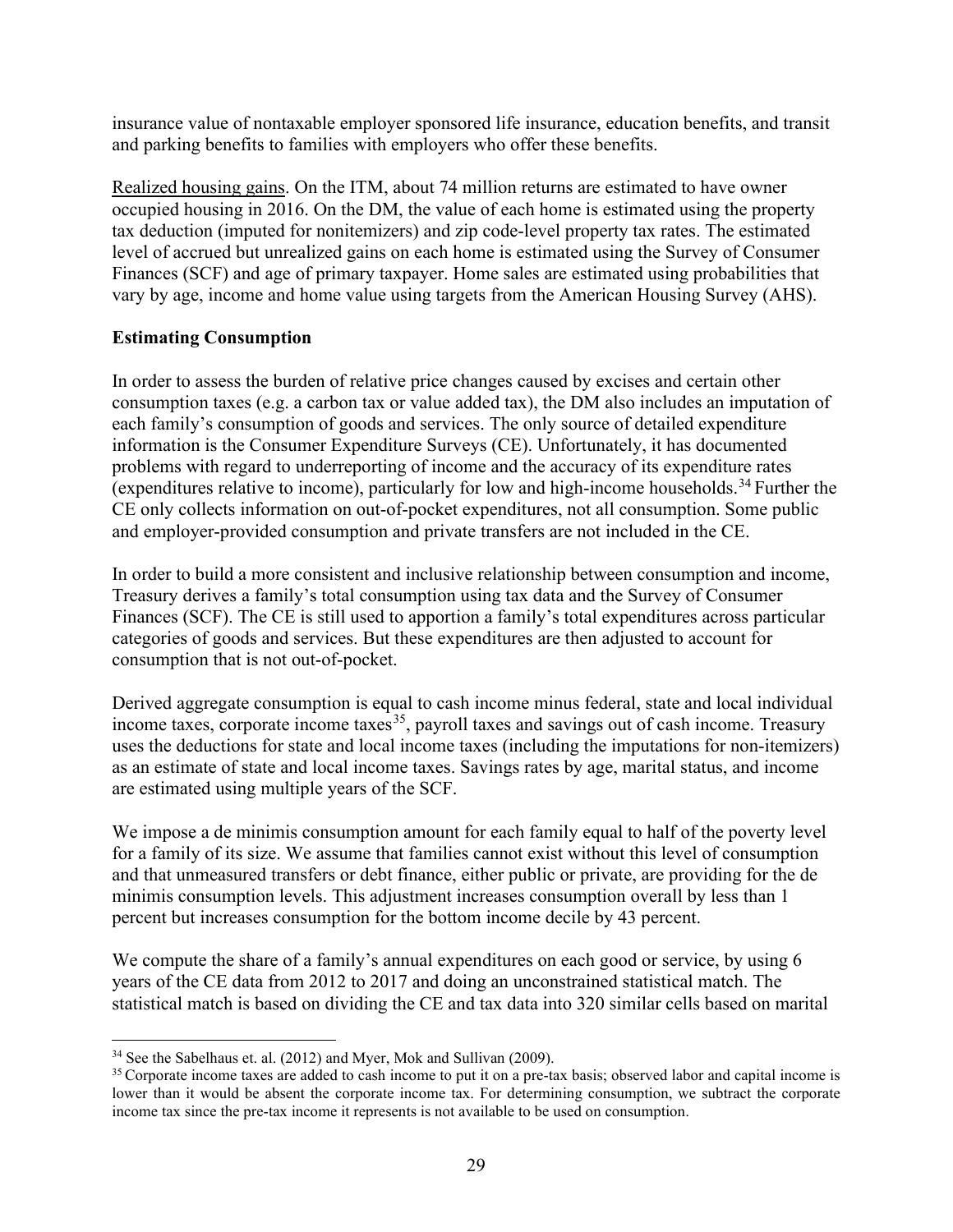status, 4 age groups (oldest filer), whether or not the family had children and 20 percentiles of consumption. Each cell was required to include at least 10 donor records. We collapsed cells with insufficient donors to near neighbors so that in the end we used 297 cells to match the tax data to the CE.

Once we have the match, we apply the share of total expenditures for each good and service of the 83 expenditure categories on the CE to the DM's estimate of out-of-pocket expenditures. We then add categories of consumption imputed to Treasury's distribution model that are not out-ofpocket expenditures represented on the CE. For example, we add employer-paid health insurance premiums and the insurance value of Medicare and Medicaid to Treasury's measure of health consumption. Likewise, we add employer-paid childcare, employer-paid life insurance, employer-paid transportation benefits, and employer-paid education benefits to their respective categories of consumption.

Table 7 shows the distribution of income and consumption at 2021 levels. Recall that the difference between consumption and cash income in Treasury's model includes both taxes and savings or dissavings out of cash income. In total, consumption is 70 percent of income. High income families have a disproportionate share of both income and consumption, but as expected, income is more skewed than consumption. Families in the top 10 percent of the income distribution accrue 45 percent of total cash income but account for only 37 percent of total consumption. Further, the ratio of consumption to income is above one for the bottom two income deciles but is .6 for the top income decile.

|                     | . apic 7. Distribution or consumption |             |             |
|---------------------|---------------------------------------|-------------|-------------|
| Adjusted            |                                       |             | Ratio       |
| <b>Family Cash</b>  | Cash Income                           | Consumption | Consumption |
| Income              |                                       |             | to Cash     |
| Decile              | $(\%)$                                | $(\%)$      | Income      |
| 0 to 10             | 0.7                                   | 1.5         | 1.5         |
| 10 to 20            | 2.1                                   | 3.1         | 1.1         |
| 20 to 30            | 2.9                                   | 3.9         | 1.0         |
| 30 to 40            | 3.8                                   | 4.8         | 0.9         |
| 40 to 50            | 4.9                                   | 6.0         | 0.9         |
| $50 \text{ to } 60$ | 6.5                                   | 7.6         | 0.8         |
| 60 to 70            | 8.5                                   | 9.5         | 0.8         |
| 70 to 80            | 11.1                                  | 11.6        | 0.8         |
| 80 to 90            | 15.3                                  | 15.0        | 0.7         |
| 90 to 100           | 44.5                                  | 37.0        | 0.6         |
| Total               | 100.0                                 | 100.0       | 0.7         |
| 90 to 95            | 11.0                                  | 10.2        | 0.7         |
| 95 to 99            | 15.0                                  | 13.3        | 0.6         |
| 99 to 99.9          | 9.7                                   | 7.3         | 0.5         |
| Top.1               | 8.8                                   | 6.2         | 0.5         |
|                     |                                       |             |             |

**Table 7: Distribution of Consumption**

## **6. Distributing Tax Proposals**

Table 8 is a standard distribution table for a change in tax law. It shows the distribution of a \$100 per person refundable credit, assuming universal eligibility and take-up. (Table 8 is illustrative,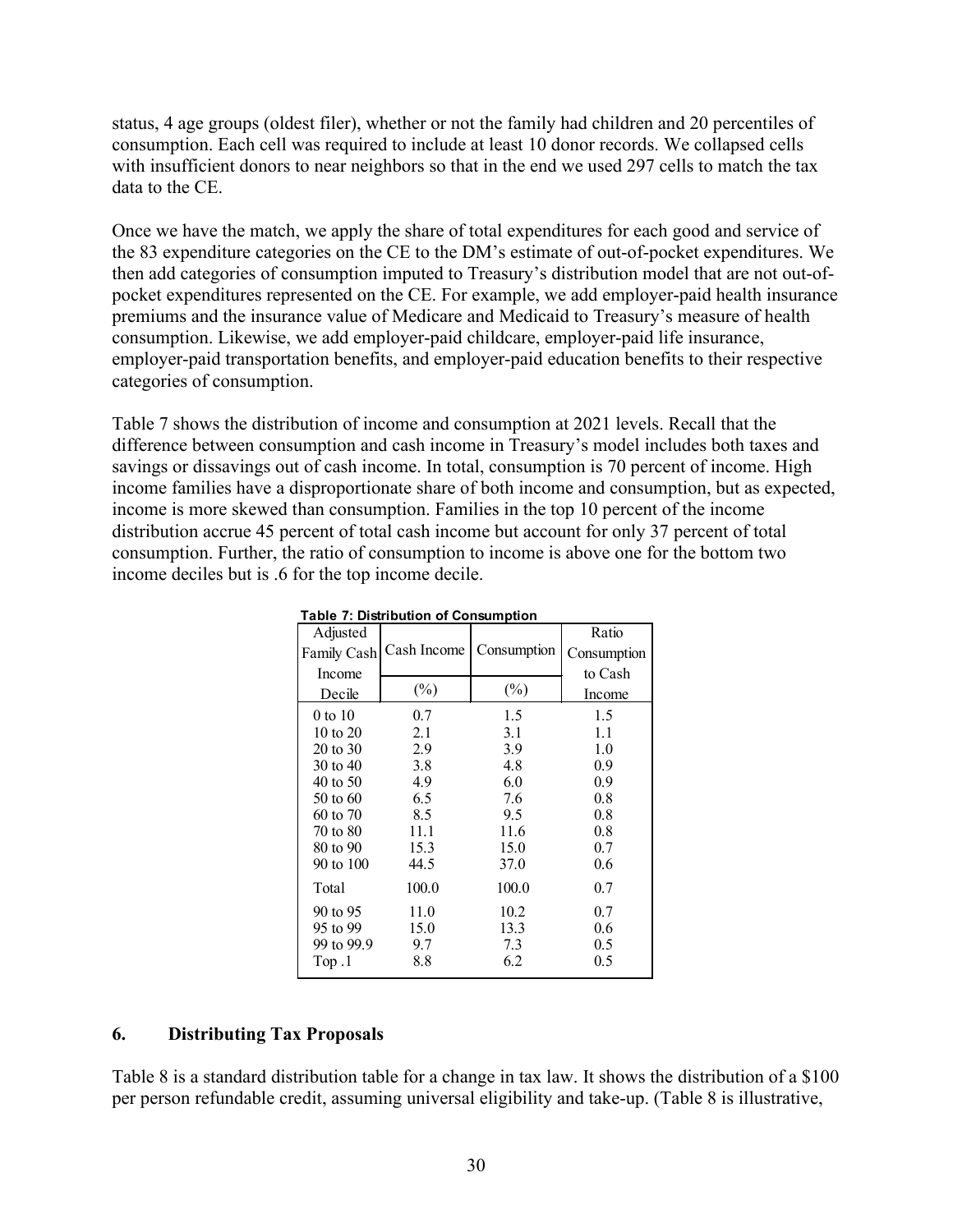not intended to represent any actual proposal, and only presented to enable a discussion of the components of a standard distribution table.)

| Adjusted<br>Family Cash |            | Number of Distribution | Distribution of Total<br>Federal Taxes |        | Rate           | Average Federal Tax | Tax Change |         |                         |                             | Change in<br>After-Tax |  |
|-------------------------|------------|------------------------|----------------------------------------|--------|----------------|---------------------|------------|---------|-------------------------|-----------------------------|------------------------|--|
| Income<br>Decile        | Families   | of Cash<br>Income      | Current<br>Law                         | Policy | Current<br>Law | Policy              | Amount     | Average | Percent<br>Distribution | Current<br>Law <sup>2</sup> | Income                 |  |
|                         | (millions) | $(\% )$                | (%)                                    | $(\%)$ | (%)            | $(\%)$              | (SB)       | (S)     | $(\%)$                  | $(\%)$                      | $(\%)$                 |  |
|                         | (1)        | (2)                    | (3)                                    | (4)    | (5)            | (6)                 | (7)        | (8)     | (9)                     | (10)                        | (11)                   |  |
|                         |            |                        |                                        |        |                |                     |            |         |                         |                             |                        |  |
| 0 to $10^3$             | 17.7       | 0.7                    | $-0.1$                                 | $-0.1$ | $-1.6$         | $-3.6$              | $-2.6$     | $-149$  | 7.7                     | $-126.0$                    | 2.0                    |  |
| 10 to 20                | 18.3       | 2.1                    | $-0.5$                                 | $-0.6$ | $-4.5$         | $-5.5$              | $-3.7$     | $-202$  | 10.8                    | $-21.9$                     | 0.9                    |  |
| 20 to 30                | 18.3       | 2.9                    | 0.5                                    | 0.4    | 3.1            | 2.5                 | $-3.4$     | $-186$  | 10.0                    | $-20.8$                     | 0.7                    |  |
| 30 to 40                | 18.3       | 3.8                    | 1.4                                    | 1.3    | 7.2            | 6.7                 | $-3.2$     | $-176$  | 9.5                     | $-6.5$                      | 0.5                    |  |
| 40 to 50                | 18.3       | 4.9                    | 2.6                                    | 2.6    | 10.2           | 9.8                 | $-3.2$     | $-175$  | 9.4                     | $-3.5$                      | 0.4                    |  |
| 50 to 60                | 18.3       | 6.5                    | 4.2                                    | 4.2    | 12.4           | 12.1                | $-3.3$     | $-179$  | 9.6                     | $-2.2$                      | 0.3                    |  |
| 60 to 70                | 18.3       | 8.5                    | 6.3                                    | 6.3    | 14.2           | 14.0                | $-3.4$     | $-188$  | 10.1                    | $-1.6$                      | 0.3                    |  |
| 70 to 80                | 18.3       | 11.1                   | 9.7                                    | 9.7    | 16.6           | 16.5                | $-3.6$     | $-194$  | 10.4                    | $-1.1$                      | 0.2                    |  |
| 80 to 90                | 18.3       | 15.3                   | 15.5                                   | 15.5   | 19.3           | 19.1                | $-3.7$     | $-202$  | 10.8                    | $-0.7$                      | 0.2                    |  |
| 90 to 100               | 18.3       | 44.5                   | 60.3                                   | 60.7   | 25.8           | 25.8                | $-3.9$     | $-213$  | 11.4                    | $-0.2$                      | 0.1                    |  |
| Total <sup>3</sup>      | 183.0      | 100.0                  | 100.0                                  | 100.0  | 19.1           | 18.9                | $-34.1$    | $-186$  | 100.0                   | $-1.0$                      | 0.2                    |  |
| 90 to 95                | 9.2        | 11.0                   | 12.6                                   | 12.7   | 21.9           | 21.8                | $-1.9$     | $-208$  | 5.6                     | $-0.4$                      | 0.1                    |  |
| 95 to 99                | 7.3        | 15.0                   | 18.6                                   | 18.8   | 23.7           | 23.6                | $-1.6$     | $-215$  | 4.6                     | $-0.2$                      | 0.1                    |  |
| 99 to 99.9              | 1.6        | 9.7                    | 14.4                                   | 14.5   | 28.2           | 28.1                | $-0.4$     | $-223$  | 1.1                     | $-0.1$                      | 0.0                    |  |
| Top .1                  | 0.2        | 8.8                    | 14.6                                   | 14.8   | 31.6           | 31.6                | 0.0        | $-226$  | 0.1                     | 0.0                         | 0.0                    |  |

**Table 8: Standard Distribution Table (\$100 per person refundable credit)1**

<sup>1</sup> This is not an actual proposal and is being used for the sole purpose of explaining the features of a standard distribution table.

 $^2$  The tax change is as a percent of the absolute value of current law tax liability. As a result, all tax cuts are shown as negative and all tax increases as positive. <sup>3</sup> Families with negative income are not included in the lowest income decile but are included in the total.

Columns 1-3 and 5 are the same in every standard distribution table produced for a particular model year. These columns are the distributions of families, cash income, total federal taxes under current law and average federal tax rates under current law. They orient the reader to the population under consideration, the distribution of pre-tax consumption possibilities (income) and tax burden under current law. Columns 3 and 5 are presented for comparison to proposed law. The same distributions can be found in the baseline tables (Table 6 in this paper).

Columns 4, 6 and 7-10 are measures of the effects of the proposed law. Columns 4 and 6 present the distributions of total federal tax burdens and average tax rates under policy and are distributed next to the distributions of current law for ease of comparison. Columns 7-10 consider the tax change.

Column 7 is the distribution of the tax change. In this column we see that the total proposed tax change is a \$34.1 billion tax cut. In column 8, we see that the average tax cut is \$186 per family and varies from \$149 on average for families in bottom decile to \$213 for families in the top decile, reflecting the difference in the average family size, 1.49 versus 2.13. Families in the top decile are larger on average so they receive a larger tax cut per family. Column 9 is the distribution of the tax cut and similarly shows that the tax cut is fairly even across families with slightly more going to the top of the distribution because of their slightly larger size.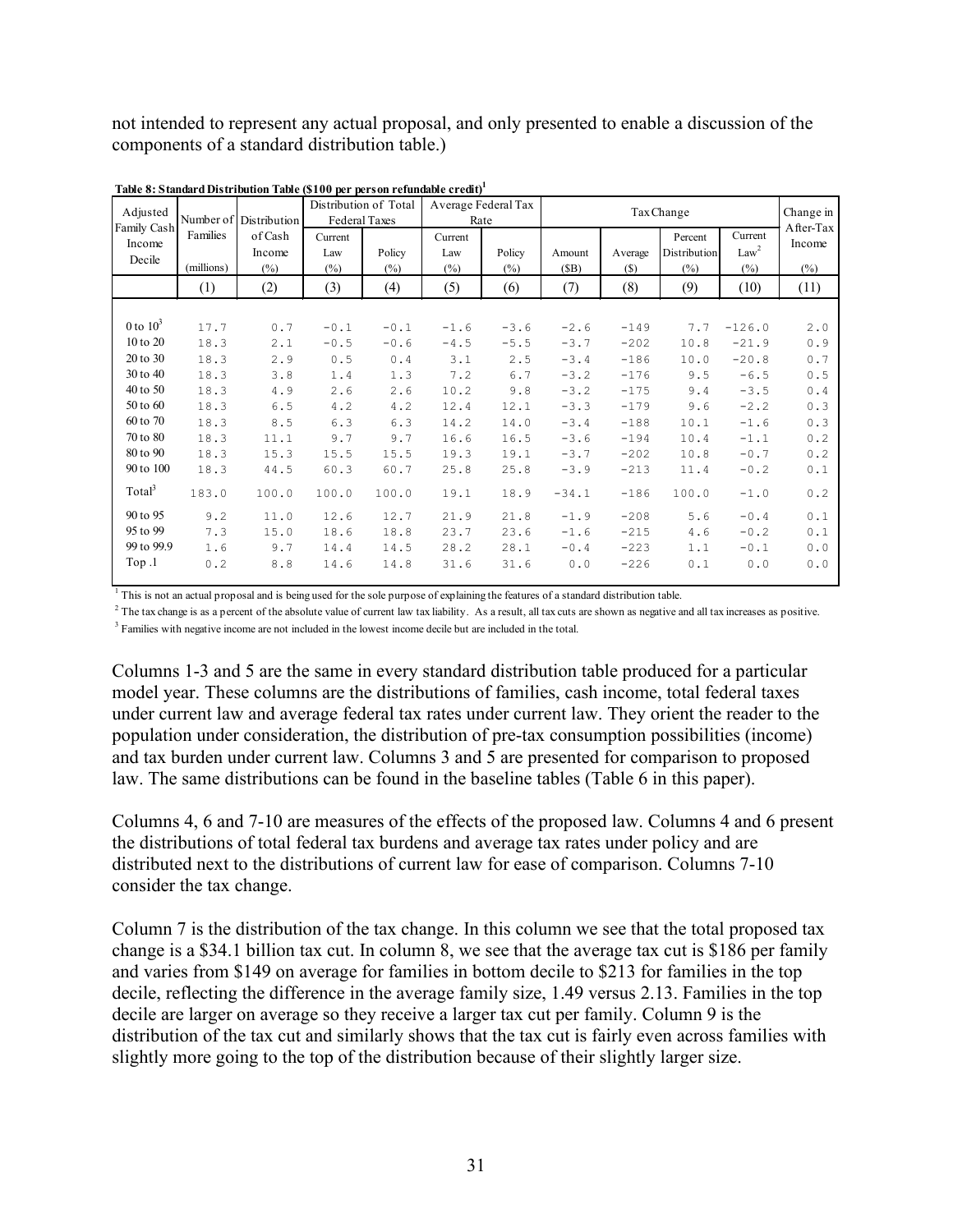Column 9 compares the size of the tax cut to each decile's current tax burden. For a tax cut the change is presented as a negative and for tax increases it is presented as a positive. It is the proposed tax change divided by the absolute value of the current law tax burden. For families with net refunds the tax burden may be negative; some families receive more in refundable tax credits than they pay in total federal taxes. Presenting all tax cuts (including increases in the level of refundable credits) as a negative simplifies interpretation of this column. Table 8, column 9, shows that the proposal reduces tax burdens by 1 percent overall but by 126 percent for the lowest income decile and by 0.2 percent for the highest income decile. An extra \$100 credit per person increases refundable credits for the low income by a fair amount but does not affect the tax burden of the highest decile by much.

Column 10 shows the change in after-tax income due to a proposal. It is the closest approximation to a change in welfare since it shows, by how much a family's consumption *might* increase or decrease due to the proposal. It is the change in consumption possibilities; "possibilities" because a family may choose to save (or dissave) instead of changing consumption. Table 8, column 10 shows that the proposal increases after-tax income, consumption possibilities, by 0.2 percent overall but by 2 percent for the lowest income families and by 0.1 percent for the highest income families. This is not surprising. An extra \$100 per person has a higher utility impact for families with low after-tax income than for families with high after-tax income.

## **7. Conclusion**

Treasury continually strives to improve its modeling. One area that we would like to focus on, for distributional analysis, is improving our modeling of pass through businesses (partnership and small business corporations). We are considering whether some of the incidence of the individual income tax remitted by these businesses are actually borne by their employees. We would also like to improve our modeling of the choice of business form and how that might affect burden. Finally, we would also like to improve our modeling of the income source for pass through businesses; how much of their income is a return to capital versus a return to labor.

Another area we would like to consider improving is the equivalency measure. Should it vary with income? Does return to scale have the same meaning for families in the poorest decile as those in the top 1 percent. Should we vary equivalency depending on a family's composition, adults versus children or elderly versus non-elderly.

Our distribution model also does not consider the cost of living. A \$100 tax cut has very different implications regarding consumption possibilities in low cost-of-living areas as opposed to a high cost-of-living areas such as San Francisco or New York City.

Finally, our distribution model does not include the burden of state and local taxes. A more complete analysis of how changes in federal tax burden affect changes in after-tax income, consumption possibilities, would include these taxes.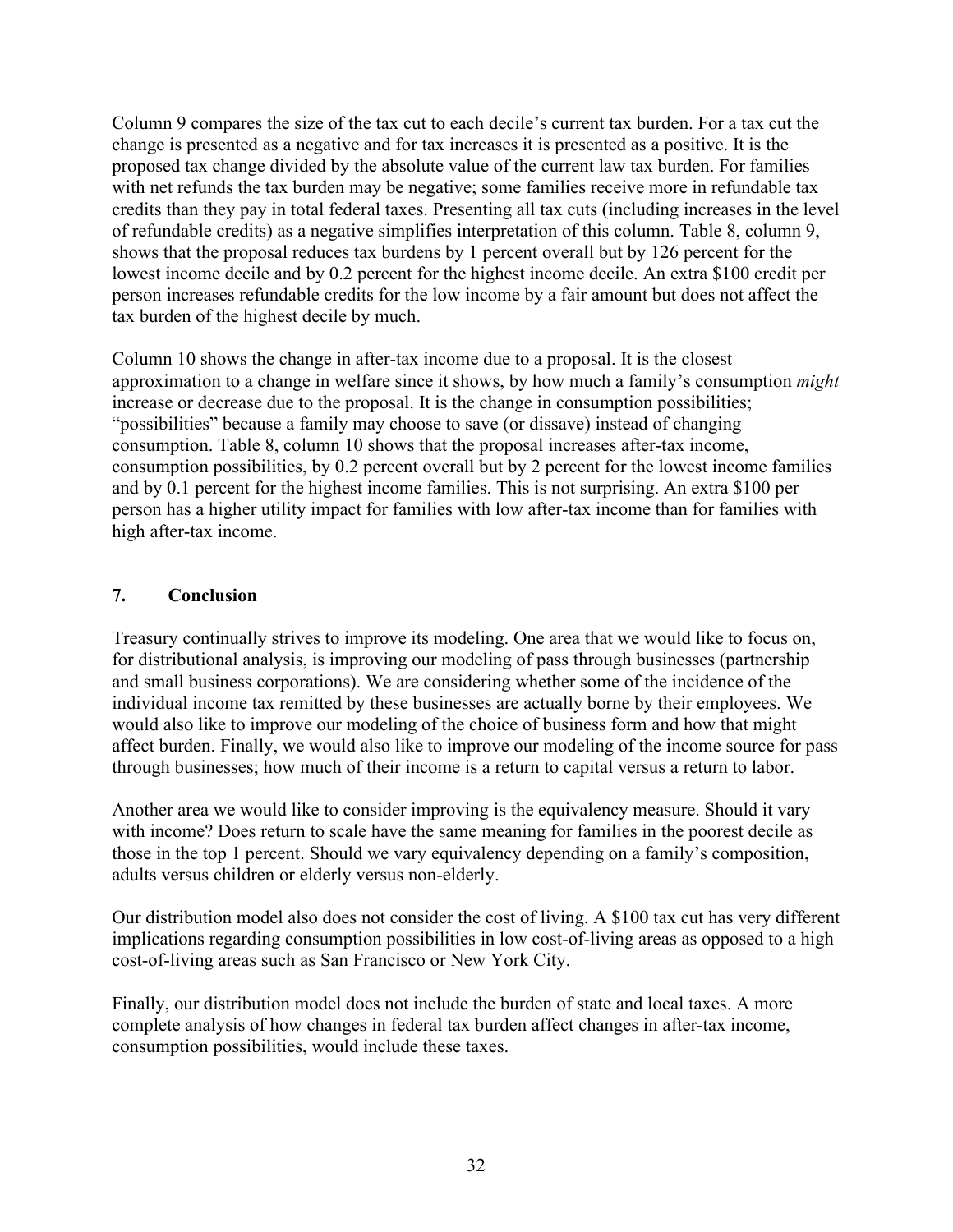In general, distributional analysis is only one of many tools Treasury uses to evaluate current tax law and tax proposals, and it has limitations. Treasury's distribution tables are single-year snapshots that do not address changes in distribution over time. Lifetime income and incidence may be very different than single-year income and incidence. For example, a family that expects to have children may benefit in the future from a child credit proposed now. A low-income student may be high income later in her lifetime. Further distributional analysis do not address other important aspects of good tax policy such as efficiency. A tax proposal that increases GDP or requires fewer compliance costs may have very different welfare implications than one that does not. Distributional analysis also focuses on vertical equity. Winners and losers tables (counts of taxpayers with tax cuts and tax increases by income decile) and examples can be used to judge horizontal equity or the implications of tax policy on certain vulnerable groups.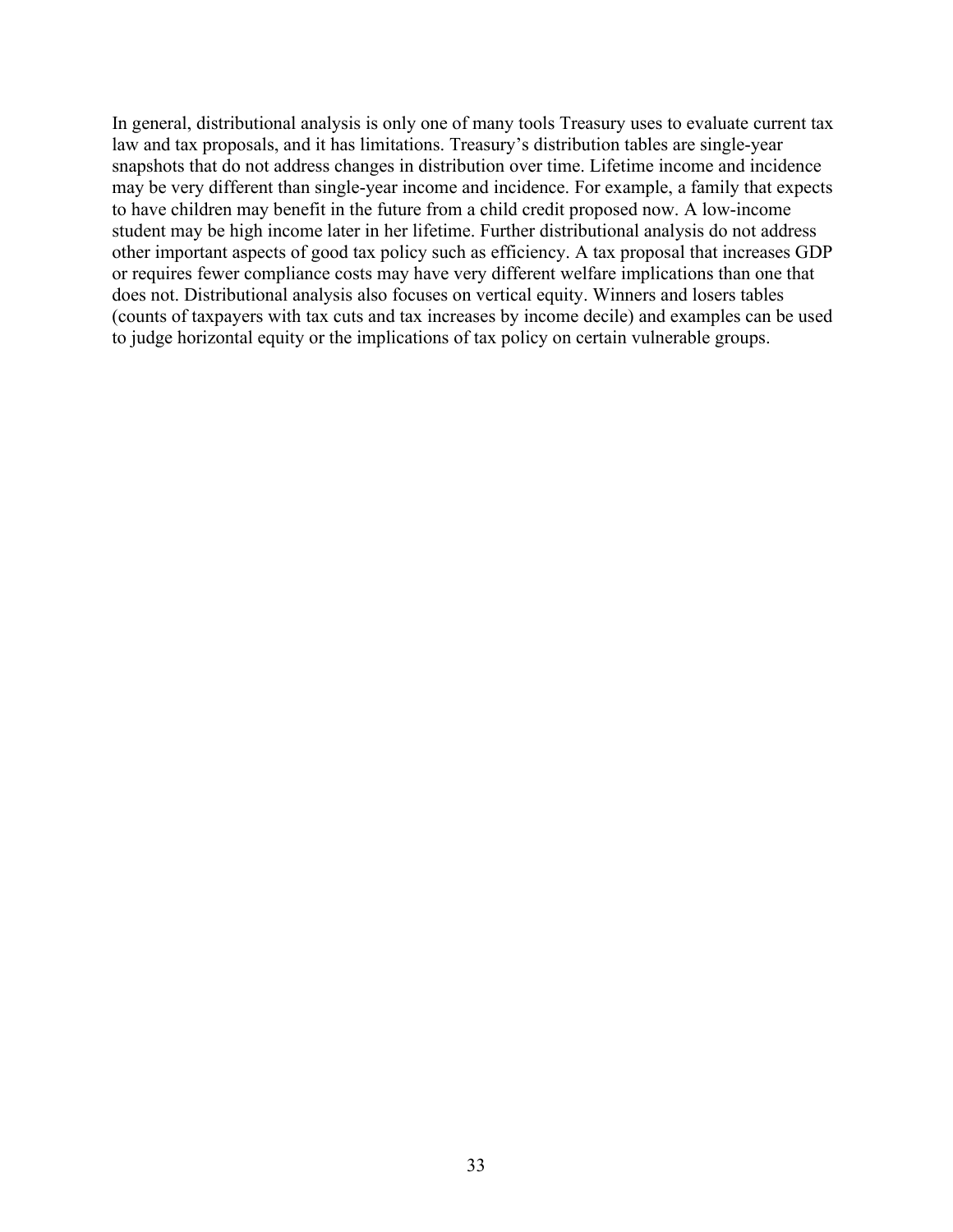#### **8. References**

- Congressional Budget Office. 2016. *The Distribution of Household Income and Federal Taxes, 2013.* Washington, DC: Congressional Budget Office.
- Congressional Budget Office. 2013. *The Distribution of Federal Spending and Taxes in 2006.*  Washington, DC: Congressional Budget Office.
- Cronin, Julie-Anne. 1999. *U.S. Treasury Distributional Analysis Methodology*. OTA Paper 85. Washington, DC: U.S. Department of the Treasury.
- Cronin, Julie-Anne, Portia DeFilippes and Emily Lin. 2012. "Effects of Adjusting Distribution Tables for Family Size," *National Tax Journal*, December 2012, 65(4), 739-758.
- Cronin, Julie-Anne, Emily Lin, Laura Power and Michael Cooper. 2013. "Distributing the Corporate Income Tax: Revised U.S. Treasury Methodology," National Tax Journal, March 2013, 66(1), 239-262.
- Haig, Robert Murray. 1921. "The Concept of Income -- Economic and Legal Aspects." In *The Federal Income Tax* edited by Robert Haig. New York: Columbia University Press.
- Joint Committee on Taxation. 2013. "Modeling the Distribution of Taxes on Business Income." JCX-14-13.
- Joint Committee on Taxation. 1993. "Methodology and Issues in Measuring Changes in The Distribution of Tax Burdens." JCS-7-93.
- Kleinbard, Edward D. 2008. "Reading JCT Staff Distribution Tables: An Introduction to Methodologies and Issues." Keynote Address to the 21<sup>st</sup> Annual Institute on Current Issues in International Taxation in Washington, D.C.
- Myer, Bruce D., Wallace K.C. Mok, and James X. Sullivan. 2009. "The Under-Reporting of Transfers in Household Surveys: Its Nature and Consequences." National Bureau of Economic Research Working Paper No. 15181.
- Nelson, Susan C. 1987. "Family Economic Income and Other Income Concepts Used in Analyzing Tax Reform." Chapter 3 in U.S. Treasury, Office of Tax Analysis, *Compendium of Tax Research*, 1987. Washington, D.C.: U.S. Government Printing Office.
- Nunns, Jim. 2012. "How TPC Distributes the Corporate Income Tax." Washington, D.C.: Urban-Brookings Tax Policy Center.
- Rosenberg, Joseph. 2013. "Measuring Income for Distributional Analysis" Washington, D.C.: Urban Brookings Tax Policy Center.